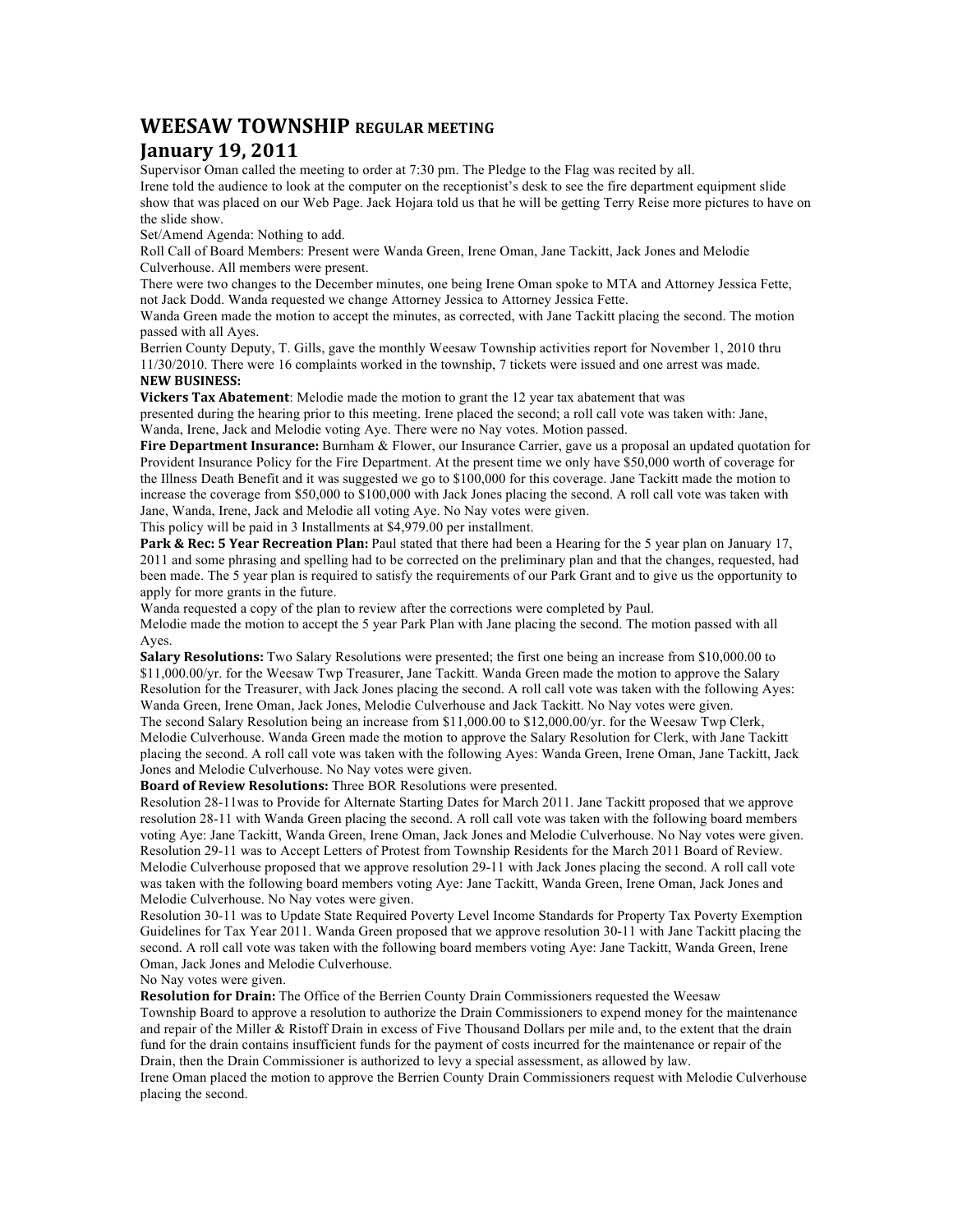A roll call motion was taken with the following board members voting Aye: Jane Tackitt, Wanda Green, Irene Oman, Jack Jones and Melodie Culverhouse. No Nay votes were given.

**Computer Maintenance:** Supervisor Oman had presented the Board, prior to the meeting, the information she has gathered regarding how we are handling the payment for our Computer Maintenance person, Terry Reise.

Comments from the Board were heard; Jack Jones presented an Opening Statement, copy attached.. Melodie indicated that if we hired Terry, as a part-time employee, we would be paying withholding taxes and having to pay for a bond, while having him paid as a consultant, thru L Young and Associates, he was covered under their Liability Insurance and a 1099 Misc. was being given to the L. Young company saving the Twp uncalled for expenses.

**Red Flag:** Supervisor Oman reported that the Red Flag rule is not, as of yet, being required and that she would keep in contact with our Attorney Jessica Fette, so if and when the time comes that we must adopt the Red Flag Rule we would do so at the appropriate time.

#### **DEPARTMENTS:**

**TREASURER:** Treasurer Tackitt stated that all accounts have been reconciled and tax payments continue to be collected.

Jane stated that there is a chance that she will have to be printing the tax bills, here at the township hall,

as the county is trying to pass along some of the work it is now doing for us. This is not a done deal yet, but it is being talked about.

**CLERK:** Clerk Culverhouse presented the A/P to be paid and checks that have been written since the last meeting, they are:

Fire Department: \$4,135.12 General Fund: \$12,710.68 Water/Sewer: \$8,774.13 Ambulance: \$2,111.33 Jane Tackitt made the motion to approve the checks and Accounts Payable with Jack Jones placing the second. A roll call vote was taken with the following voting Aye: Jane, Wanda, Irene, Jack Jones and Melodie Culverhouse. No Nay votes were given.

**Emergency Mgmt.:** Melodie reported that there was a meeting held, in June, regarding Rip Currents and how to inform people just how dangerous they are; there were 34 lives lost this past summer, in Lake Michigan, because of the Rip Currents.

A program is being set up to take information to the schools to teach students about the Rip Currents and they are working on getting signs placed on the beaches, something to the effect of: "Waves Kill".

On February 1<sup>st</sup> and 15<sup>th</sup> there will be a DC Cook Emergency Drill to be held at the Berrien County Emergency Mgmt. building.

Also, noted was that if you are looking for road conditions, you can go on line and type in: midrive.net to see closures and delays.

**Medic I:** Calls for Weesaw Twp were as follows: 7 Ambulance calls and 2 Wheelchair calls.

**FIRE:** Chief Hojara stated there were two calls for the month.

Jack H. requested the board allow the department to purchase a reconditioned K-12 Fire Rescue Saw;

the cost would be no more than \$1,200.00 and would have the same warranty as a new piece of equipment. A new K-12 could cost between \$1,700.00 and \$1,800.00.

Jack Jones made the motion to have the Fire Department purchase a reconditioned K-12 for no more than \$1,200.00 with Wanda placing the second. A roll call vote was taken with the following voting Aye: Jack Jones, Irene Oman, Wanda Green, Jane Tackitt and Melodie Culverhouse. No Nay votes were given.

**ROAD COMMITTEE:** Chairman Gary Sommers had reports printed. Gary stated that the Guard Rail between Holden and Browntown was still being discussed with BC Road Commission.

Having part of the project paid for this year and the balance next year is still being considered.

The committee is still working on the wording of the Truck Ordinance so that the State and Berrien County Police can give out warnings and tickets for tucks that disregard the Truck Route signs.

PARKS AND RECREATIONS COMMITTEE: - Paul Panteleo-report printed.

**PLANNING COMMISSION:** Mike Metz-report printed-nothing further to report. **ZONING ADMINISTRATOR:** Robert Kaufman-report printed-nothing further to report. **SWAG:** Mike Metz-No meeting held

**PUBLIC ANNOUNCEMENT:** Melodie noted the meetings posted at the bottom of the agenda.

**PUBLIC COMMENTS:** Sandy McKamey thanked the Board for addressing her concerns and appreciates the time and effort put into her concerns.

#### ADJOURNMENT WAS AT 8:46 pm. Respectfully submitted,

**Melodie Culverhouse**

**Clerk**

**NEXT BOARD MEETING: February 16, 2011** 

Minutes were changed per meeting held February 16, 2011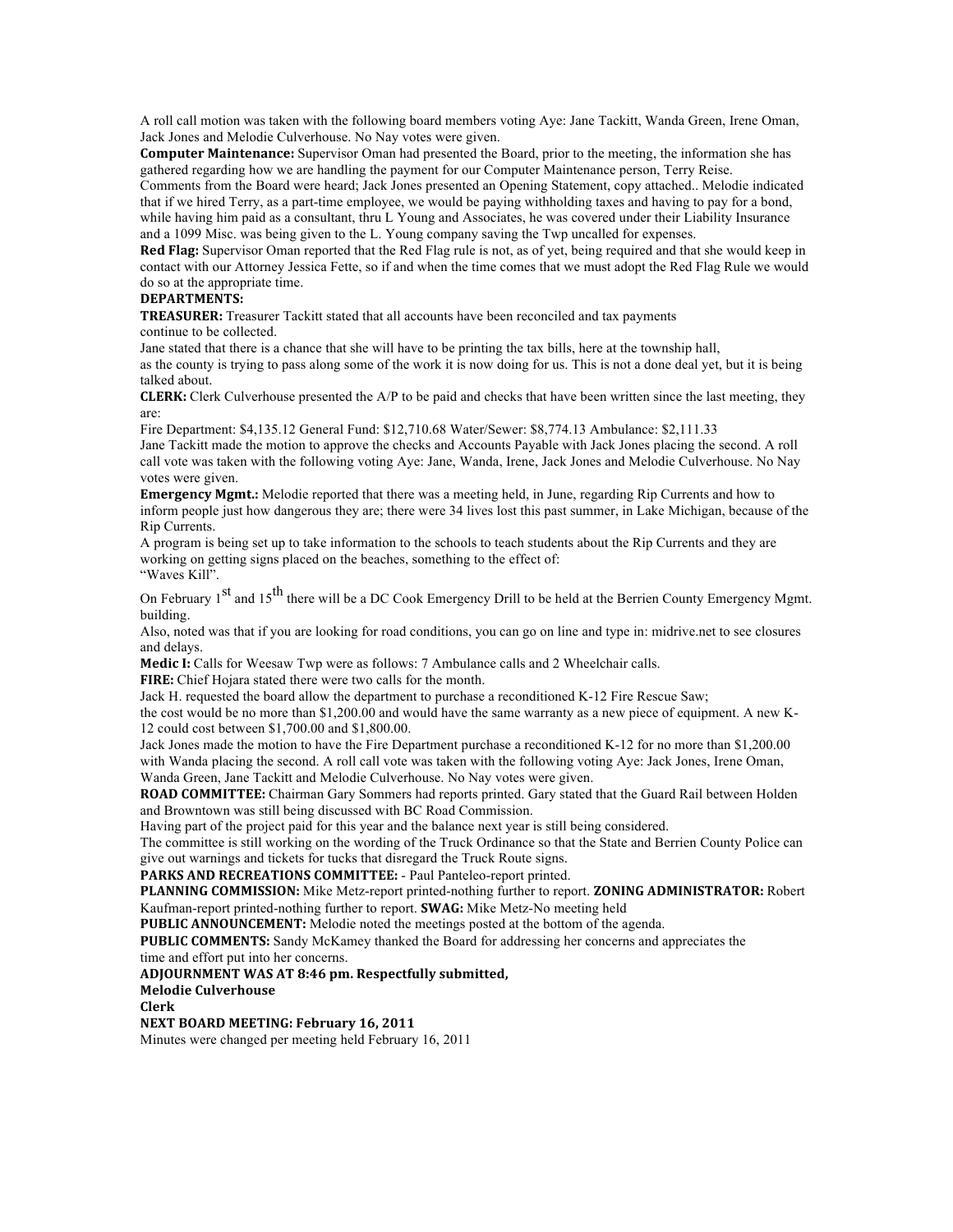# *Weesaw Township Board*

Regular Meeting

# **February 16, 2011**

## **Call to order time: 7:30 pm.**

**The Pledge to the Flag was recited by all.**

**Set/Amend Agenda: Jack requested we add Background Checks under unfinished business. Wanda made the motion to add Background Checks, with Jack placing the second. Motion passed with all Ayes.**

### **Public comments on agenda items: None**

## **Roll Call Attendance:**

 **Wanda Green, Irene Oman, Jane Tackitt, Melodie Culverhouse, Jack Jones**

**All members were in attendance.**

## **Approval of minutes:**

**Regular Meeting: January 19, 2011**

**Vickers Engineering Tax Abatement Hearing: January 19, 2011**

 **Regular Meeting-Jack Jones requested we remove, ''Jack Jones felt that Terry Reise should be hired as a part-time employee," and add his entire statement be in the minutes. Jack also requested we remove, "It was decided that we should continue paying Mr. Reise the way we were paying him presently."**

 **Jack Jones made a motion to accept the minutes with the additions and deletions, with Jane placing the second. Motion passed with all Ayes.**

 **Vickers Engineering Tax Abatement Hearing-Wanda made the motion to accept the minutes, with Jack J. placing the second. The motion passed with all Ayes.**

**Berrien County Sheriff Report: Deputy T. Ellis presented the BC Sheriff report; stating that for the Month of December 2010, there were 23 complaints, 2 tickets issued and 2 arrests made in Weesaw Township.**

## **UNFINISHED BUSINESS:**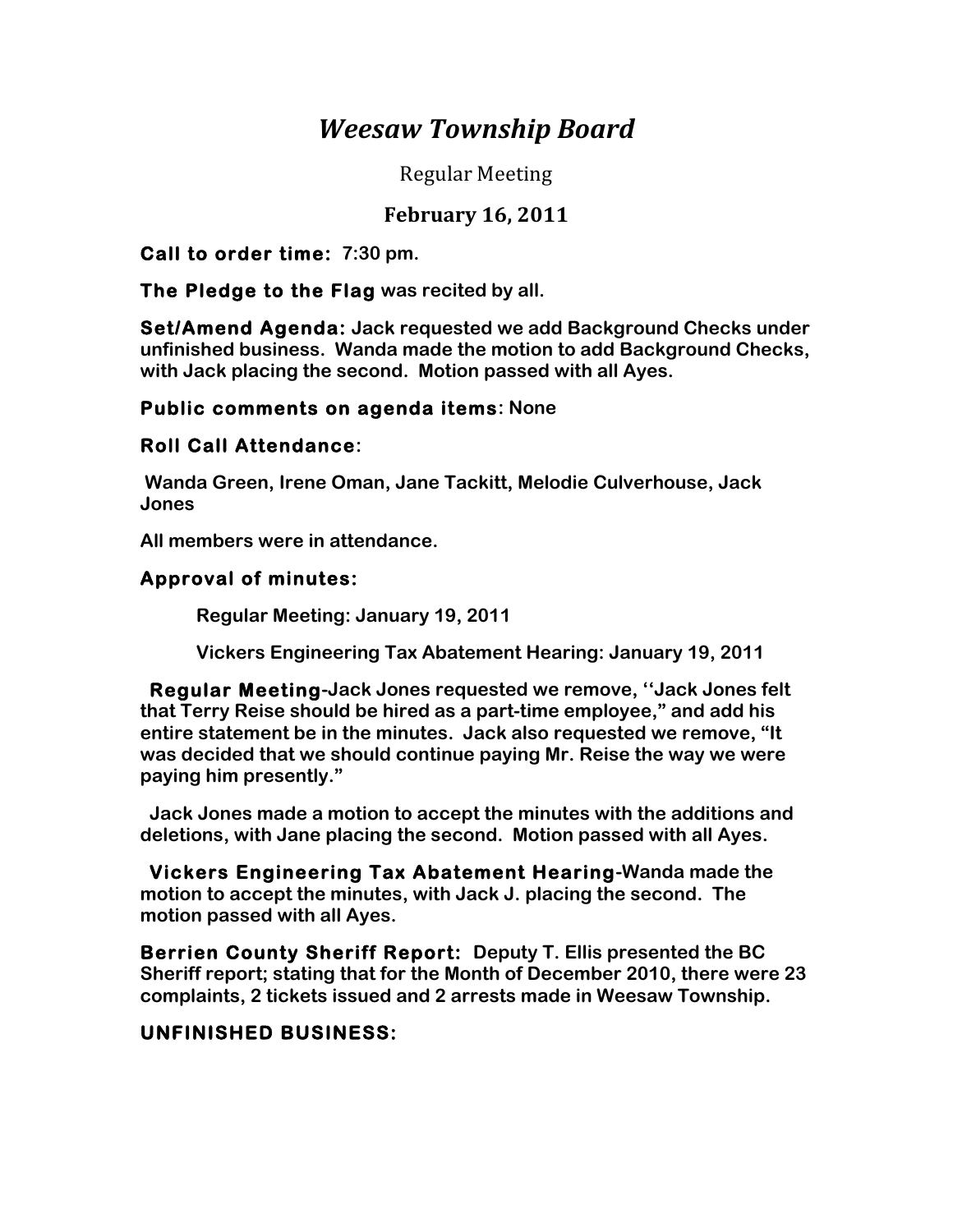**Background Checks: Irene stated we would set-up a special meeting, in April, when Jack Jones returns from vacation to resolve this issue. We will also talk about Bonding.**

## **NEW BUSINESS:**

**Dangerous Building Ordinance: This was tabled to the March meeting.**

**Credit Card Resolution: Melodie was to find the current Credit Card Policy and give copies to the board members to see if, what we have on file would suffice or if we should make a change. Tabled until March meeting.**

### **DEPARTMENTS:**

**TREASURER: Jane Tackitt - Account balances-Jane stated that all accounts were balanced and that the tax payment deadline has been extended to February 28, 2011.**

**CLERK: Melodie Culverhouse – Melodie presented the Accounts Payable/check written for each cost center.**

**Fire: \$6,325.41**

**General: \$12,169.78-this is with the addition of the L Young invoice of \$2,100.00**

**Water/Sewer: \$3,732.18**

**Ambulance: \$2,208.76**

**Jane made the motion to approve the A/P and Checks, as corrected, with Irene placing the second. A roll call vote was taken, with everyone voting Aye. No Nay votes were cast.**

**FIRE: Jack Hojara-report was printed as Jack H was on vacation.** 

**ROAD COMMITTEE: Gary Sommers-report-printed**

**Irene is to contact Brian Berndt regarding an updated bid for the Holden Guardrail. We will be contacting our attorney to find out if we would be liable if we did not put up the guardrail.**

**Jack Dodd presented a handout that covered information on uniform traffic codes, Mich. Vehicle code, etc. which goes along with our Truck Ordinance. Melodie was to make copies and give to each of the board members.**

**PARKS AND RECREATION COMMITTEE – No meeting held**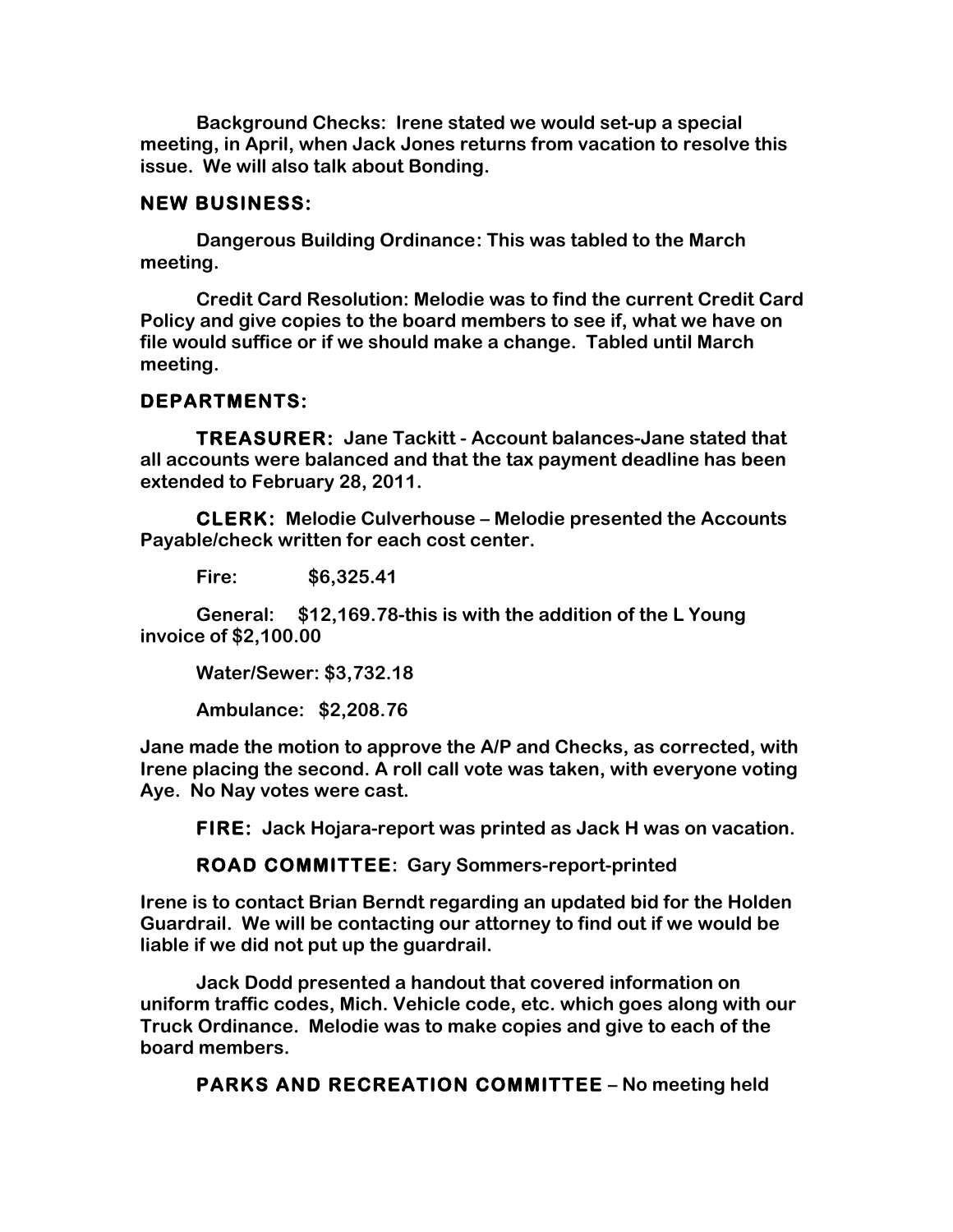**PLANNING COMMISSION: Mike Metz – Minutes printed**

**ZONING ADMINISTRATOR: Robert Kaufman – report – printed**

**BUILDING INSPECTOR: Clark Streicher – report - printed**

**ENFORCEMENT OFFICER: Jim Howell-report printed**

**SWAG (Sewer/Water Advisory Group): Mike Metz –no meeting held.**

**Public announcement: The Annual Meeting will be held on March 26<sup>th</sup> at 1:00 pm.**

**There will be a budget workshop scheduled.**

## **Public Comments:**

**Mike Metz suggested that we put in a provision for next year's snow plowing bid to have the snow removed from the parking area of the Twp Hall.**

**A meeting should be held regarding the Holden Road guardrail situation, a representative from Marathon should be present.** 

**Jerry Vitek suggested we look into purchasing the property across from the Twp Hall.**

**Mike Metz asked about Cemetery Software and Melodie told him she has spoken to BS&A and that they will be doing Web seminar for us to see if their program in compatible to what is needed in this Twp.**

**Adjourn: 8:36 pm**

## **Meetings: Next Regular Meeting will be rescheduled for March 30, 2011**

 **Board of Review-Meeting Schedule:** 

 **Organizational Meeting-Tues. March 8, 2011 @ 7:00 pm** 

 **Appeal Meeting-Wed. March 16, 2011 @ 9:00 am- 12:00 pm and 1:00 pm to 4:00 pm** 

 **Appeal Hearing-Sat. March 19, 2011 @ 2:00 pm - 5:00 pm and 6 pm-9:00 pm** 

**Respectfully submitted,**

**Melodie Culverhouse**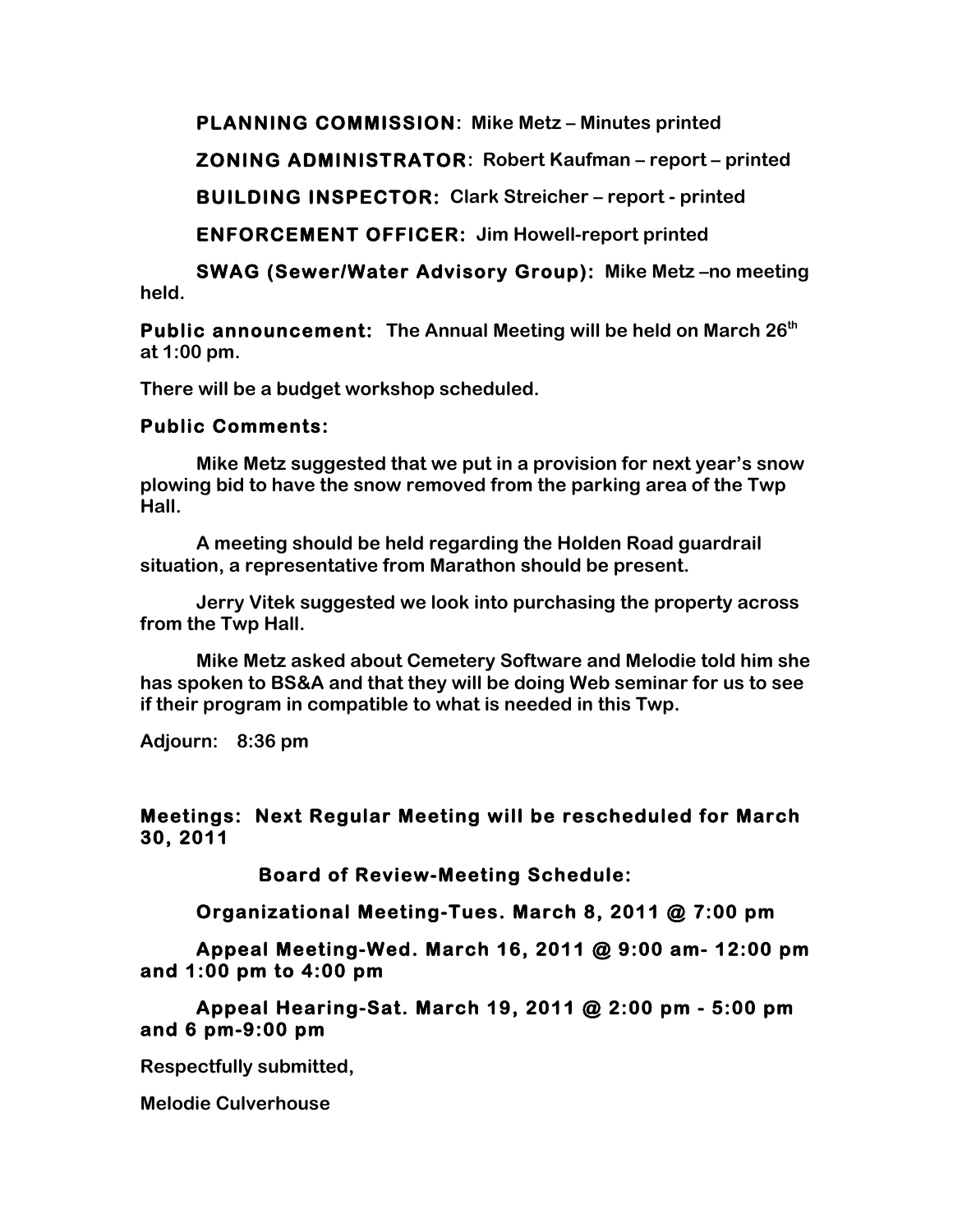### **Weesaw Twp Clerk**

#### WEESAW TOWNSHIP SPECIAL MEETING March 17, 2011

The special meeting was called to order by Supervisor Irene Oman at 10:00 a.m. for the purpose of appointing an Alternate for the Board of Review.

Board members in attendance: Irene Oman, Jane Tackitt and Melodie Culverhouse.

Irene proposed that we appoint Irving Green as the alternate to the Board of Review.

Melodie Culverhouse made the motion to appoint Irving Green as alternate to the Board of Review, with Jane Tackitt making the second. A voice vote was taken with all voting aye.

The meeting was adjourned at 10:05 a.m.

Respectfully submitted,

Melodie Culverhouse Weesaw Twp Clerk

# Weesaw Township Board Annual Meeting Saturday March 26, 2011

**ATTENDEES:** Township Board Members Present: 3 (Oman, Green,

Culverhouse)

Number of Other Attendees in Audience: 20

Annual Meeting of the Township Residents called to order by Irene Oman at 1:00 p.m.

Pledge of Alliance to the Flag recited by all present.

Set/Amend Agenda: No changes. Public comments on agenda items: None

## APPROVE MINUTES OF LAST YEAR'S ANNUAL MEETING:

Motion by Paul Pantaleo, supported by Delmar Thompson, to accept the minutes for the March 20, 2010, Annual Meeting as presented. Voice vote by residents, all ayes, motion carried.

### SALARY RESOLUTIONS: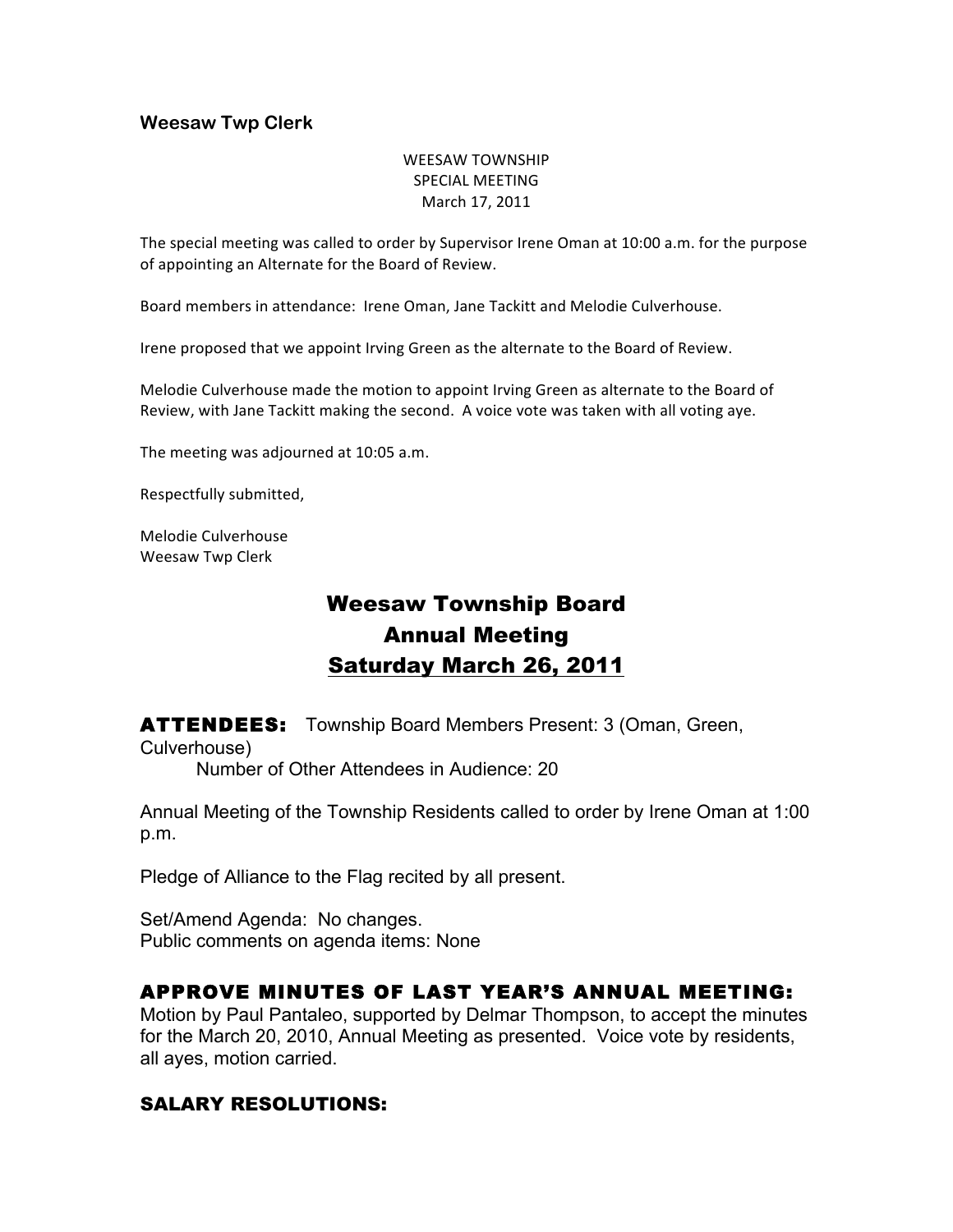Two salary resolutions were presented:

 The first resolution; to increase the Clerk's salary from \$11,000.00 to \$12,000.00 per year was presented; Blanche Krieger made the motion to accept the Clerk's salary increase, supported by Delmar Thompson. Vote by raised hands was taken with 13 Ayes and 7 Nay's, motion carried.

The second resolution; to increase the Treasurer's salary from \$10,000.00 to \$11,000.00 per was presented; Sandy McKamey made the motion to accept the Treasurer's salary increase, supported by Wanda Green. Vote by raised hands was taken with 10 Ayes and 7 Nay's, motion carried.

The Budget Hearing was closed at 1:38 pm.

WELCOME & STATE OF TOWNSHIP: Oman welcomed those in attendance, and proceeded to state that the Township is doing well.

The Township attorney, Jessica Fette, has petitioned the courts to move our court hearings from the South County Court to the St. Joseph Court.

We will need to amend our Truck ordinance to accept the current Uniform Traffic Code.

We have a new Building Inspector, Clark Streicher and a new assessor, Angela Kirby who also does assessing in Baroda and Gull Lake

The State has informed the Township that we will have to reassess 100% of our property in 2011, due to the 20%, a year, not being done on time.

The 2010 census shows that Weesaw Township has lost 129 residents from the 2,000 census, and that Berrien County has lost 5,640 residents.

The annual Fire Department report was given, by Chief Jack Hojara, stating there had been 36 calls in 2010. The department has 16 firefighters and Chief Hojara will be bringing another firefighter to be approved at our next regular meeting.

The question was asked, "How Many Firefighters would give you a full contingent?" Chief Hojara stated that he would like around 20 firefighters.

Public announcement: Next Annual Meeting-March 31, 2012 @ 1:00 pm.

Public Comments:

- Question asked if we could bill for structure fires, legally we could not bill.
- Concerns that we have Chikaming and other Police forces doing our Policing and that the resident felt we were taking advantage by doing this.
- We should think about shared services for police.
- Concerns were expressed for the Truck Ordinance as it is not clear who can travel on the "No Thru Truck" roads.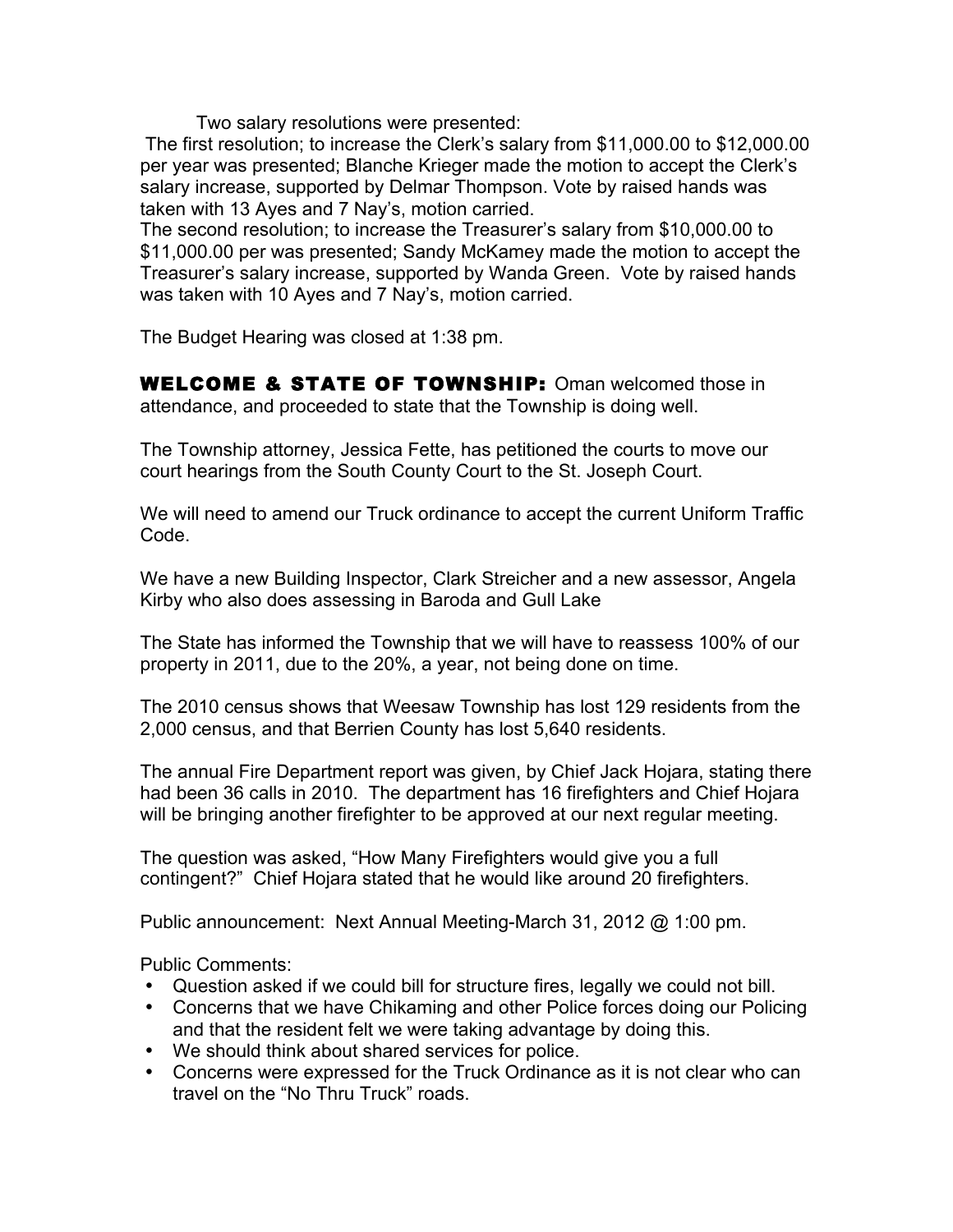The meeting was adjourned at 3:50 pm.

Respectfully submitted,

Melodie Culverhouse Weesaw Twp Clerk

# *Weesaw Township Board*

Regular Meeting

## **March 30, 2011**

**Supervisor Irene Oman called the March 30, 2011 regular meeting to order at 7:37 pm.**

**The Pledge to the Flag was recited by all.**

**Set/Amend Agenda: No changes made.**

**Public comments on agenda items: No Public comments.**

**Roll Call Attendance: The following Board members were present:**

**Wanda Green, Irene Oman, Jane Tackitt, and Melodie Culverhouse.**

**Board Members absent: Jack Jones**

### **Approval of minutes: February 16, 2011 & March 17, 2011**

**Jane Tackitt made the motion to approve the February 16, 2011 and March 17, 2011 meeting minutes, with Wanda Green placing the second. The motion passed with all Ayes.**

**Berrien County Sheriff Report: No Berrien County officer was present to give a verbal report, but a printed report was available.**

### **UNFINISHED BUSINESS:**

**Holden Road Guardrail - email from township attorney: Irene Oman contacted Brian Berndt from the Berrien County Road Commission to see if the price of the guardrail has changed, but she has yet to hear from him.**

**Irene is still waiting for information from Jessica Fette, our township attorney, regarding the liability of not putting up the guardrail and what**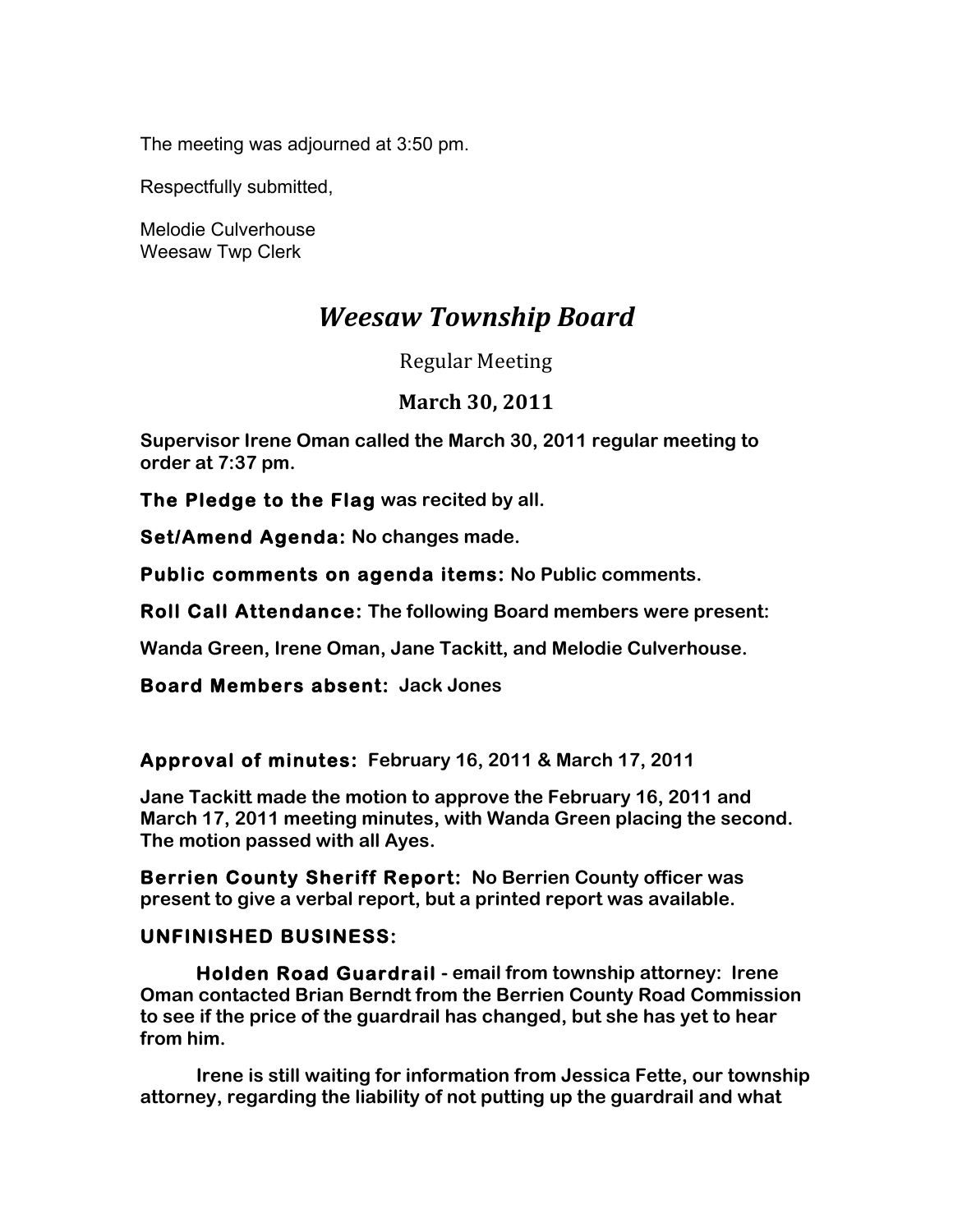**should be done with the monies received from the Marathon Gas, if we do not put a guardrail up.**

**Background Checks – Tabled until April Board Meeting. We would like to have the entire board present when we discuss this issue.**

**Credit Card Policy: The township current credit card policy is still in effect. Jane and Melodie will go to Fifth Third bank to get a Genie card.**

**Dangerous Buildings Ordinance: This ordinance was approved on April 16, 2010. We will be checking the ordinance to be sure that all expenses incurred will be covered by the fines.** 

## **NEW BUSINESS:**

**2011/2012 Budget Approval: Irene stated that all of the changes were made, to the budget, per the recommendation from the Budget Hearing held on March 26, 2010.**

**Melodie made the motion to approve the 2011/2012 budgets, with Irene placing the second.**

**Wanda commented that all expense should be approved prior to spending so that we do not overspend. Irene said that all expenses over \$300.00 must have board approval prior to spending, per the purchasing/expenditure resolution approved in 2008.**

**A roll call vote was taken with all Board Members present voting Aye. Jack Jones was absent.**

**Budget Appropriations Act: A Special Meeting was called for April 1, 2011 @ 1pm to approve the Budget Appropriations Act.**

## **DEPARTMENTS:**

**TREASURER: Jack Tackitt stated that all accounts were reconciled. Jane stated that she was waiting for the year end CD information, from the banks, for the auditor.**

**CLERK: Melodie Culverhouse – Accounts Payable: The accounts payable and checks written were presented in a written report, the balances for each account were:**

| General:                      | \$52,009.59 |
|-------------------------------|-------------|
| Fire:                         | \$6,100.17  |
| <b>Water/Sewer \$1,926.12</b> |             |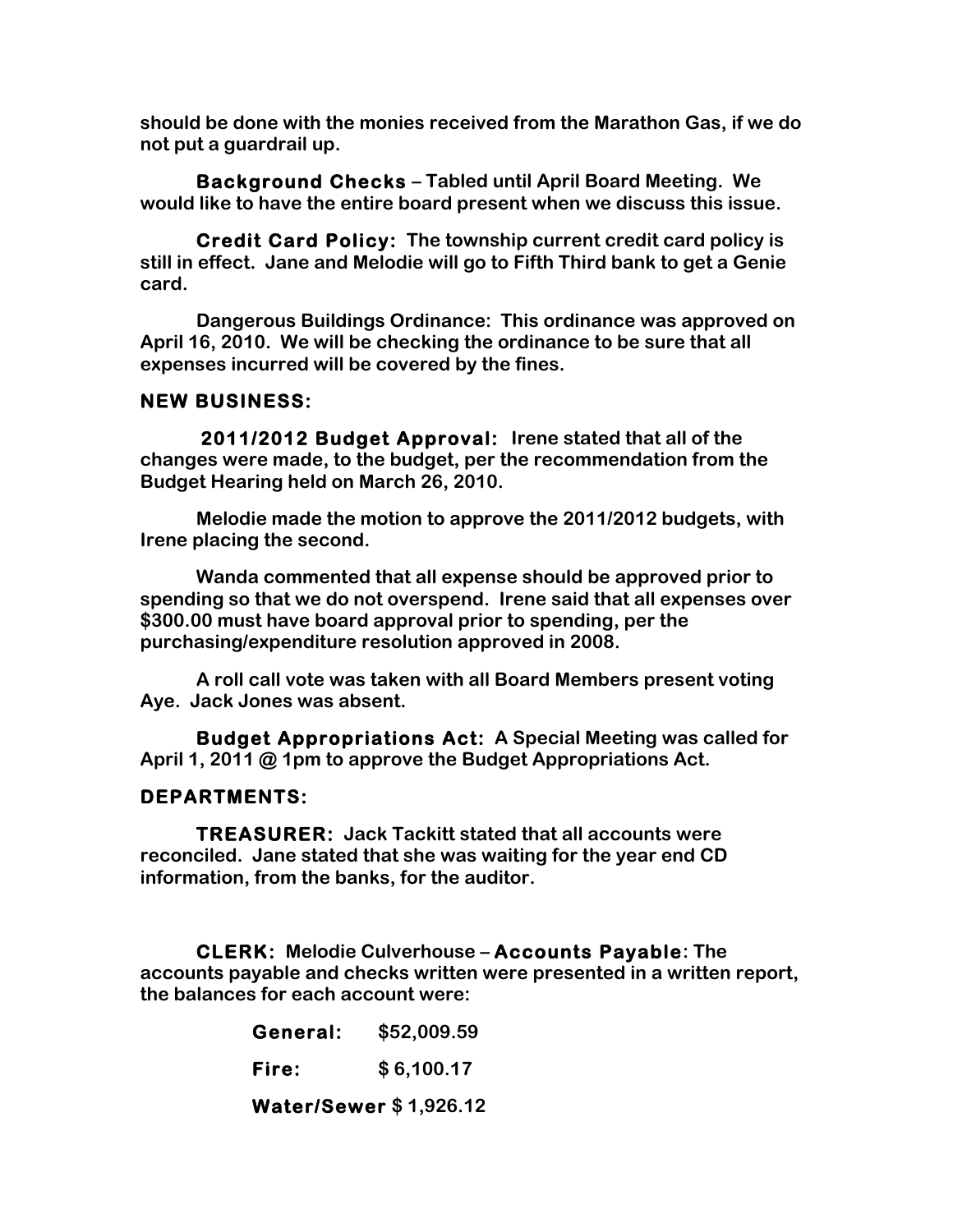### **Ambulance \$ 3,043.39**

**Wanda Green made the motion to approve the accounts payable and checks written, with Irene placing the second. A roll call vote was taken with all board members present voting Aye. Jack Jones was absent.**

 **Emergency Management: The Berrien County Emergency Management team reported that the Cook plant had many failsafe procedures setup and that the power plant could handle situations like those that happened in Japan.**

 **Medic I: Total ambulance calls for Weesaw were 136 and the total Wheelchair calls were 12 for their 2010-2011 year. Medic I's year ended February 28, 2011.**

**FIRE: Jack Hojara reported that the department had 2 calls, 1 being a PI accident and 1 was a request from Berrien County to standby for a predicted snow storm.**

**Jack also reported that there was a rollover accident on Mill Road at Hanover Road, and that the new Jaws were used for the first time and that they were a wonderful asset.**

**There is \$1,500.00 in the 2010 financials, monies received from TransCanada, and that money will be used for a new winch for the reserve rig. The cost will be from \$1,700-\$2,500 and that if we purchase the winch within 10 days we would be getting a 10% discount. Melodie made the motion for the Fire Department to purchase the winch, with Jane placing the second. A roll call vote was taken will all board members present voting Aye. Jack Jones was absent.**

**The fire department will be contacting TransCanada to see if they can get a grant to purchase a Thermo Imaging camera.**

**ROAD COMMITTEE – Gary Sommers-report-printed**

**Gary stated that we still have unfinished business on the Truck Ordinance and the Holden Road Guardrail and that the board is continuing to work on these issues.**

**Gary, Jack and Melodie attended the Berrien County Road Commission road tax meeting. A .5 mill Berrien County road tax is being considered. 60% of all road tax would come back to the township with 40% being used by the BC Road Commission for their costs on the Twp.'s projects.**

**Gary said he went to a meeting where it was stated that there would be no new funding for any secondary roads from the state in 2011.**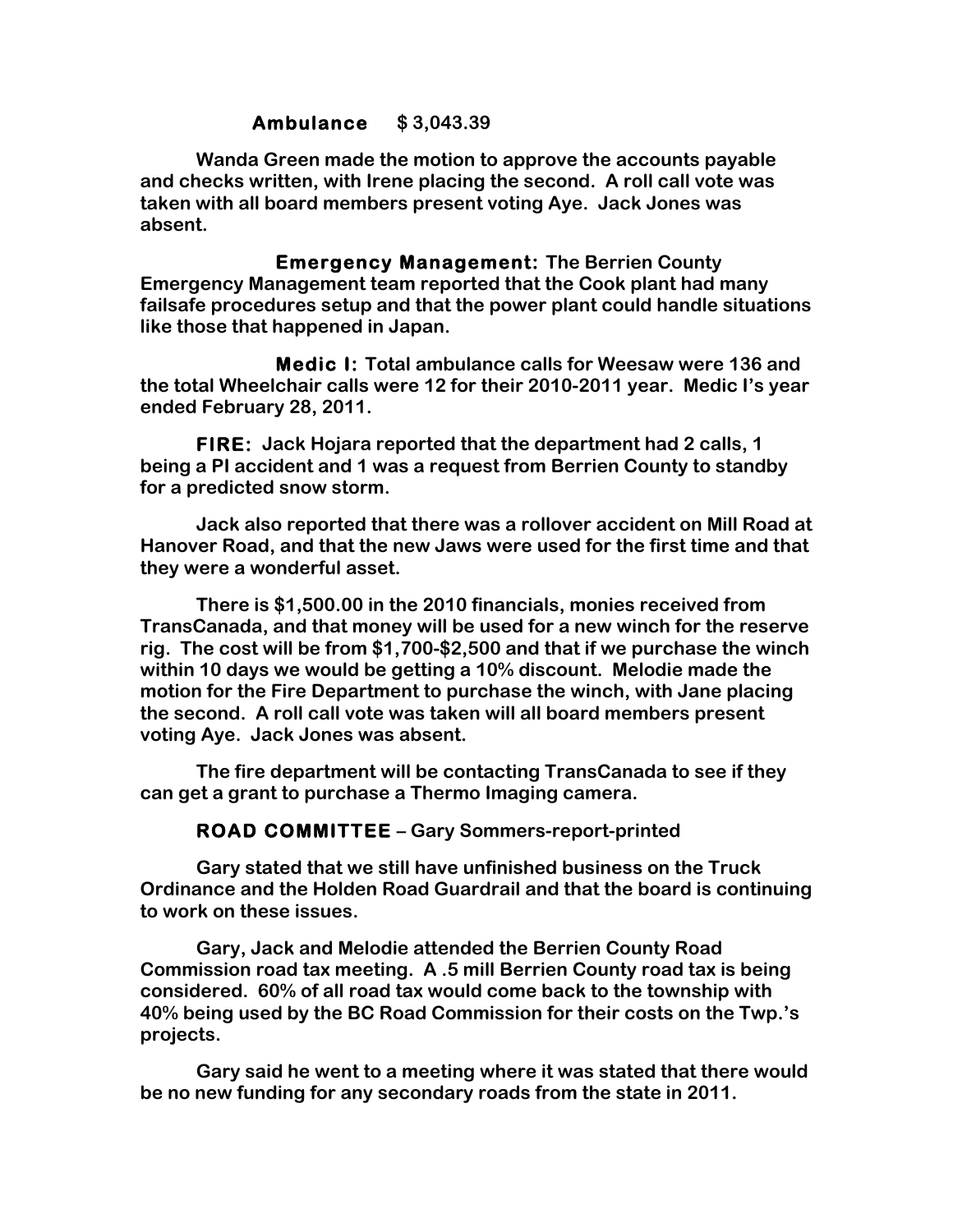**PARKS AND RECREATION COMMITTEE – Paul Panteleoreport-printed**

**PLANNING COMMISSION: Mike Metz – report - printed ZONING ADMINISTRATOR: Robert Kaufman – report – printed BUILDING INSPECTOR: Clark Streicher – report - printed ENFORCEMENT OFFICER: Jim Howell-report printed**

**Jim said we should look into changing our warrants to be Misdemeanors instead of Civil Infractions as we have to go back many times, not only to the people who have the infractions, but to the courts. We can issue a fine but if no one shows up in court there is no way to collect the fine. He hopes that changing the court from South County Courthouse to the St. Joe Courthouse will made a difference.**

**We will contact Jessica Fette to find out costs, etc.**

**SWAG (Sewer/Water Advisory Group): Mike Metz –no meeting**

**Public announcement: The next board meeting will be on April 20, 2011.**

**Public Comments: One (1) minute limit per person per issue.**

**A bid from Charles Sheldon was presented to the board, by Chief Hojara, to make the upstairs storage door larger for easier access to stored files. Chuck also provided a bid to install a Hot Water Heater in the office bathroom. These bids were tabled until the April meeting.**

**Judi commented on the budget.**

**Comments on the budget item for the park-Irene stated that we will be setting up a new account for improvement/repairs.**

**Paul informed the audience that the Jungle Gym is legal, and that we would be applying for grants for upgrades when available.**

**The meeting was adjourned at 8:38 pm.**

**Respectfully submitted,**

**Melodie Culverhouse**

**Weesaw Twp Clerk**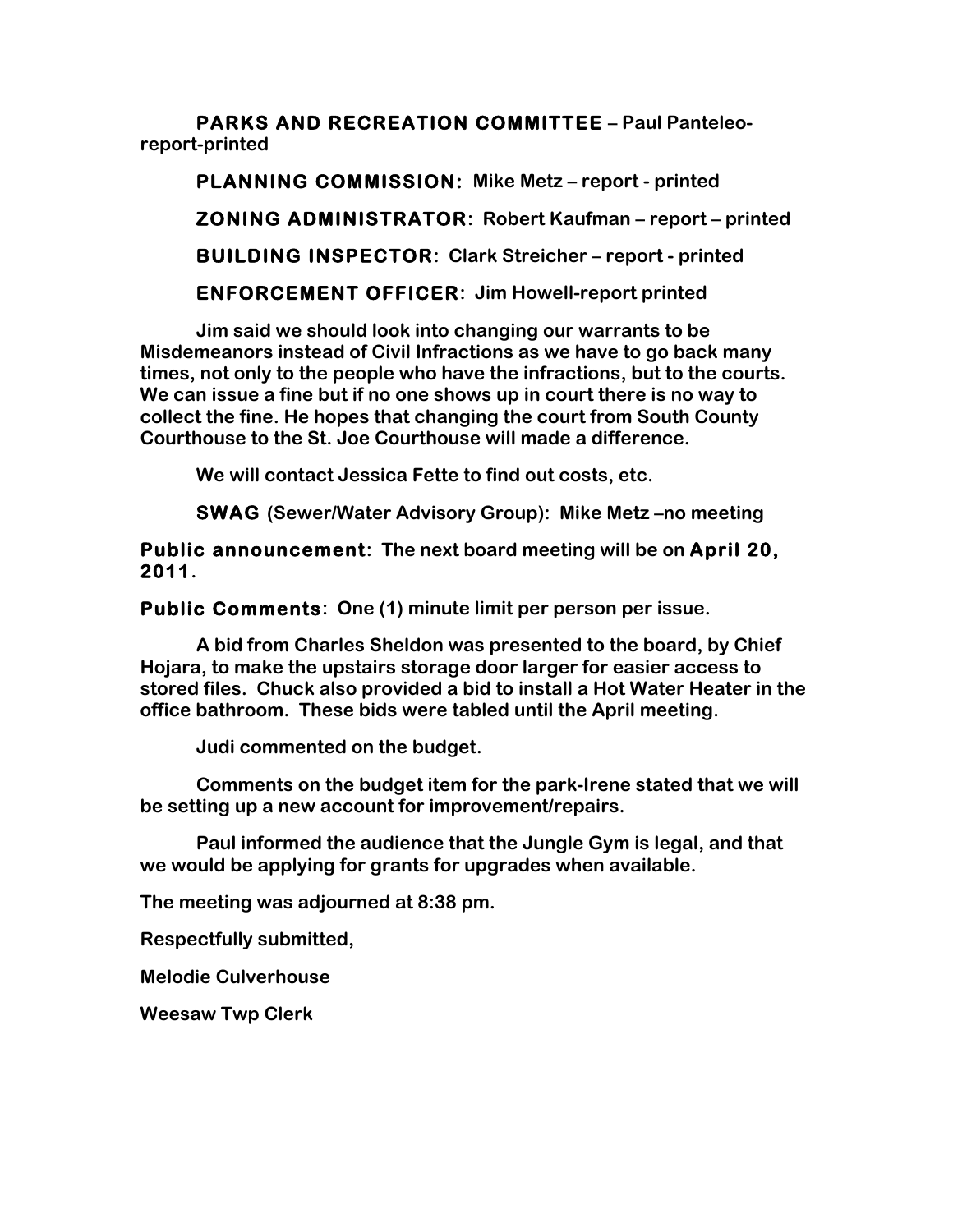# WEESAW TOWNSHIP Special Meeting April 1, 2011

Supervisor Oman called the meeting to order at 1:05 pm.

Board members present: Jane Tackitt, Wanda Green, Irene Oman and Melodie Culverhouse.

Board members absent: Jack Jones

GENERAL APPROPRIATIONS ACT: The 2011-2012 General Appropriations Act was discussed and in section 7: Estimated Expenditures; the number of pages for each township activity were corrected, also pending on Supervisor Oman's checking with MTA regarding amending the budget, which must have Board approval.

Jane Tackitt made the motion to adopt the 2011-2012 General Appropriations act, with page corrections, with Melodie Culverhouse placing the second. A roll call vote was taken with all members present voting aye. Jack Jones was absent.

LAWN MOWING CONTRACT: The extension of the L. Young and Associates Lawn Mowing contract was discussed. The contract would be for \$24,000.00 for a twelve month period, as it was in 2010-2011, this extension would be from April 1, 2011 thru March 31, 2012. L. Young would be paid \$2,000.00 per month.

The motion was made by Irene Oman to extend the L. Young and Associates Lawn Mowing Contract for the 2011-2012 at \$2,000.00 per month, with Jane Tackitt placing the second. A roll call vote was taken with all members present voting aye. Jack Jones was absent.

The meeting was adjourned at 1:19 pm.

Respectfully submitted,

Melodie Culverhouse, Clerk

Melodie Culverhouse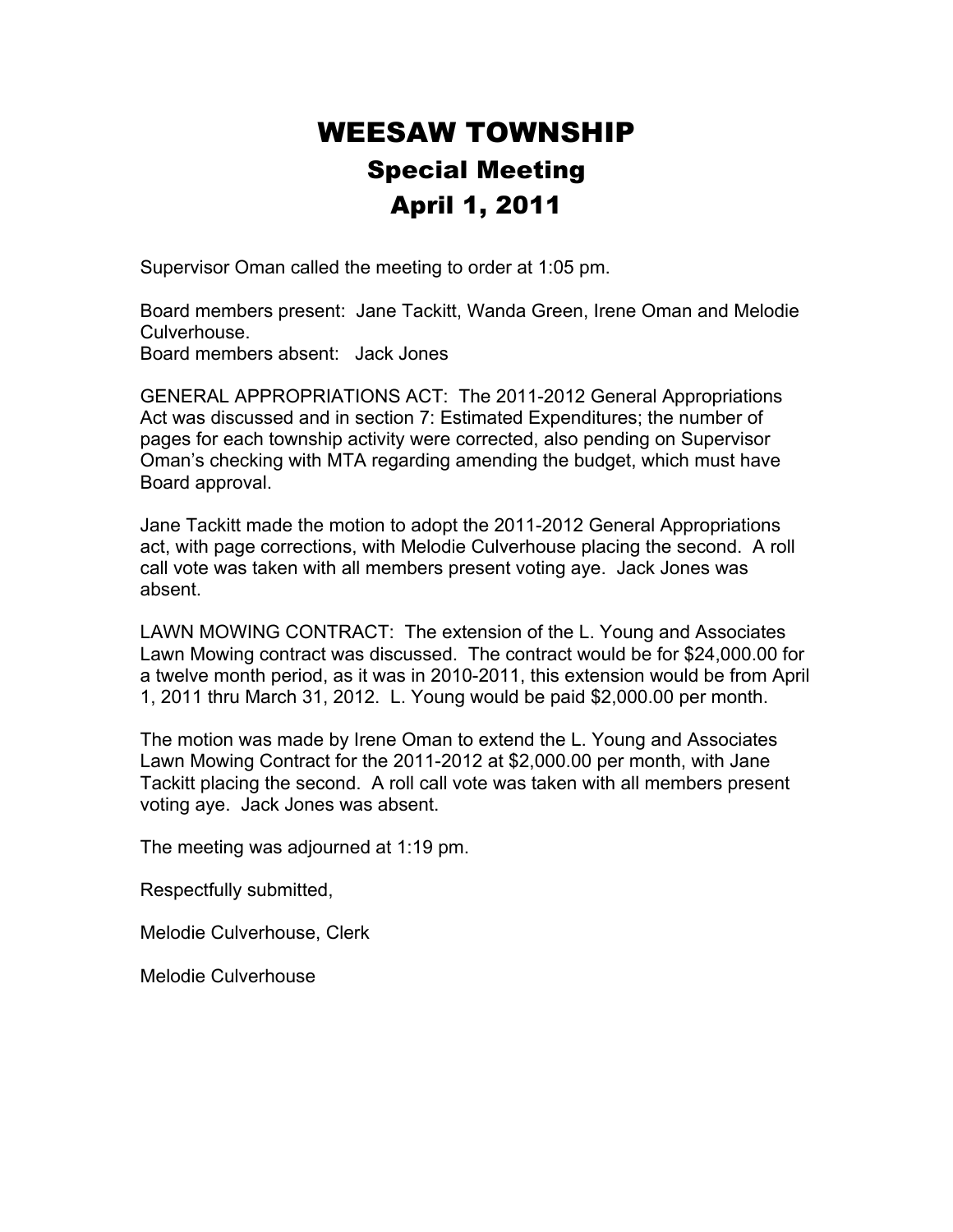# *Weesaw Township Board*

# **REGULAR MEETING MINUTES**

# **April 20, 2011**

**Supervisor Oman called the meeting to order at 7:30 pm and welcomed all that were in attendance.**

**The Pledge to the Flag was recited by all.**

**Set/Amend Agenda: Schaffer & Layher audit was added to the agenda. Melodie made the motion to add Schaffer & Layher to the agenda, with Wanda placing the second. Motion passed with all ayes.**

## **Public comments on agenda items: None**

## **Roll Call Attendance**

**Wanda Green, Irene Oman, Jane Tackitt, Melodie Culverhouse, Jack Jones**

**All members were present.**

**Approval of minutes: March 30, 2011 and April 1, 2011: Jane Tackitt placed the motion to approve the minutes, as printed, with Irene placing the second. Motion passed with all ayes.**

**Berrien County Sheriff Report: As no officer was present, at the time this report was to presented, it was delayed until 7:45 pm when Deputy Terry Ellis arrived and went over the printed report.** 

## **UNFINSHED BUSINESS:**

**Holden Road Guardrail/Truck Route: Supervisor Oman reported that she had contacted Attorney Jessica Fette regarding the liability of Weesaw Township placing a guardrail, to protect the Marathon pipeline, on Holden Road. Irene was told that if we put the guardrail up we would have to share the liability with Marathon, Berrien County Road and Drain Commission's.**

**The township could purchase insurance to cover the guardrail, or not put up a guardrail and the liability would be Marathon's and the Berrien County Road and Drain Commission's.**

**Melodie is waiting for an estimate for insurance to cover the guardrail.**

**Irene will contact Marathon to find out, if we do not put up the guardrail, what we should do with the monies received from Marathon.**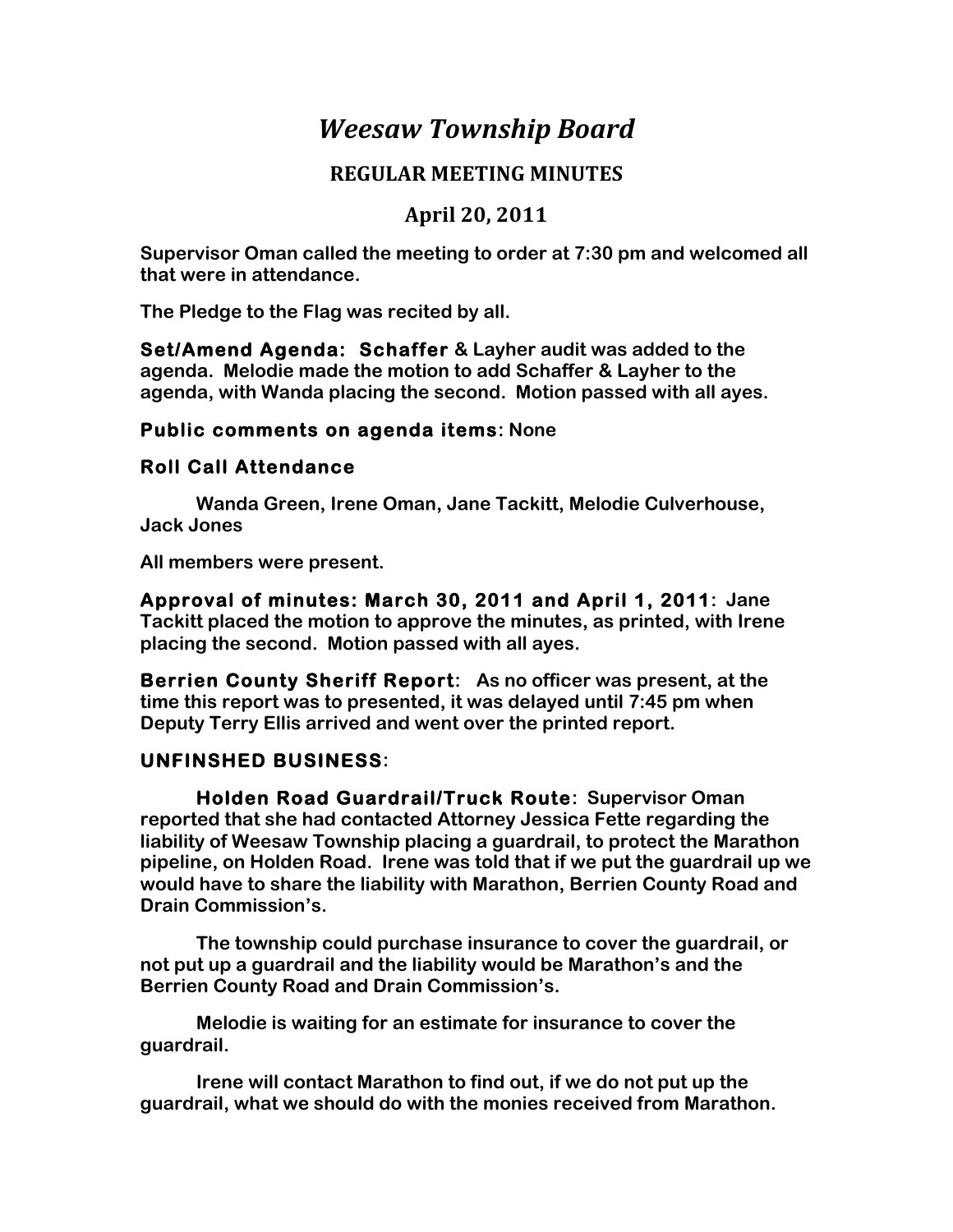**Truck Route: It was stated that we need to update the Truck Route Ordinance to show the current Uniform Traffic Code. We will be discussing this at a Special Meeting to be held on May 11, 2011 a 9:30 am.**

**Jack Dodds requested Irene contact Brian Berndt to make him aware of Attorney Fette's finding, and Irene said she would.**

**Background Checks: A special meeting was set for May 11, 2011 at 9:30 am to discuss this subject.**

**LSL – A clarification for Land Divisions needs to be looked into, as the verbiage of the Township Zoning Book and the Land Division Act, Ordinance 11 are not in agreement, and should be edited so that they are in sync.**

**Estimates for larger door/heater bathroom's: An estimate from Charles Sheldon was presented to increase the door size for the storage area above the offices. The estimate was for \$476.43, which included all labor and materials. Jane made the motion to accept the bid for \$476.43, with the second being placed by Wanda. A roll call vote was taken with all members voting aye.**

**An estimate to install a hot water heater, for the restroom's, was tabled until an estimate to install the electric, for this project, was received.** 

#### **NEW BUSINESS:**

 **Shaffer & Layher Audit: A proposal from Schaffer & Layher, for \$7,000.00, was received, to again do the Township's audit. The motion was made by Wanda Green, with Jane Tackitt placing the support to have Shaffer & Layher do the Township's audit. A roll call vote was taken with all members voting aye.**

**Dangerous Buildings Wages: Melodie reported that Clark Streicher is requesting \$35.00/hr., with a minimum of 1 hour, to do the dangerous building enforcement. Dangerous Buildings will be discussed at the May 11, 2011 special meeting. Melodie is to talk to Clark to see if he could be present for this meeting.**

**Critical Bridge Request: The Berrien County Road Commission has requested we pass a resolution supporting Berrien county Road Commission's application for state and federal critical bridge funds, for replacement of Bridge No. 22 on Elm Valley Road over Dowling Creek. Jack Jones made the motion to adopt the resolution, with Wanda Green placing the support. A roll call vote was taken will all members voting aye.**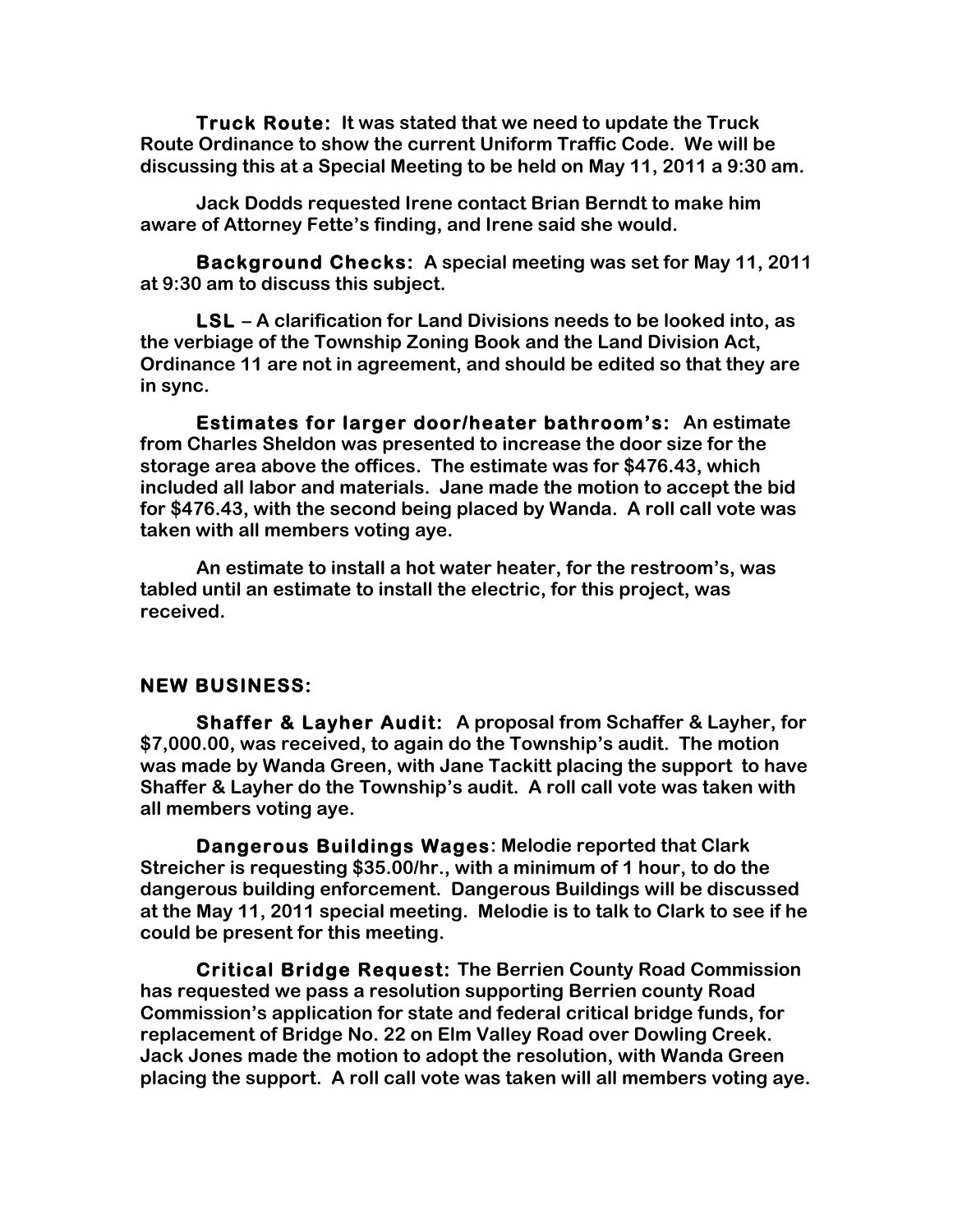**Berrien County Road Millage: Needed an endorsement, from Weesaw Township, to have the .5 mill Road Millage placed on a ballot for county approval. Melodie made the motion to endorse the millage, with Irene placing the support. Motion passed with all Ayes.** 

**Budget Amendments: Irene presented budget corrections from Fiscal Year 4/1/2010 to March 31, 2011. Jane made the motion to make necessary correction, with Irene placing the support. A roll call vote was taken with all members voting aye.**

**Electrical Permits: Samples of Ken Simpson's reports were given to the board. The board needs to have a meeting with Ed Steinke regarding his inspections and also to consider adding an administration fee to the electrical permit fee schedule.**

**Cemetery-Zane Miller: Zane Miller had contacted Melodie requesting the transfer of two of his lots to his daughters. Everyone agreed that this should be done.**

## **DEPARTMENT REPORTS:**

**Treasurer: Jane Tackitt-Account balances: All bank accounts have been reconciled. We have not received any interest on our accounts and Jane had been told, by Fifth Third Bank, that due to their costs they were not giving interest, but they would look into the situation and possibly be able to work something out so we could receive interest on our accounts.**

## **CLERK: Melodie Culverhouse –**

 **Melodie read the accounts receivable and checks written from the reports that were printed. Jane made the motion to accept the report, with Irene placing the second. A roll call vote was taken with all members voting aye.**

**FIRE: Jack Hojara-Jack reported there were three calls for the month of March. CPR Training has been completed.** 

**New American Flags need to be purchased for the township, Melodie and Jack will work together to get these purchased, in time to be up for the Memorial Day Parade.**

**Melodie was to call Medic I to see if we could get a cost to purchase another AED for the fire department.**

## **ROAD COMMITTEE: Gary Sommers – report – printed**

**Gary Sommers and Jack Dodds were approved to attend a conference on Assessment Management on May 11 or 12. Attendance at the meeting was approved by the board.**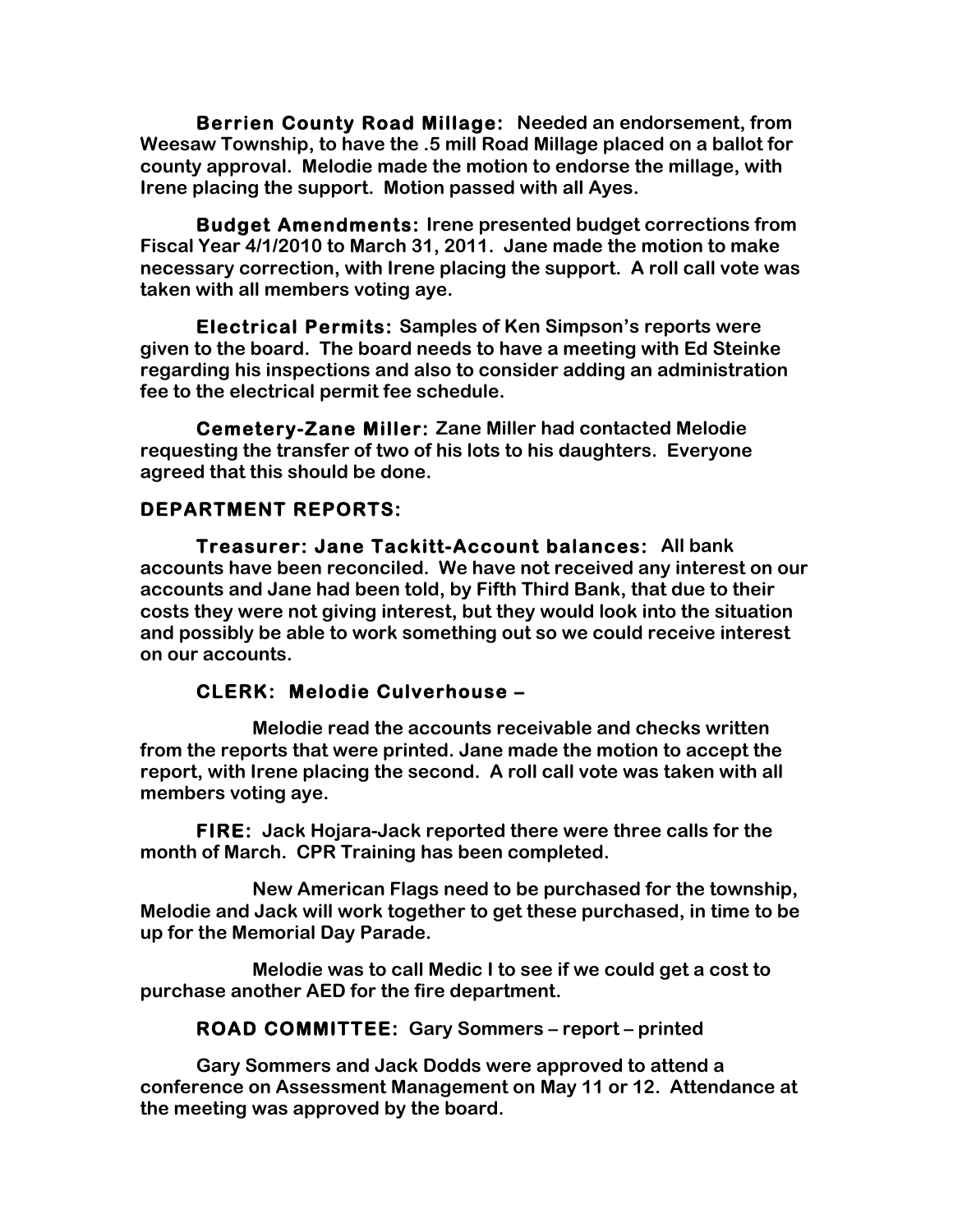**The date for the Road Committee meeting was changed to May 10**  because of the election being held on the 4<sup>th</sup>.

**PARKS AND RECREATON COMMITTEE- Paul Panteleo-reportprinted**

**Paul requested a special meeting, to be held, to approve applying for a government grant for equipment for the Weesaw Twp Park. A meeting was set for 4/28 at 10:30 am.**

**PLANNING COMMISSION: Mike Metz – report-printed**

**ZONING ADMINISTRATOR: Robert Kaufman – report-printed**

**Carol Ott was present and was upset because she had called Jack Hojara to have a mobile home burned down and Jack had told her it should be torn down and not burned. Ms. Ott received a ticket from Jim Howell-Melodie will contact Jim Howell to have the ticket dropped.**

**BUILDING INSPECTOR: Clark Streicher – report-printed**

**ENFORCEMENT OFFICER: Jim Howell – report-printed**

**SWAG: Mike Metz –no meeting**

**Public Announcements: None**

**The meeting was adjourned at 8:49 pm.**

**Respectfully submitted,**

**Melodie Culverhouse, Clerk**

# WEESAW TOWNSHIP SPECIAL MEETING MINUTES April 28, 2011

The meeting was called to order at 10:30 am by clerk Melodie Culverhouse.

Members present: Wanda Green, Jack Jones and Melodie Culverhouse Members absent: Jane Tackitt and Irene Oman

The purpose of this special meeting was to discuss a possible equipment grant for the Weesaw Township Park.

Paul Pantaleo, chairman of the Parks and Recreation Committee, presented a proposal to apply for a grant to purchase exercise equipment for the park.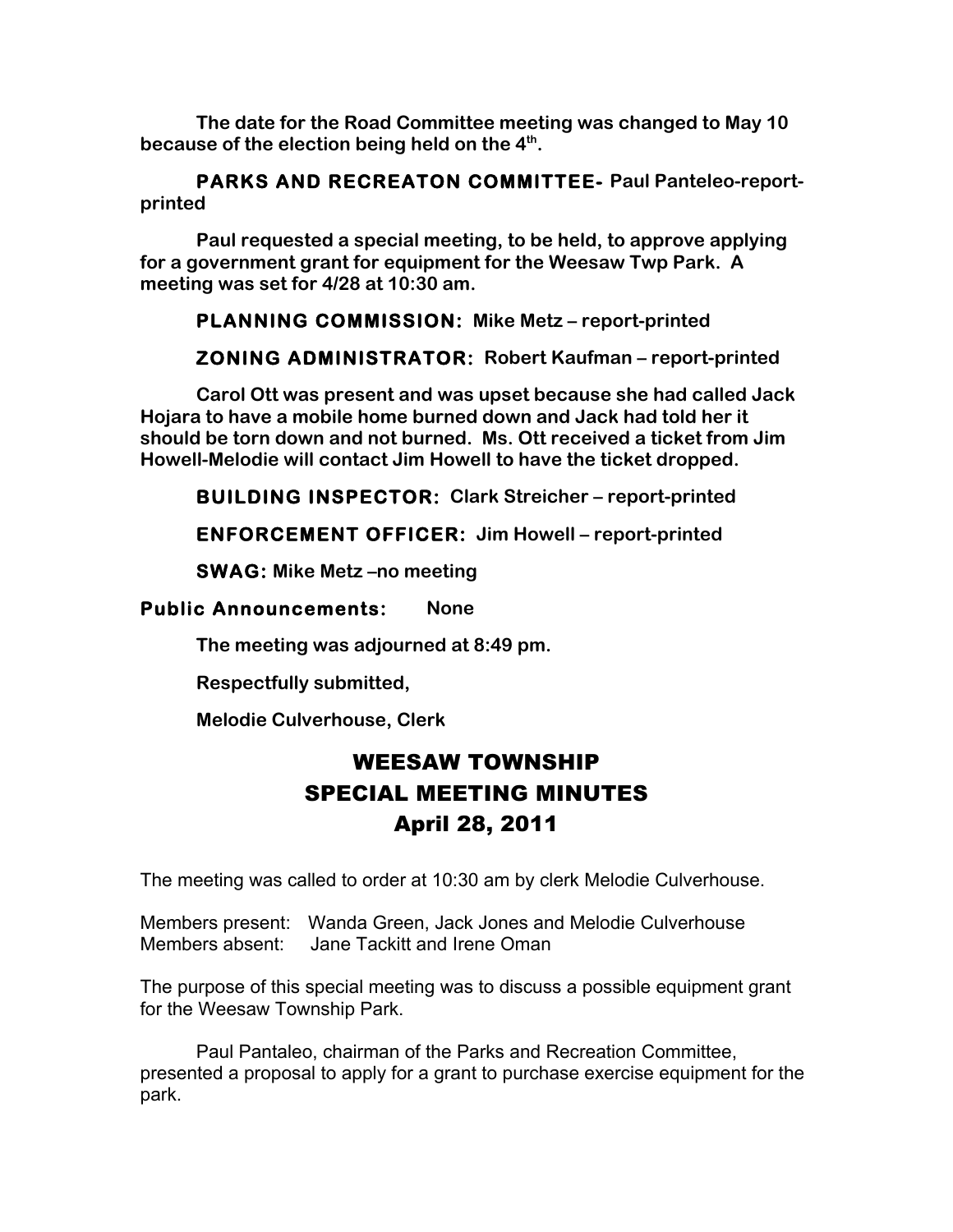Paul stated that the grant application must be postmarked by April 30, 2011. The proposed cost of this equipment would be \$14,332.00, of which the Township would be responsible for 25% of the total project cost, which would be \$3,832.00. Out of the \$3,832.00, \$750.00 for this would be provided by donated labor, leaving the township a cost of \$3,082.00.

The final decision, by the state for this grant, would be completed by November 1, 2011, leaving us time to order this equipment during the current budget year.

Paul requested we change the Web Page to Weesaw Township Park, instead of the New Troy Community Park, as that is what was on the original grant and it would be better to continue the name throughout the grant application, and that it then covers all of the people in Weesaw and not just the people of New Troy. Melodie would contact Terry Reise to get this changed on the Web Page.

A motion by Wanda Green was made to approve the resolution to apply for the grant, with Jack Jones placing the second. A roll call vote was taken with all present, voting ayes.

A motion by Melodie Culverhouse was made to approve the 25% cost, to the Township, if the grant was received, with Jack Jones placing the second. A roll call vote was taken with all present, voting ayes.

The meeting was closed at 10:57 am.

Respectfully submitted,

Melodie Culverhouse Clerk

# *Weesaw Township Board*

### **Special Meeting Minutes**

#### **May 11, 2011**

**Supervisor Oman called the meeting to order at 9:30 am.**

**The pledge to the Flag was recited by all.**

**Roll Call: Wanda Green, Irene Oman, Jack Jones and Melodie Culverhouse were present. Jane Tackitt was not in attendance.**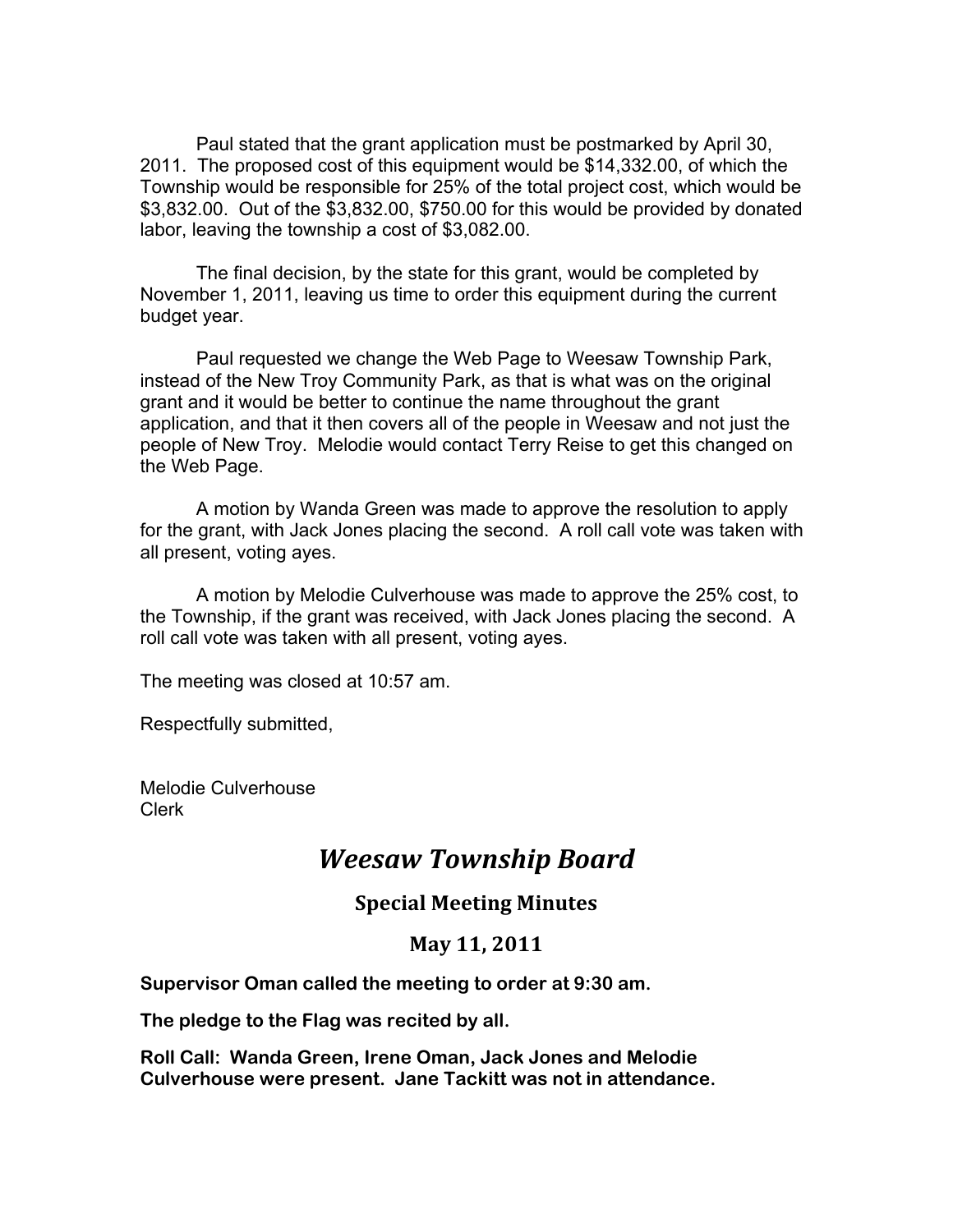**Dangerous Buildings: Clark Streicher was in attendance to answer our questions, and reiterated that his fee would be \$35.00/hr., with a minimum of one hour.**

**Clark stated we would need to have a formal complaint form that would go to the Zoning Administrator and then, if it was deemed that there was a code violation, it would be given to Clark to contact the property owner.**

**After Clark has inspected the property he would give the report back to our Zoning Administrator who would send a letter stating that there had been a complaint filed and what the complaint was. Property can only be looked at from the property line unless owner approves the inspector to be on the property.**

**A complaint must be filed prior to anything being done. Property that is agriculture, only the house and garage can be looked at as a dangerous building.**

**We will need a Hearing Officer in case someone would want to appeal.**

**Background Checks: After much discussion and review of documents that were received from MTA-changes to forms were mad.**

**Anyone having access to financial or sensitive personal information, should have a background check, if an employee or an outside contractor.**

**The outside contractor will be required to be bonded, at their own expense along with liability insurance, a copy of the bond must be presented to the Twp Clerk.**

**It was decided that Assessor Angela Kirby should be bonded; Melodie was to take care of this.**

**Truck Route Ordinance: Tabled still waiting for Irene to collect information.**

**The meeting was adjourned at 11:15 am.**

**Melodie Culverhouse, Clerk**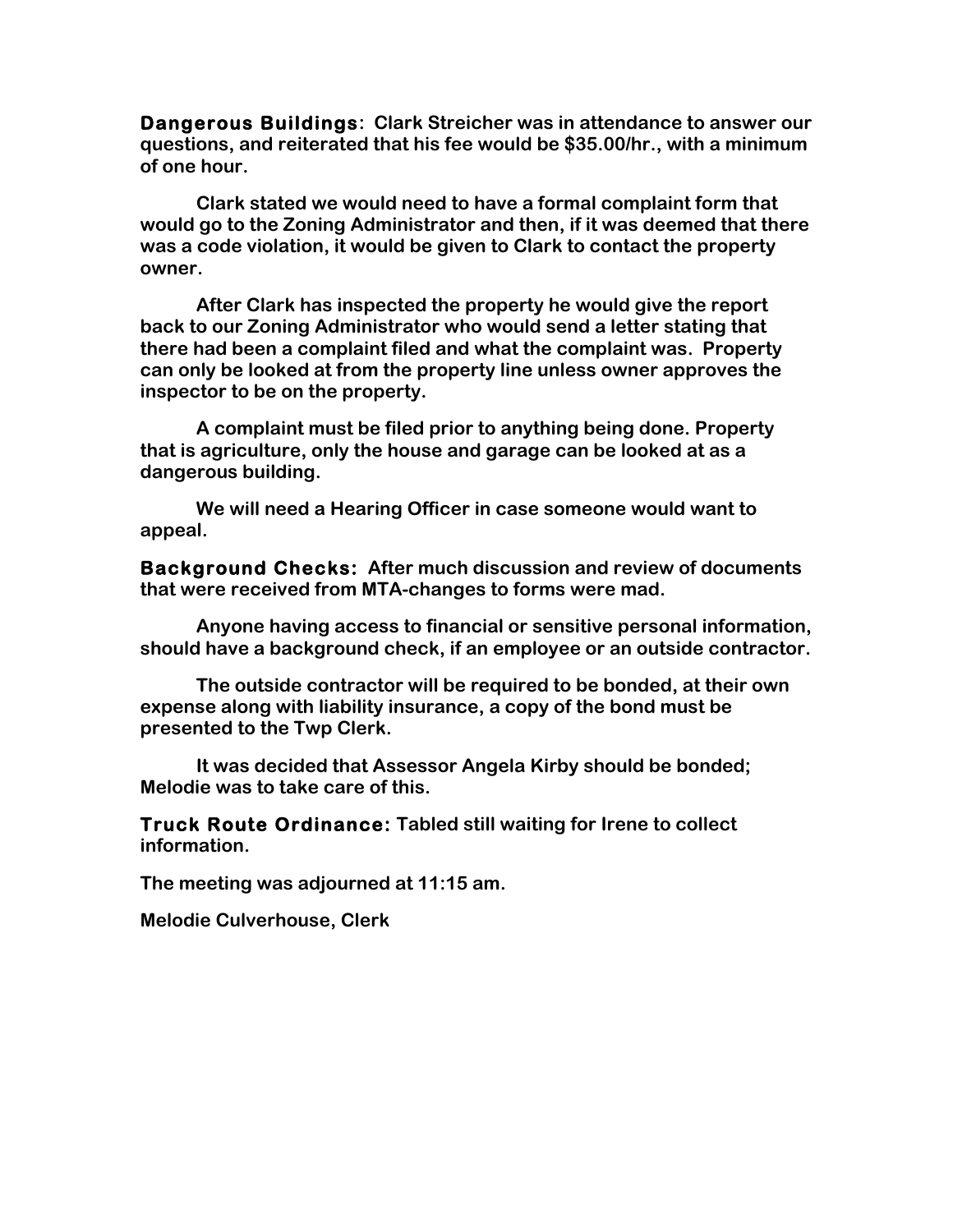# *Weesaw Township Board*

# **Regular Meeting**

## **May 18, 2011**

**Supervisor Oman called the meeting to order at 7:30 pm.**

**The Pledge to the Flag was recited by all.**

**Set/Amend Agenda: No changes Made**

### **Public comments on agenda items: None**

## **Roll Call Attendance:**

 **Wanda Green, Irene Oman, Jane Tackitt, Melodie Culverhouse, Jack Jones**

**All members were in attendance.**

**Approval of minutes: Jack Jones made the motion to accept the April 20th, April 28th and May 11, 2011 minutes, Jane Tackitt seconded the motion. Motion passed with all ayes.**

**Berrien County Sheriff Report: Printed-No officer was present.**

## **UNFINISHED BUSINESS:**

**Holden Road Guardrail: Jack Dodds and Gary Sommers, from the Weesaw Twp Road Committee, stated that Terry Thompson, from Marathon told them that Marathon does not want their money back. A discussion, as to what should be done with the money occurred, and Irene was to contact Terry Thompson to find out how the money should be spent. Also, we would want a letter stating that, if we keep the money, we would not be liable if something happens.**

**Background Checks: A letter was given to the board from our attorney, Jessica Fette, regarding the background checks policy, Jack Jones handed the board members a copy of a new Policy on Background Checks & Bonding. Jack Jones moved that we table the background checks policy until June 6, 2011 @ 9:30, when a special meeting could be held. Wanda placed the second, the motion passed with all ayes.**

**No-Thru Trucks Ordinance: We will need to adopt the current Uniform Traffic Code. This subject will also be on the special meeting agenda for June 6th.**

**Bathroom Hot Water Heater: An estimate, from Charles Sheldon, for**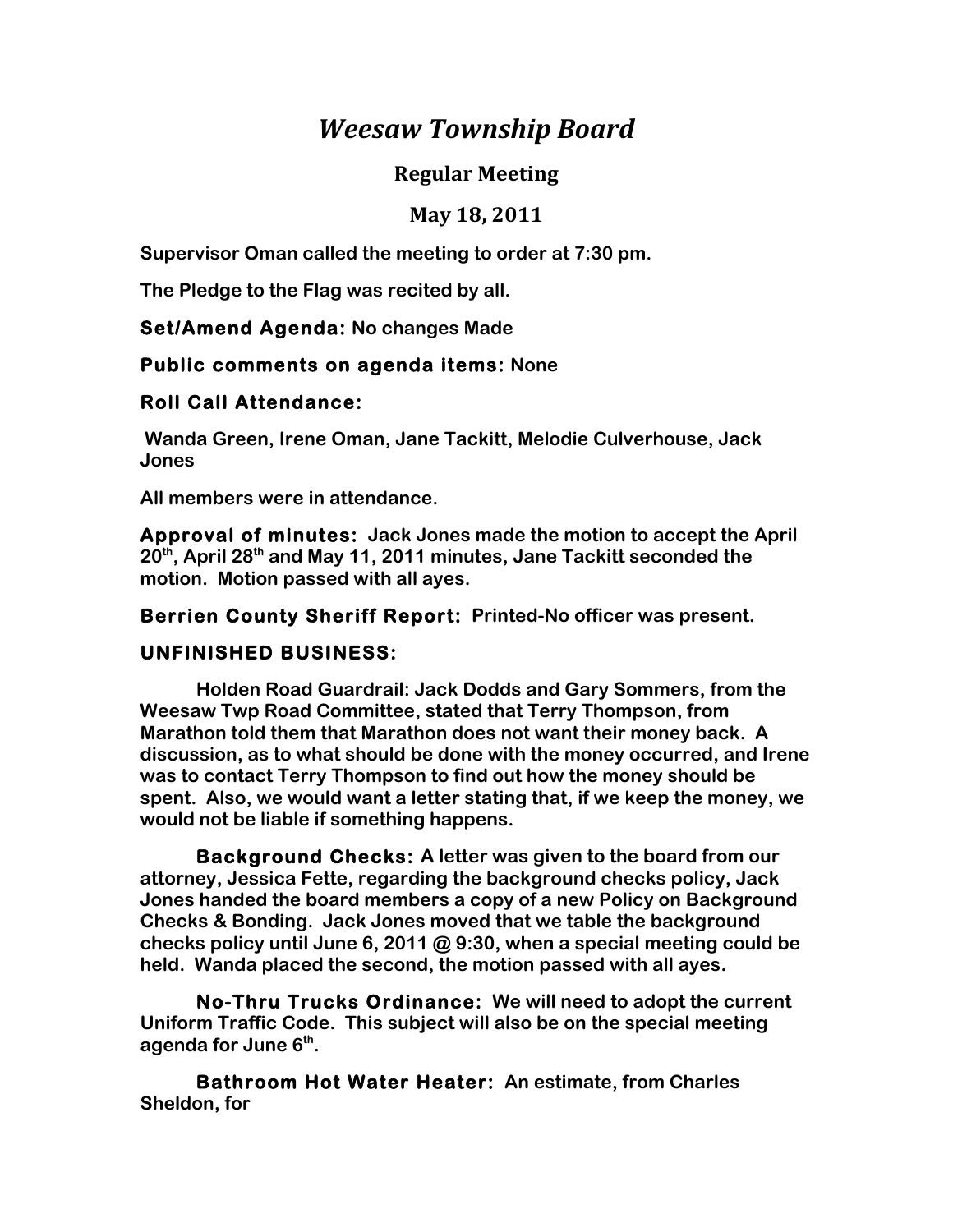**\$347.68, to install a water heater for the township bathrooms, was presented and an estimate from Jim Culverhouse, for \$250.00, to provide electric for the water heater, was also presented. Jane made the motion to accept the two estimates, with Irene placing the second. A roll call vote was taken with all members voting aye.**

## **NEW BUSINESS: None**

### **DEPARTMENTS:**

**TREASURER: Jane Tackitt stated that all accounts have been reconciled and that we are ready for the audit.**

**CLERK: Melodie Culverhouse presented the accounts payable balances and checks written, as follows:**

**General Fund: \$13,709.31 + a bill for \$96.09 from Jack Dodds for the conference attended by himself and Gary Sommers. Total \$13,805.40.**

> **Fire Department: \$ 5,653.03 Water/Sewer: \$ 2,726.63 Ambulance: \$ 2,211.27**

**Baldwin: \$ 192.32-To fix a Hydrant. Irene to check to see if, this bill was incurred because of an accident, where we might be able to go back to anyone responsible, for damage, and recoup our monies.**

**Wanda Green made the motion to approve the accounts payable and checks written, with Jane Tackitt placing the second. A roll call vote was taken will all members voting aye.**

 **Emergency Management: Melodie told everyone that WNDU and Martin's, would be holding a chance to have your Hazard Radio programed, or to purchase a new one, at Martins in St. Joe on**  Saturday May 23rd and Niles Martin's on June 11<sup>th</sup> @ 7am-12pm, for **anyone interested.**

**Berrien County Health Department is the only Health Department, in the State of Michigan, that has National Accreditation.**

**Other information was on the table, regarding disposal of pesticides, mercury, and pharmaceuticals.**

 **Medic I: For the month of March, Weesaw had 14 ambulance calls and no wheelchair calls.**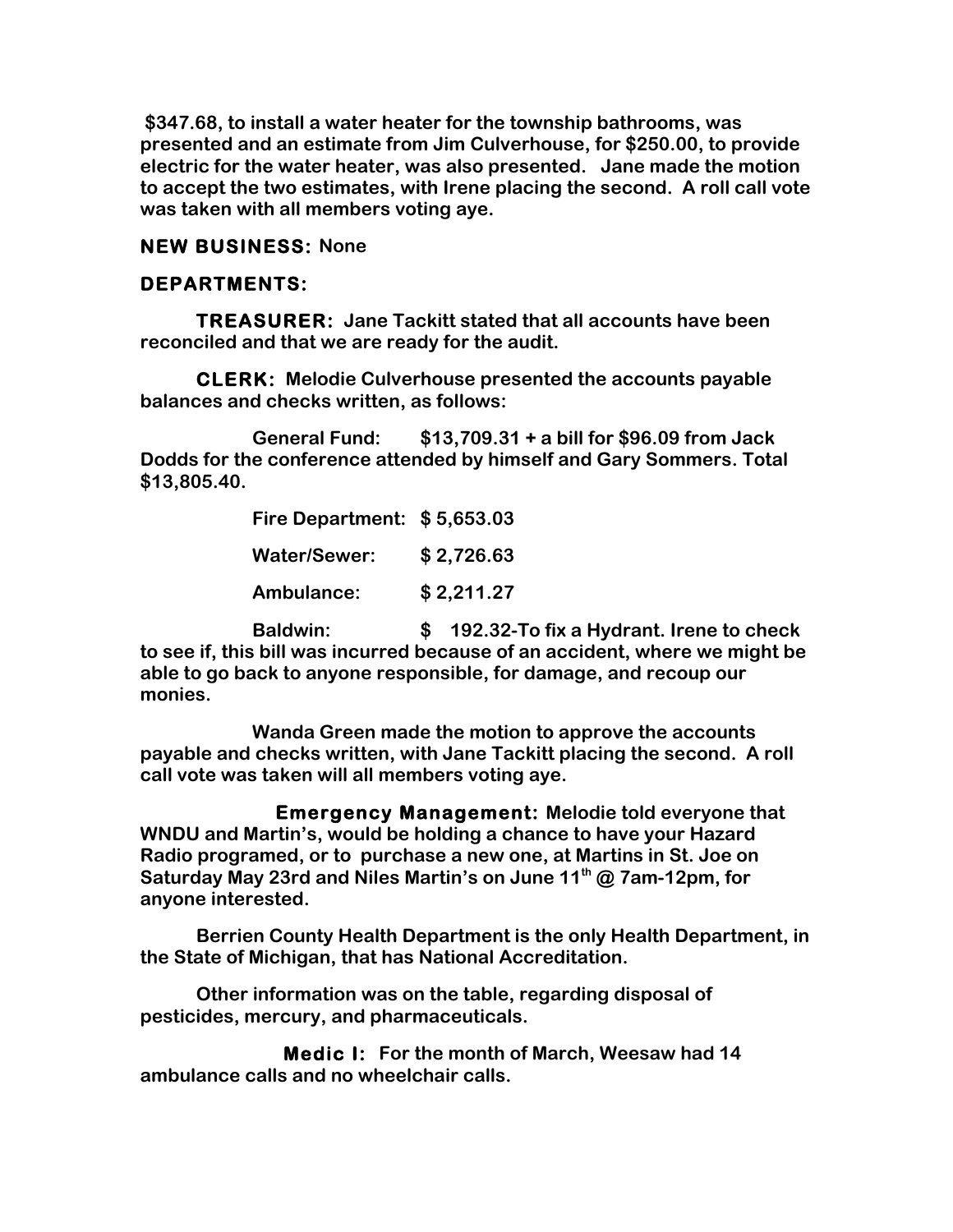**FIRE: Fire Chief, Jack Hojara, reported that there had been 8 calls last month. Todd Griggs has finished his firefighter, 1 & 2 training, in a record amount of time.** 

**Jack Hojara, requested we purchase a, yellow flammable cabinet, which is required by OSHA, for around \$600.00 plus shipping. Wanda made the motion to approve the purchase of the cabinet, with the cost not to exceed \$700.00, Irene placed the second. A roll call vote was taken with all members voting aye.**

**ROAD COMMITTEE: Gary Sommers-report-printed**

**The Road Committee; presented the Berrien County Road Commissions' proposal for roads to be worked on, this year.**

**After much discussion, it was decided that we would add this to the special meeting agenda on June 6th and request Brian Berndt, or someone from the BC Road Commission be present at the meeting.**

**Jack Dodds presented a proposal to purchase, Welcome Sign's for Weesaw Township, the cost would be \$108.00 each; post \$36.00 each; vandal-proof hardware \$19.20 for 8 sets and they would be installed by Township volunteers. It was also suggested that we add "Zoned Community" to these signs. No decision was made on the purchase or number, to purchase, was made.**

**PARKS AND RECREATION COMMITTEE – Paul Panteleoreport-printed**

**PLANNING COMMISSION: Mike Metz – report - printed**

**ZONING ADMINISTRATOR: Robert Kaufman – report – printed**

**BUILDING INSPECTOR: Clark Streicher – report - printed**

**ENFORCEMENT OFFICER: Jim Howell-report printed**

**SWAG (Sewer/Water Advisory Group): Mike Metz –no meeting**

#### **Public announcement:**

 **Bret Witkowski, County Treasurer, reported that Berrien County is**  15<sup>th</sup> in population and 11<sup>th</sup> in taxation.

**Berrien County will be updating the tax software, what we are using was put into place in 1986. People will be able to view their tax bills on line, there are close to 400 foreclosures in Berrien County.**

**There will be a vote on May 31, 2011 @ 6:00 pm to decrease the number of County Commissions from 13 to 12.**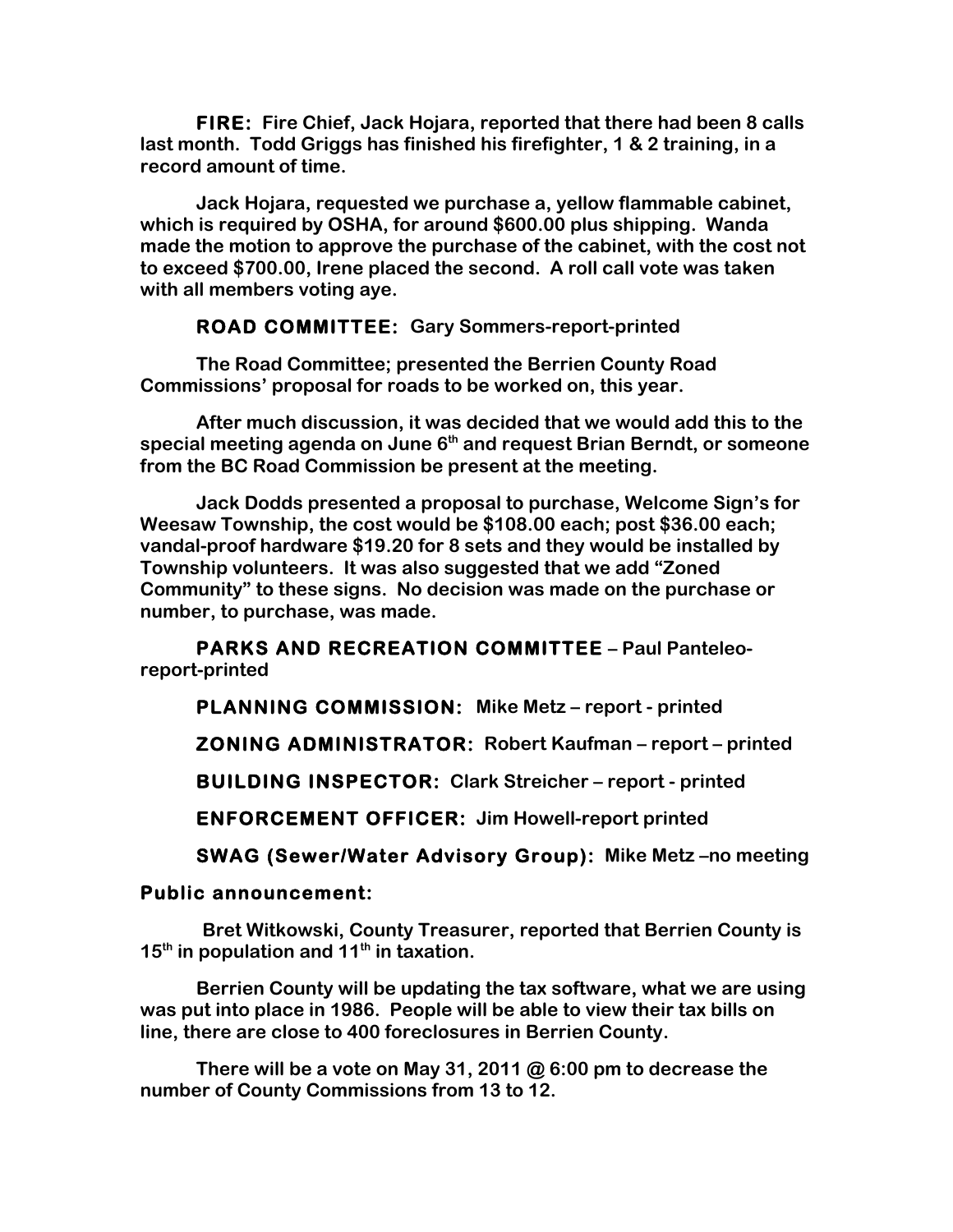**Public Comments: One (1) minute limit per person per issue.**

**Adjourn 8:55 pm**

**Respectfully submitted,**

**Melodie Culverhouse**

**Weesaw Twp Clerk**

# **Weesaw Township Special Meeting June 6, 2011**

Called to order at 9:32 am by Supervisor Oman.

**Pledge to the flag**: Was recited by all.

**Roll Call:** Members present; Jane Tackitt, Wanda Green, Irene Oman, Jack Jones and Melodie Culverhouse

**Berrien County Road Commission:** "Estimates of Costs": The estimates and costs for Weesaw Road projects, were presented in written form.

The road committee gave us a list of priorities, per the road tour taken on June 2, 2011, with Jack Jones, Gary Sommers, Jack Dodds, Joe Margol and Melodie Culverhouse in attendance.

After much discussion, a motion was made by Melodie to have priority 1, 2 and  $\frac{1}{2}$  of priority 3 approved for our 2011 road projects, the total being \$58,300.00. Irene supported the motion and a roll call vote was taken with all board members voting aye.

We will be requesting information be placed on the Weesaw Web page, and a short explanation, of the road projects, be placed in the summer tax bills, Melodie and Jack will work on this.

**Uniform Traffic Code/Truck Ordinance:** After much discussion the approval of the new Uniform Traffic Code was voted on. Wanda made the motion to approve Ordinance 7-11, for the updated UTC, with Jack placing the second. A roll call vote was taken with all board members voting aye.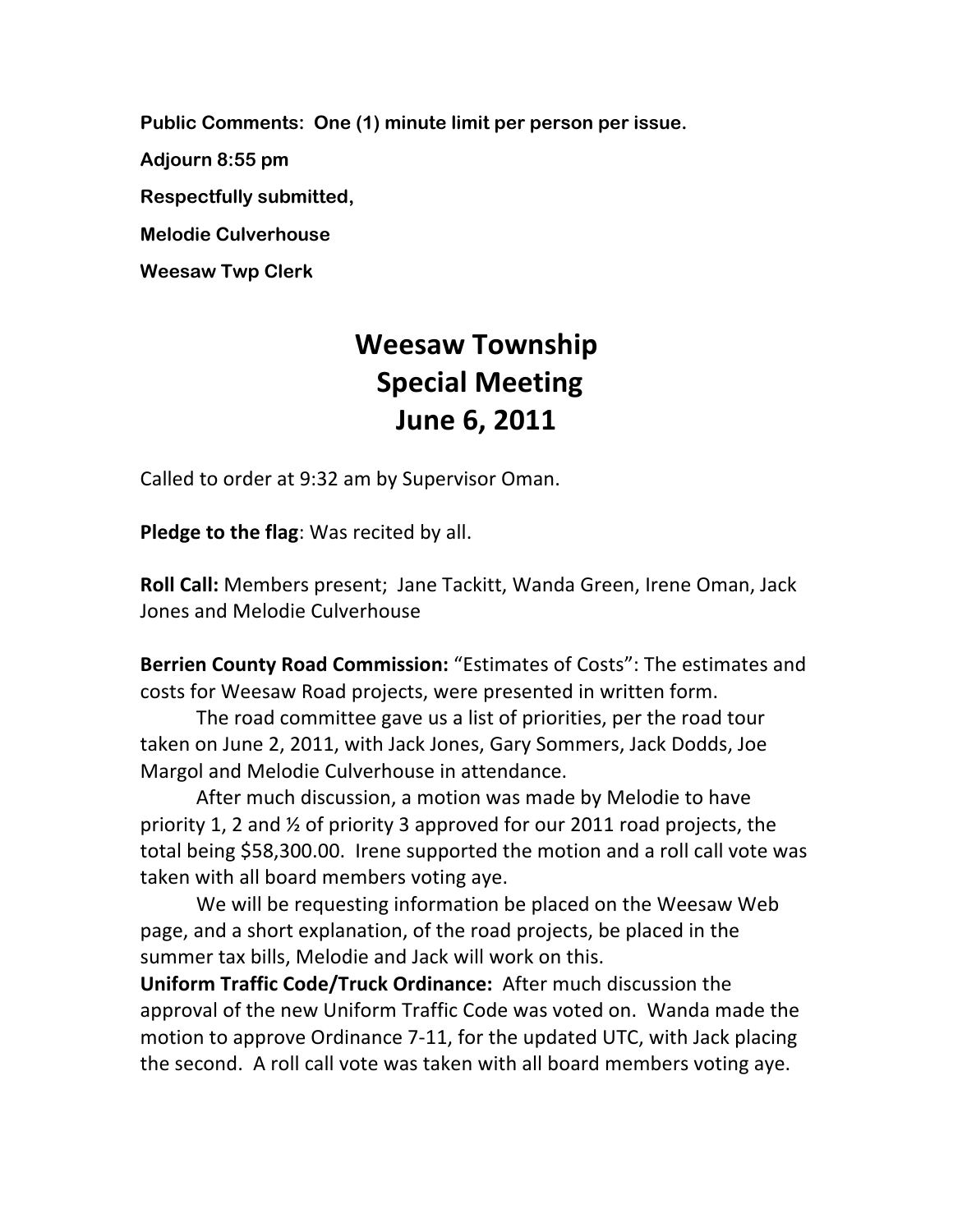Wanda stated that the attorney has never been voted on by the Board for hire.

**Road Signs:** Melodie will contact Jim Millus, who designed the Baroda Township signs to see what the cost would be to design something for Weesaw. 

We would like something with the mill and the historical bridge; we would also add Zoned Community, to the signs.

**Background Checks:** Jack Jones read a prepared statement, regarding how important this policy is to Weesaw Township.

We had suggestions from Jessica Fette, our Twp Attorney, on ways to better the Background Check Policy that Jack Jones had presented to the board at the last regular meeting. Jack will see that the changes are made, as he has the form. This would be easier instead of completely rewriting it again. 

The corrected form will be presented to the board, prior to our general meeting on June  $15<sup>th</sup>$ , and will be voted upon at that time.

## Adjournment: 12:00 pm

Respectfully submitted,

Melodie Culverhouse, Clerk

# *Weesaw Township Board*

Regular Meeting

## **June 15, 2011**

**Supervisor Oman called the meeting to order at 7:30 pm.**

**Pledge to the Flag was recited by all.**

## **Set/Amend Agenda:**

**Public comments on agenda items: Jack Jones requested we add cemetery mowing to the agenda.**

## **Roll Call Attendance:**

 **Wanda Green, Irene Oman, Jane Tackitt, Melodie Culverhouse, Jack Jones-All members present.**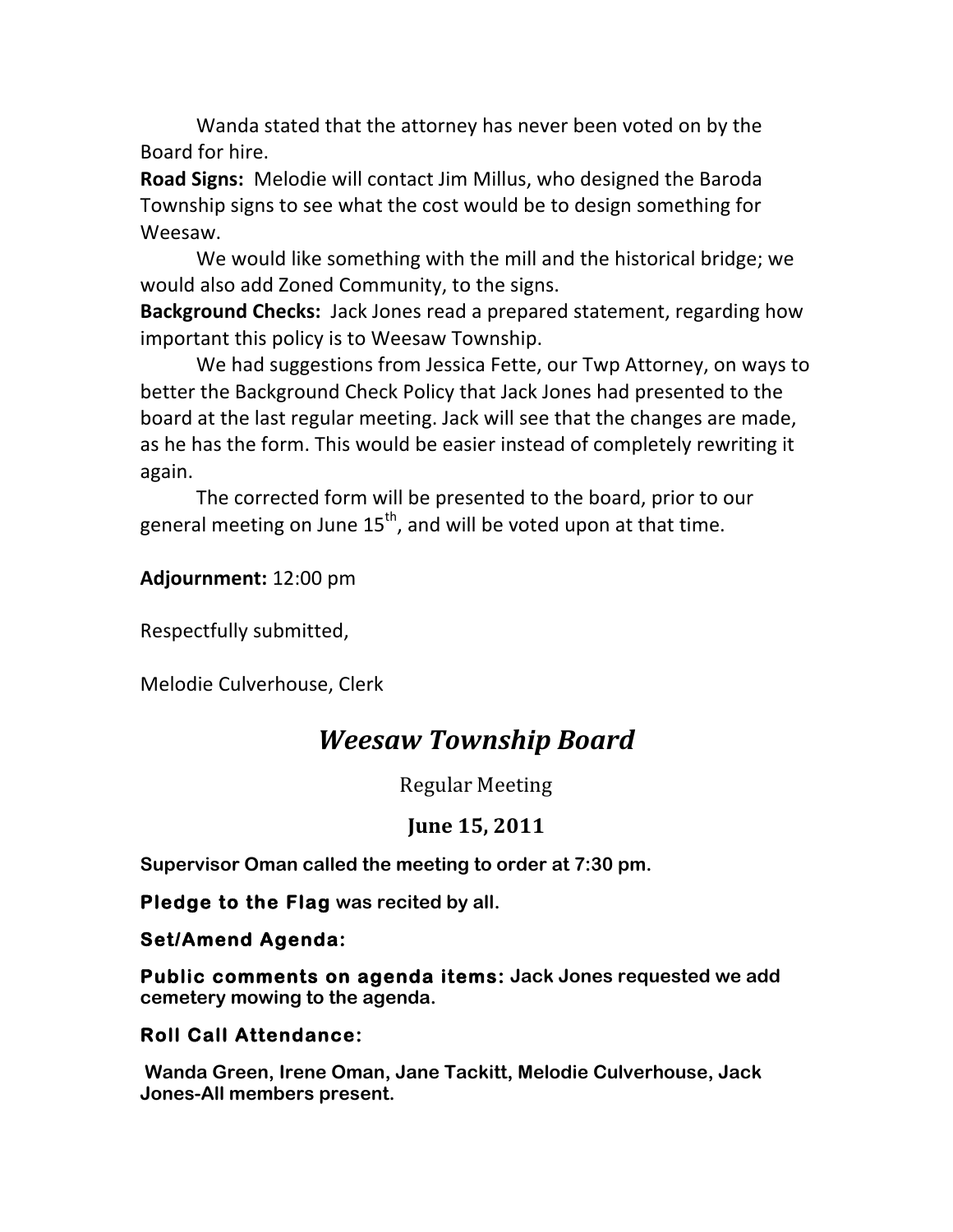**Approval of minutes: May 18, 2011 -June 6, 2011 –Oman make a correction to the June 6, 2011, changing "will" to "with", in the third paragraph, under the Berrien County Road Commission. Wanda Green made the motion to accept the minutes, with correction, Jack Jones placed the second. Motion passed with all ayes.**

**Berrien County Sheriff Report: Printed-The officer present reported that there were 27 incidents for April 2011 for Weesaw Township. There were no questions or comments from the audience.**

## **UNFINISHED BUSINESS:**

**Holden Road Guardrail-on hold-Irene reported that she had been trying to contact Terry Thompson via e-mail and has not received any answers. Jack Dodds will provide Irene with Terry's telephone number.**

**Background Checks-The background check document was updated, per the board's request at the June 6, 2011 meeting. Jack Jones made the motion to approve the four page document, in its entirety, Wanda Green placed the second. A roll call vote was taken with all members voting aye.**

## **NEW BUSINESS:**

**Fire Budget-Correction-An error was found in the total expenditures, in the fire budget, a copy of the original budget along with a copy of the corrected budget will be given to the board members after the meeting. This will be under unfinished business, at the next Regular Board meeting in July.**

**Document Shredding per IRS Retention Schedule: Melodie presented prices for document shredding, one from Metro Business for \$35.00 per 65 gal container or approximately 185#'s of paper, around .19 per pound. This shredding will be done on site. The other price was from Gateway for .10 per pound, but this shredding would be done off site.**

**Jane made the motion to have Metro Business do our shredding, as it was being done on site, with Irene placing the second. A roll call vote was taken with all members voting aye.**

**Appoint Board liaison to the Road Committee: The Road Committee has requested a Board liaison be appointed to their committee, the meetings are held on the first Tuesday of every month. Either Wanda or Irene will attend these meetings.**

**Notice for Road Repair for Tax notices: The Road Committee had worked with the Berrien County Road Commission for the wording of the notice to be sent with the summer tax notices. There was some**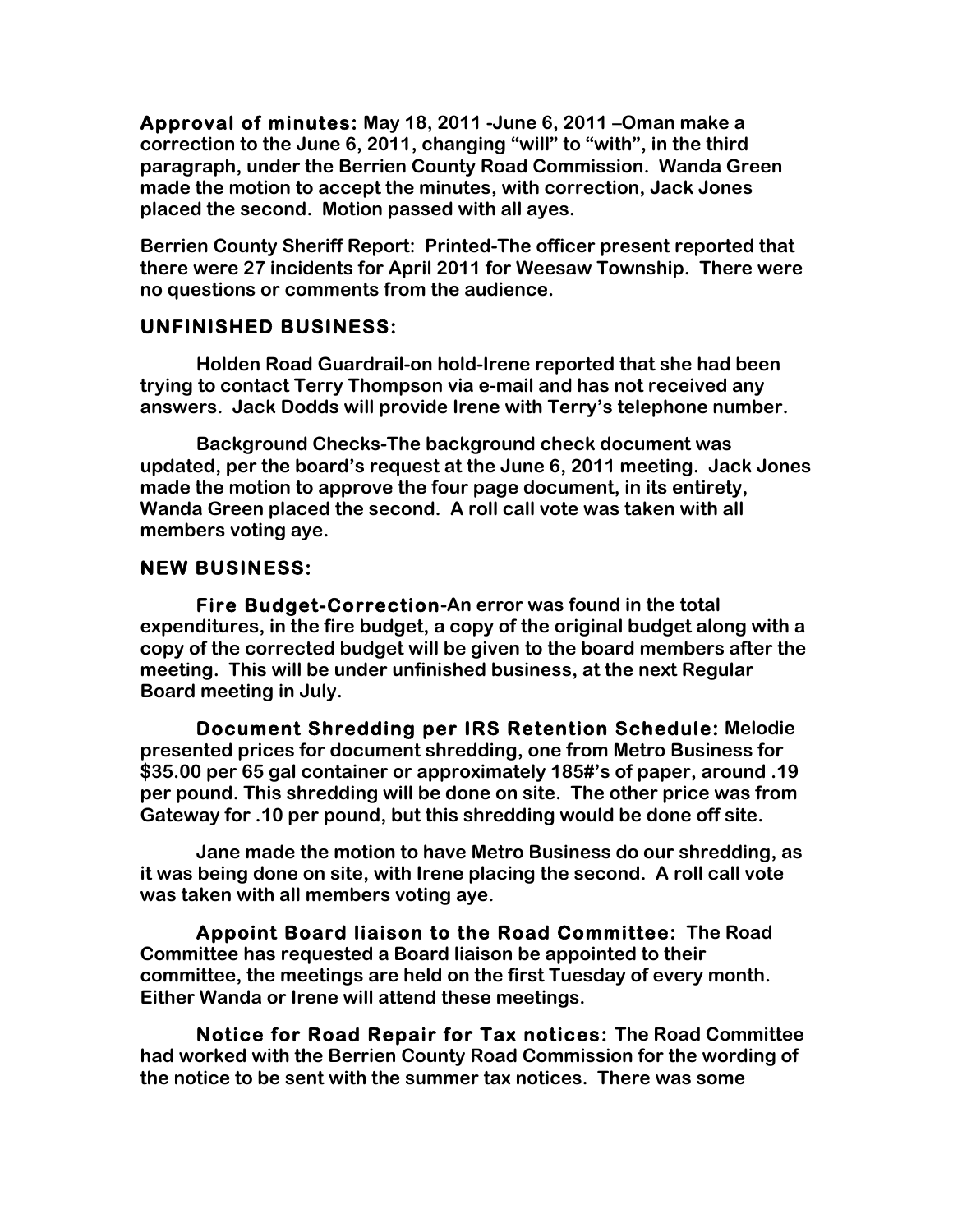**discussion about putting the amount of each project on the notice, and it was felt that this was not necessary.**

**Jane made the motion to accept the notice as presented, with Melodie placing the second. Motion passed with all ayes.**

**Weesaw Twp Welcome Signs: Melodie reported that she had contacted, Jim Milius, regarding his help in designing our Weesaw Welcome signs. Jim will do this, for us, for two dinners at Bill's Tap. We will have Jim use the mill and the historical bridge as a starting point for our signs.**

**Cemetery Mowing: Jack stated that he received calls regarding the condition of the cemetery for the Memorial Day weekend.** 

**Irene stated that with over 9-1/2" of rain, trying to get the mowing done was very difficult.** 

**After much discussion and the suggestion that a walk behind mower might be used if the weather prevents the use of the riding mower, and that the New Troy Cemetery should be mowed prior to Glendora. It was noted that the trash needs to be emptied more. It was decided that a letter from the board be sent to L. Young and Associates regarding these concerns.** 

### **DEPARTMENTS:**

**TREASURER: Jane Tackitt - Account balances-Jane reported that all accounts were reconciled, and that she will be closing the safety deposit box at Chase. Jane reported that one key to the box is missing. Wanda stated she never had a key, Jane is to look into who signed for the key, at the time it was secured, to see if we can find the missing key. If we do not find the key, we will have a \$25.00 charge for the bank to make a duplicate key.**

**CLERK: Melodie Culverhouse – Bills/Checks Written-Melodie stated that after seeing the agenda from the New Buffalo general Board meetings she would add the total for the payables, to the agenda.**

| <b>General Fund</b>    | \$14,186.73 |
|------------------------|-------------|
| <b>Water/Sewer</b>     | \$12,424.62 |
| <b>Ambulance</b>       | \$2,211.27  |
| <b>Fire Department</b> | \$3,389.65  |

**Jack Hojara reported that on the Fire Department bills, there will be a credit of \$20.00, for cores being returned to Bridgman Parts Plus.**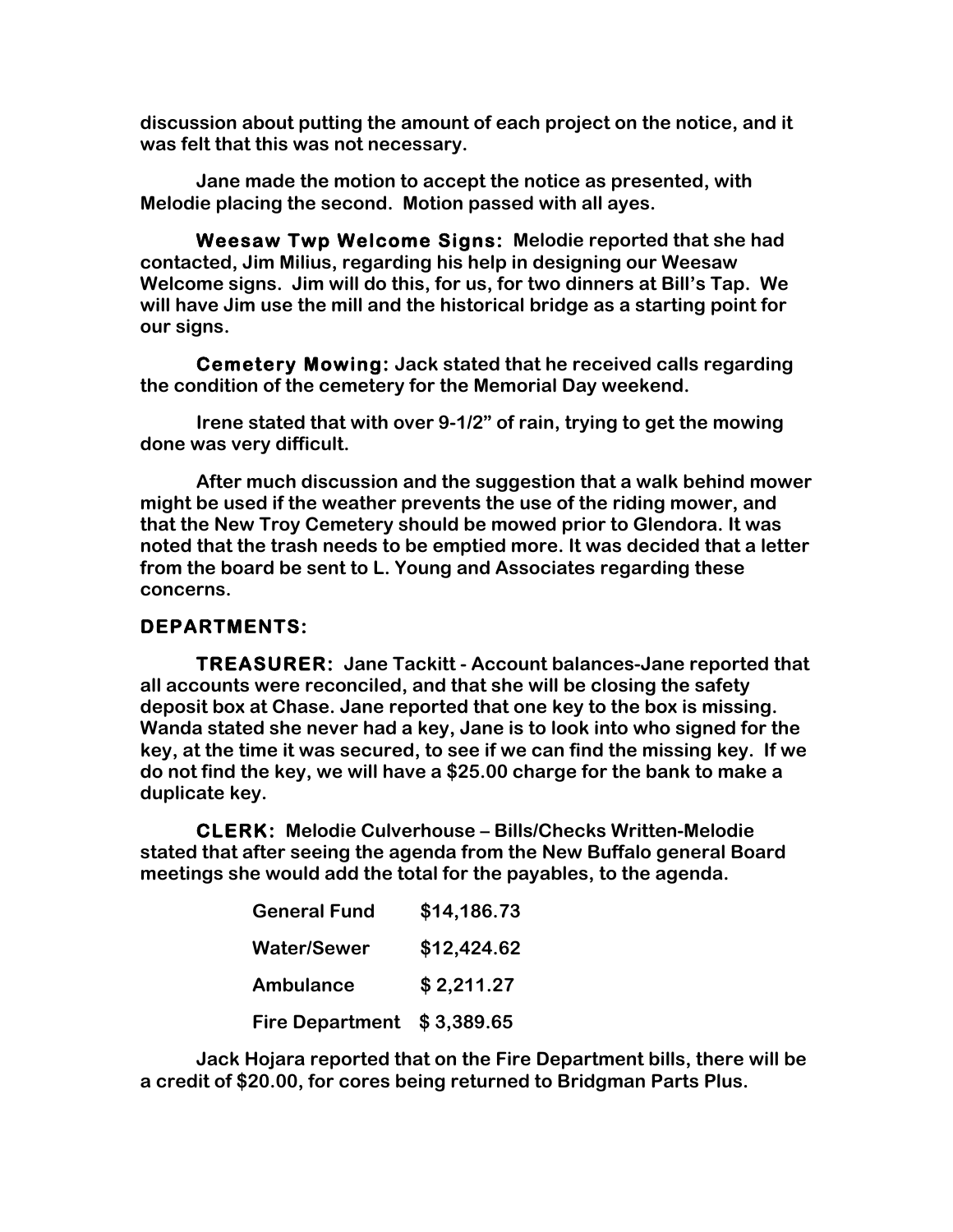**The cost of the Chemical Cabinet exceeded the amount approved at the last meeting, due the cost of delivery freight. Irene asked Paul Pantaleo if we need to amend last month's total to be spent on this cabinet, and was told that approving the bills to be paid would take care of that discrepancy.**

**Jane made the motion to accept the bills and check written, with the correction, Wanda placed the second. A roll call vote was taken with all members voting aye.**

 **Medic I: So far there have been 28 regular calls for Weesaw, this fiscal year, and no wheelchair calls.**

**FIRE: Jack Hojara: Jack reported that there were 2 calls for the month of May, one field fire and one tree fire, caused by lightning.**

**ROAD COMMITTEE – Gary Sommers-report-printed: The Countywide Road Millage is moving forward, and the next meeting will be held at Lake Twp Hall on 6/23.**

**Gary reported that he and Jack Dodds will be attending the Farm Bureau meeting on 6/27 @ 7:00 pm.**

**It was reported that the letters to the legislators were mailed per the board's request.**

**PARKS AND RECREATION COMMITTEE – Paul Panteleo-No meeting-Paul reported that the swings and chains have been delivered, and that Skip could begin to install them as soon as everything dries out.**

**PLANNING COMMISSION: Mike Metz – report - printed**

**ZONING ADMINISTRATOR: Robert Kaufman – report – printed**

**BUILDING INSPECTOR: Clark Streicher – report - printed**

**ENFORCEMENT OFFICER: Jim Howell-report printed-Jim reported that there is nothing new on the flooding on Browntown Road.**

**SWAG (Sewer/Water Advisory Group): Mike Metz –no meeting**

### **Public announcement: None**

**Public Comments: One (1) minute limit per person per issue. Jerry Vitek asked how the lawn care contract was paid, and was told it is on a 12 month payment schedule.**

**Jack Dodds asked if anyone has talked to Comcast regarding additional, area coverage for the internet. Both Wanda and Melodie stated that they have contacted Comcast to no avail.**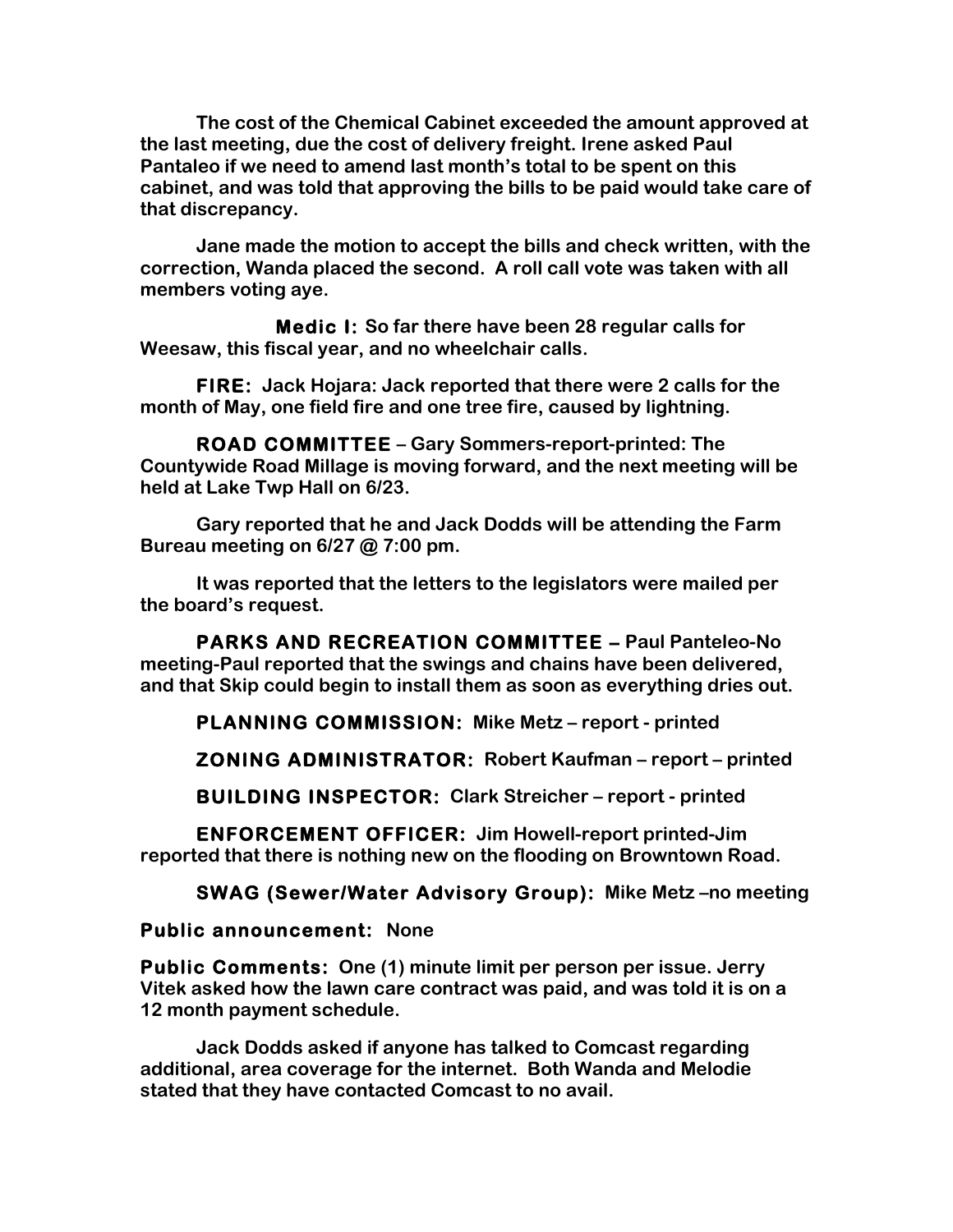**Mike Metz stated that he had been told that Frontier might be having DSL by the fourth qtr. but that is still only a possibility.**

**The meeting was adjourned at 8:30 pm.**

**Respectfully submitted,**

**Melodie Culverhouse-Clerk**

# *Weesaw Township Board*

# **Special Meeting**

### **June 29, 2011**

**Irene Oman called the meeting to order at 6:00 pm.**

**Pledge to the Flag: Was recited by all.**

**Set/Amend Agenda: No amendments made.**

**Public comments on agenda items: None received.**

**Roll Call Attendance**

 **Wanda Green, Irene Oman, Jane Tackitt, Melodie Culverhouse, Jack Jones**

**All members were present.**

**Township Cemeteries' and Parks' Mowing Contracts**

**Present Mowing Contractor Discussion/action**

**Jack Jones presented pictures that were taken at the New Troy and Glendora Cemeteries, showing overflowing trash cans, plastic bags concealing half full barrels that were not being emptied, and trash bags that were thrown over the fence at New Troy.**

**Much was talked about the poor appearance of the cemetery for the Memorial Day service, trash situation as above, and trash that was being thrown over the fence.**

**It was decided that the bids, for mowing, must be more specific, the board will work on the bid wording in the near future.**

**Irene made the motion to take all three letters advising the contractor of the above, written by the cemetery committee, and pictures taken by Trustee Jack Jones, to an attorney to make sure there is nothing**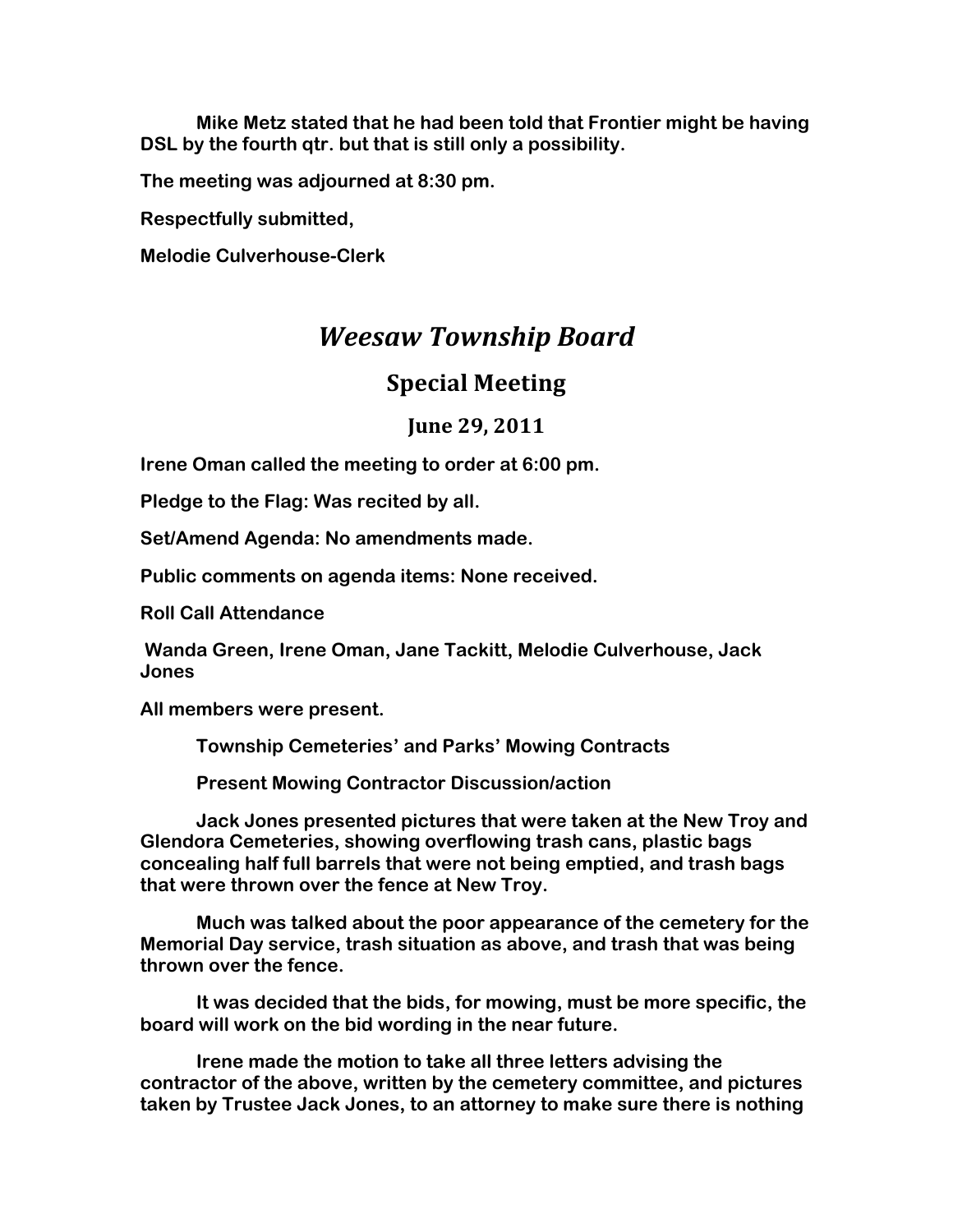**being stated that could cause the Twp legal problems. Jack Jones placed the second and a roll call vote was taken, with all board members voting aye.**

**It was suggested that a different attorney, other than Jessica Fette, be contacted for this situation.**

**Jack Jones requested the attorney come to talk to the board after he/she has a chance to read the letters.**

**Public Comments: Five (1) minute limit per person per issue.**

**Issued presented:**

- **Why insurance papers were not available after April 15, 2010, until the new certificate was received, showing effective date beginning June, 22, 2011.**
- **There was no insurance paperwork available for 2010, as of date of this meeting.**
- **Lonnie Young said he would give us the certificate covering those dates, stating that, because the insurance certificate ending in 2010 was given out with his insurance policy number on it, a new certificate was made with a new policy number on it.**
- **Questioned if the Cemetery Committee spoke to L. Young and Associates, prior to the Memorial Day Parade, letting them know they were unhappy with how they were doing their jobs.**
- **Are the EIN and W-9 were available, and was told that they were, but not produced.**
- • **Wanted to know why we were talking about this without the company being present to defend themselves, and was told that Lonnie Young was in attendance.**

**The meeting was adjourned at 6:42 pm.**

**Sincerely,**

**Melodie Culverhouse**

**Weesaw Twp Clerk**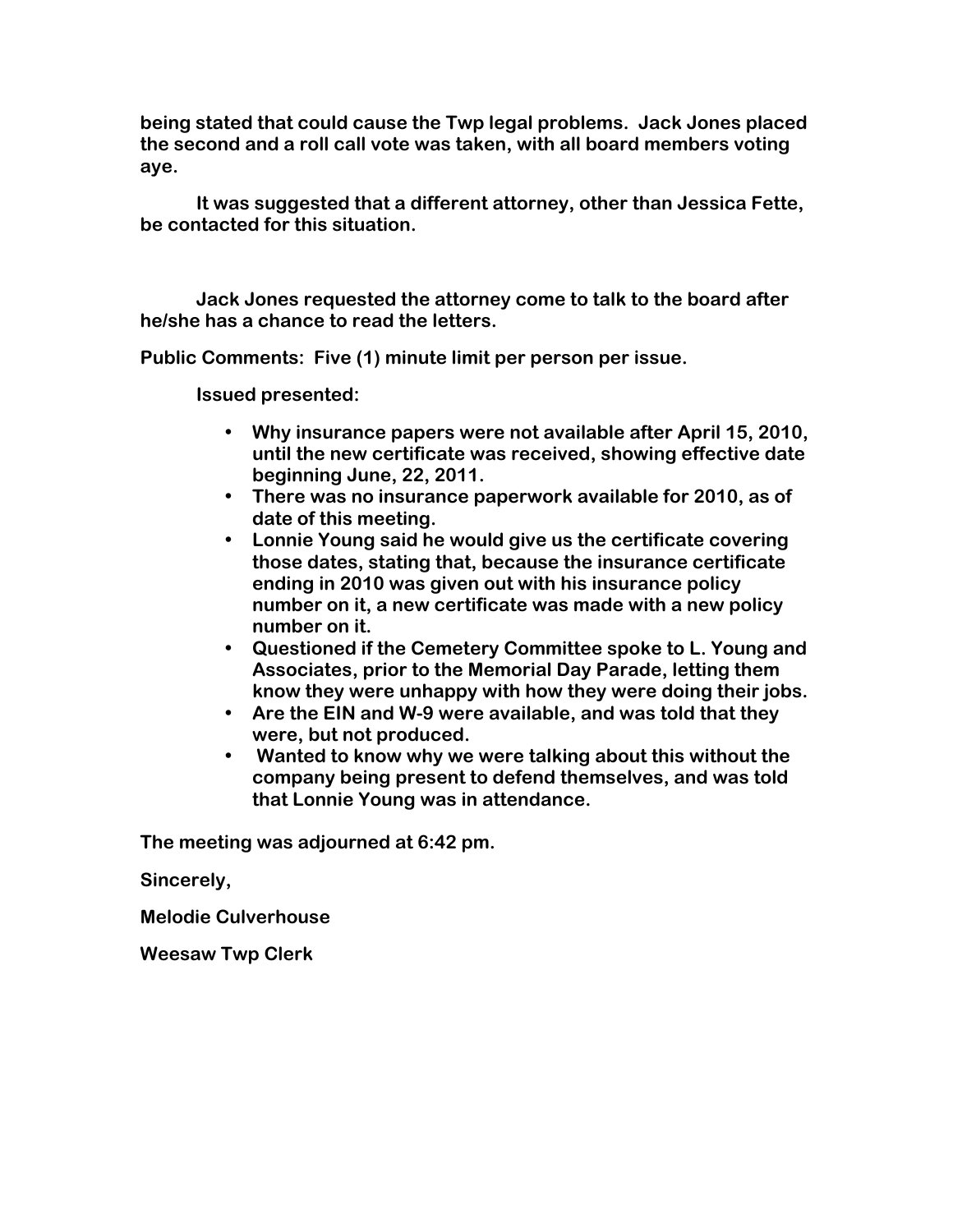# *Weesaw Township Board*

Special Meeting Minutes

## **Molly's Corner Attorney Letter**

## **July 13, 2011**

**Supervisor Oman called the meeting to order at 6:31 pm.**

**Pledge to the Flag was recited by all.**

**Roll Call: Wanda Green, Jack Jones, Irene Oman and Melodie Culverhouse were present at the start of the meeting. Jane Tackitt came in at 6:37 pm.**

**Set/Amend Agenda: No changes made.**

**Public comments on agenda items: No Public comments were heard.**

**The Molly's Corner Attorney Letter had been given to the board prior to the meeting. Wanda Green had some questions on the wording of two paragraphs in the letter.**

**Paragraph 10 & 11 had some minor changes, with the board agreeing to the changes.**

**Bob Kaufmann was to contact our Attorney, Jessica Fette, regarding the changes and making sure the exhibit schedules were correct.**

**The meeting was adjourned at 7:09pm.**

**Sincerely,**

**Melodie Culverhouse**

**Weesaw Twp Clerk**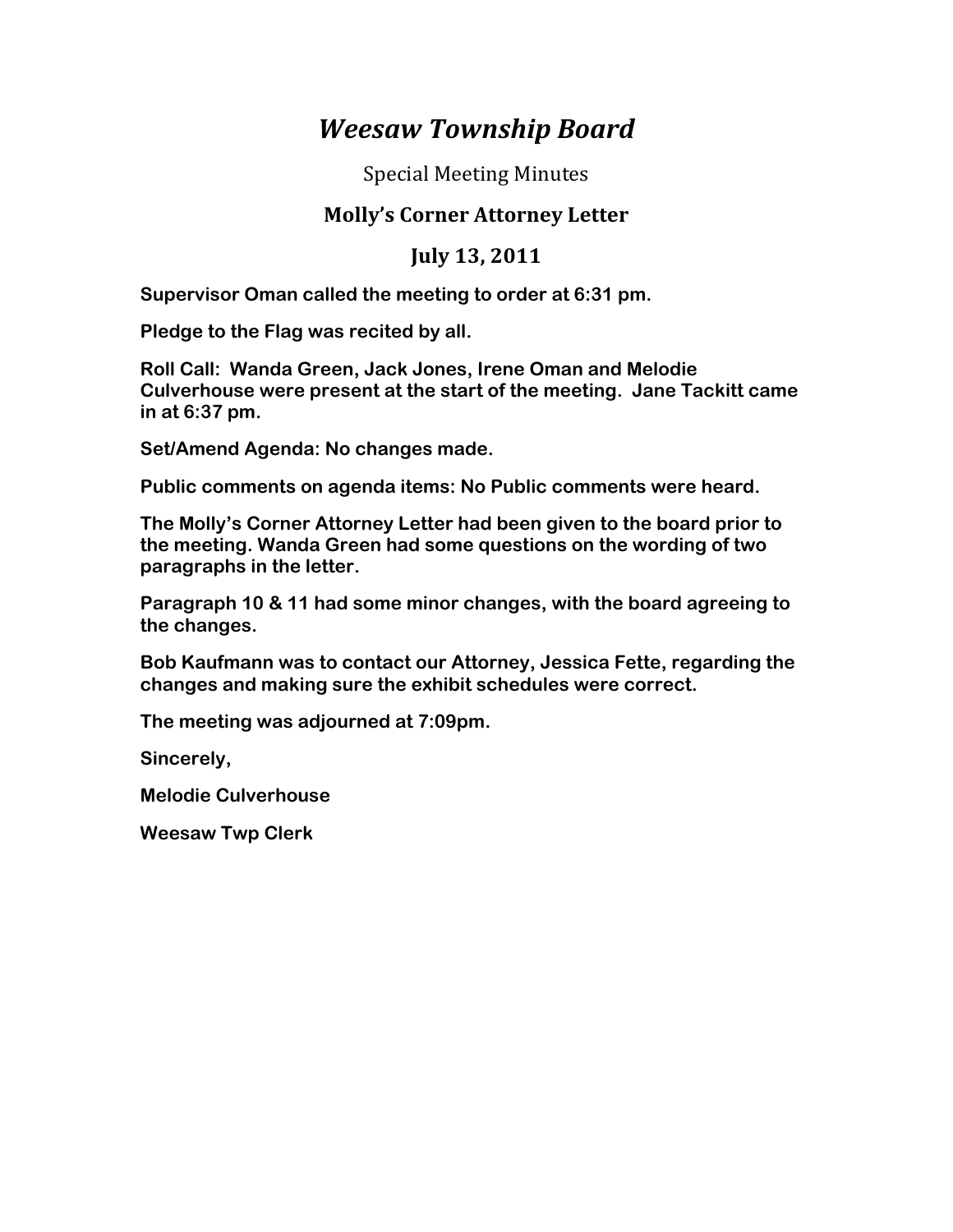#### WEESAW TOWNSHIP Regular Meeting July 20, 2011

Supervisor Oman called the meeting to order at 7:30 pm.

The Pledge to the Flag was recited by all.

**Set/Amend Agenda**: The Friends of New Troy requested to be placed on the agenda; Supervisor Oman stated that with the Drain Commissioner's presentation this would need to be on a future agenda.

**Public comments on agenda items:** None

Roll Call Attendance: Wanda Green, Jack Jones, Irene Oman, Jane Tackitt & Melodie Culverhouse.

#### **Approval of Minutes:** June 15, 2011-June 29, 2011 & July 13, 2011

Wanda requested the word "poor "be added to the paragraph regarding the appearance of the cemetery in the June 29, 2011, Special Meeting minutes.

Irene made the motion to accept the minutes, with the correction to the June 29<sup>th</sup> meeting, with Jack placing the second. Motion passed with all ayes.

Berrien County Sheriff Report: No officer present.

#### **Unfinished Business:**

Holden Road Guardrail-Since the guardrail project is not going forward due to liability issues, Terry Thompson, Marathon Oil, contacted Supervisor Oman requesting the money received from Marathon be returned. The motion to return the funds was made by Wanda with Jack placing the second. A roll call vote was taken with all members voting aye.

Fire Budget Correction-Melodie made the motion to correct the Fire Budget expenses, total amount only, per the handout, with Wanda placing the second. A roll call vote was taken with all members voting aye.

Letter to L. Young & Associates-The information was given to Attorney Randy Hyrns. This will be tabled to our next meeting.

Welcome signs: Still working on design-table to next meeting.

#### **New Business:**

Roger Zilke-Berrien County Drain Commissioner-Mr. Zilke & Attorney Stacy Hissong explained the need to consolidate 12 drain districts into one project stating this would save money for our residents. After much discussion, a motion was made by Irene to combine the drain districts into one project with Melodie placing the second. A roll call vote was taken with all members voting aye.

**Snow Removal bids-**After much discussion regarding subcontractors and insurance, the wording of the snow removal bid was edited and approved. Jane made the motion to accept the wording of the bid, with changes, with Jack placing the second. A roll call vote was taken with all members voting aye.

A special meeting was set for August  $12<sup>th</sup>$  at 10:00 am in order for the Township Board to open the sealed bids.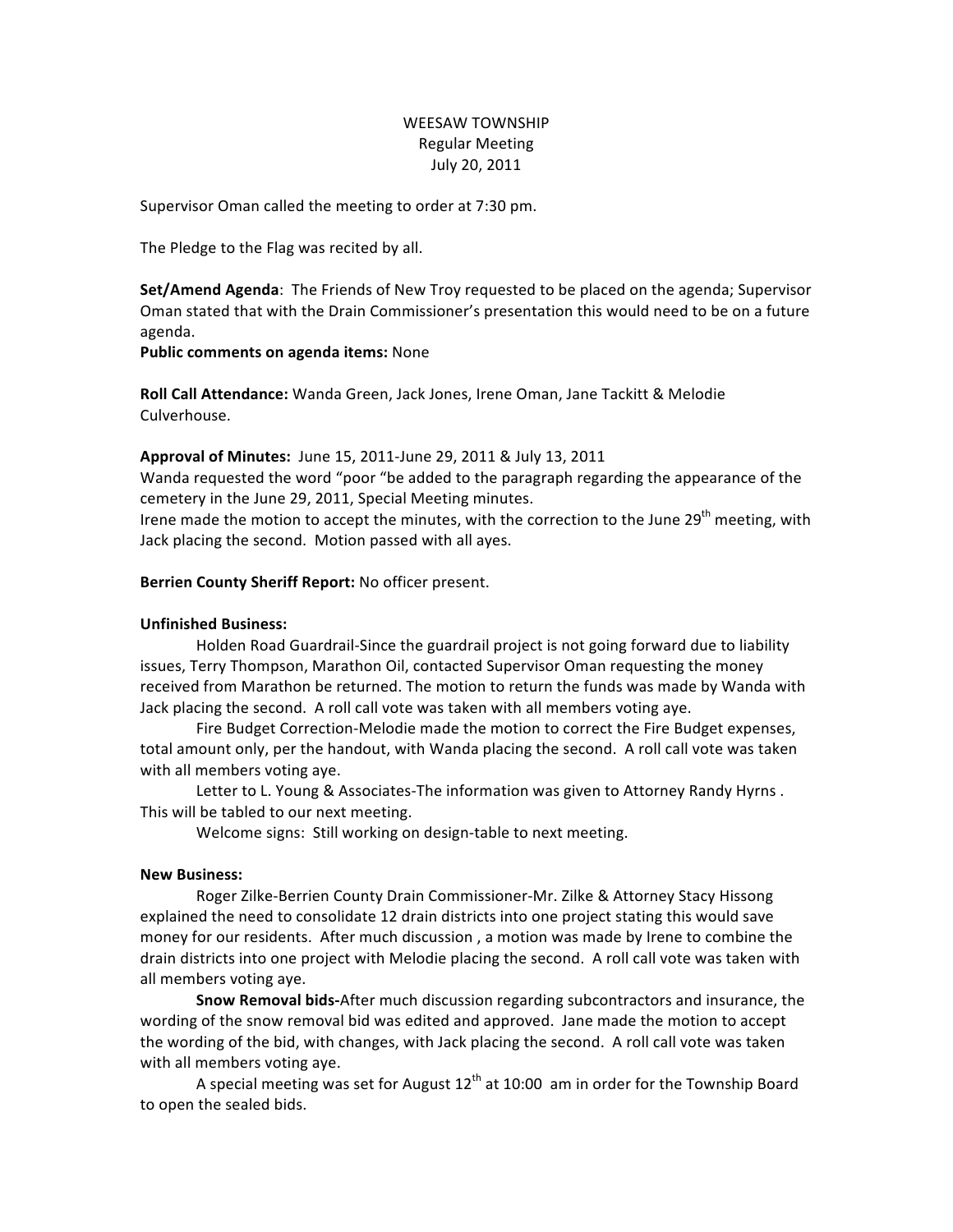**Old Office equipment:** All old worthless office equipment is to be scrapped; making sure the hard drive is removed from the CPU and destroyed.

#### **Department Reports:**

Treasurer: Jane Tackitt reported all accounts were reconciled. The safety deposit box at Chase has been closed and we had to pay \$25.00 for a missing key. A new safety deposit box has been opened at the Fifth Third Bank in Sawyer-Melodie was given the second key to this box.

**Clerk:** Melodie reported the Accounts Payable and checks written were as follows: General: \$22,123.14  $Fira$   $\zeta$   $\zeta$   $\zeta$   $\zeta$   $\zeta$   $\zeta$   $\zeta$   $\zeta$ 

| .           | ر ت.ر ، ے, ے ب |
|-------------|----------------|
| Water/Sewer | \$13,790.36    |
| Ambulance   | \$2,211.27     |

Jack made the motion to approve the A/P and checks written with Jane placing the second. A roll call vote was taken with all members voting aye.

*Medic I:* Melodie reported that Medic I handled 13 ambulance calls for the month of May with the total for the year beginning 3/1/2011. There have been zero wheelchair calls for the year.

*Emergency Mgmt.:* at the Berrien County Emergency Management meeting there was a presentation about Code Red Notification-a program Cook Nuclear is considering purchasing to comply with the Federal Governments requirement for dual notification in case of an emergency.

An open house will be held at the Benton harbor Airport on September  $21^{st}$  for everyone to see the newly configured and extended runways.

The gift of Life information is available, on the table, regarding signing up to be an organ donor.

**Fire:** Jack Hojara reported 2 calls-one vehicle fire and one false alarm.

Jack requested approval to purchase new tires for the rescue unit. Jack Jones made the motion to approve new tires at a cost not to exceed \$900.00, with Wanda placing the second. A roll call vote was taken with all members voting aye.

**Road Committee: Report printed** 

Parks and Recreation Committee: Report Printed

**Planning Commission: Report Printed** 

**Zoning Administrator: Report Printed** 

**Building Inspector:** Report Printed

**Enforcement Officer: Report Printed** 

**SWAG:** No meeting

Public Announcements: Pardee Road Bid-The Road Committee reported that the Pardee Road repairs came in under the proposed amount and wondered if the surplus funds could be transferred to the Kaiser Road Project for additional hot mix. No Township Board action was taken on this request.

#### **Public Comments:**

- Account Payable payments-a resident's question concerning making payments prior to board approval.
- Approval of Parliamentarian-a statement from a resident regarding research that she did, and she found that a parliamentarian has never been approved by the Township Board.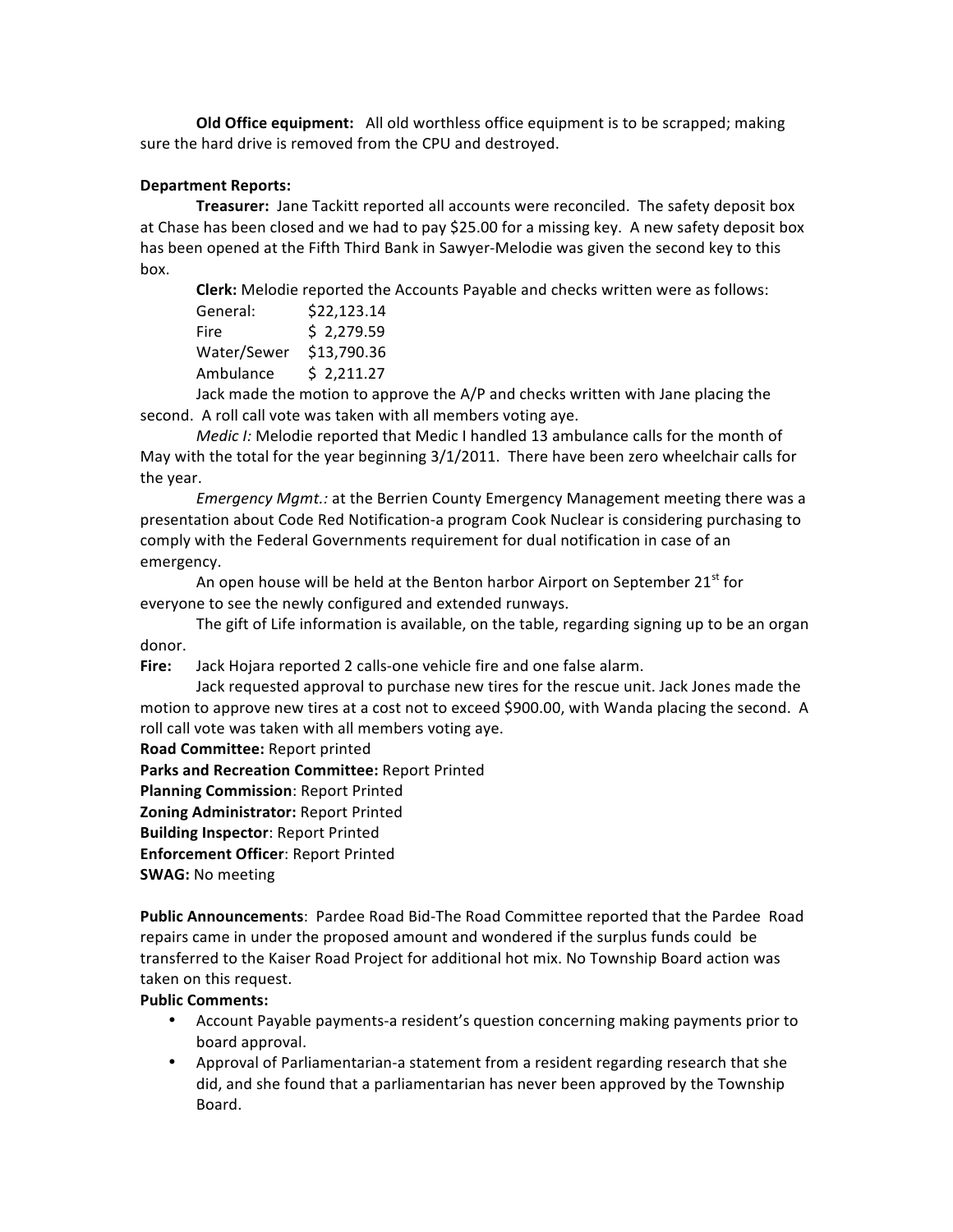• Township Park use for 5K approval-special meeting will be called.

#### **Meeting adjourned at 9:57 pm**.

Respectfully submitted,

Melodie Culverhouse Clerk

# *Weesaw Township Board*

Special Meeting

## **August 9, 2011**

**The meeting was called to order by Supervisor Oman at 10:00 am.**

**Pledge to the Flag was recited by all.**

**Roll Call Attendance**

 **Wanda Green, Irene Oman, Jane Tackitt, Melodie Culverhouse, Jack Jones**

• **All members were present.**

**Drain Commissioner:**

**Miller & Ristoff Drain:**

- **Cost \$18,255.00**
- **Three year payoff**
- **Loan was procured for 4.09%**
- **Weesaw Twp cost will be \$1,195.40/yr**
- **Property owners will pay 70% of cost-\$12,330.75**
- **Balance to be paid by Drain & Road Commission**

**Melodie made the motion to approve the resolution for the Miller Ristoff Drain, seconded by Irene.**

**A roll call vote was taken with 4 ayes (Jane, Irene, Jack & Melodie) and 1 nay (Wanda Green)**

**Nimtz & Rantz Drain:** 

- **Cost \$19,162.21**
- **Board wants to look at this area and will make a decision at**  our next meeting on August 17<sup>th</sup>. Tabled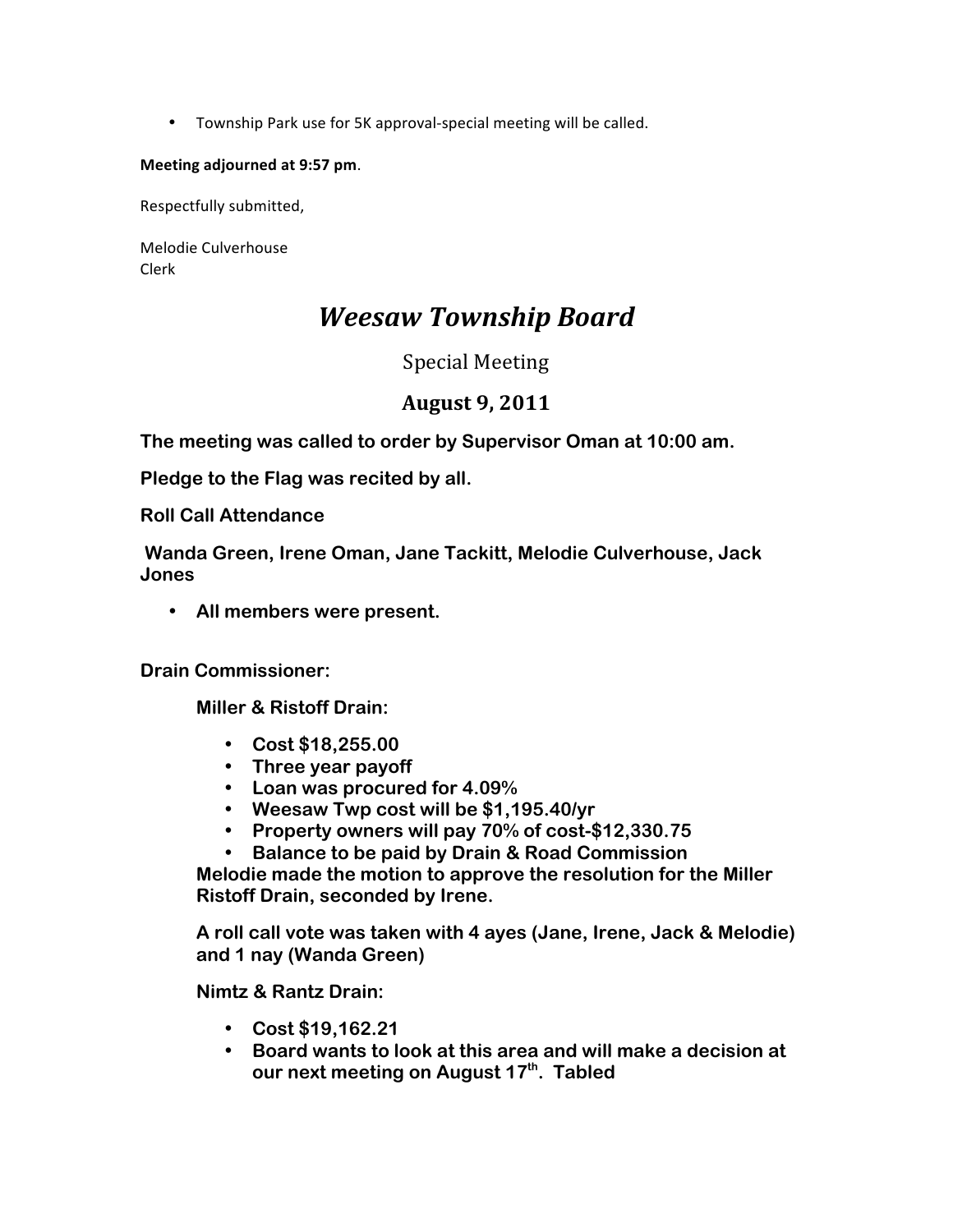**Friends of New Troy:**

**Center of the World 5K/10K Run October 8, 2011**

- **Wanda questioned Pancake Breakfast.**
- **Need to add Weesaw Twp to last paragraph regarding waiving and releasing any and all rights and claims for damages.**
- **Making sure we are on the Friends of New Troy's Liability Insurance.**
- Tabled to August 17<sup>th</sup> meeting.

**Molly's Corners Complaint Letter:**

- **Irene stated that she had reviewed the requested changes and everything had been changed per our request.**
- **Wanda asked if Bob Kaufman had reviewed letter-Melodie stated that Bob has approved the changes.**

**Melodie made the motion to accept the Molly's Corners Complaint for Abatement of Nuisance, as revised, with Wanda placing the second. A roll call vote was taken with all board members voting aye.**

**Adjourn: 11:30 a.m.**

**Respectfully submitted,**

**Melodie Culverhouse**

**Weesaw Twp Clerk**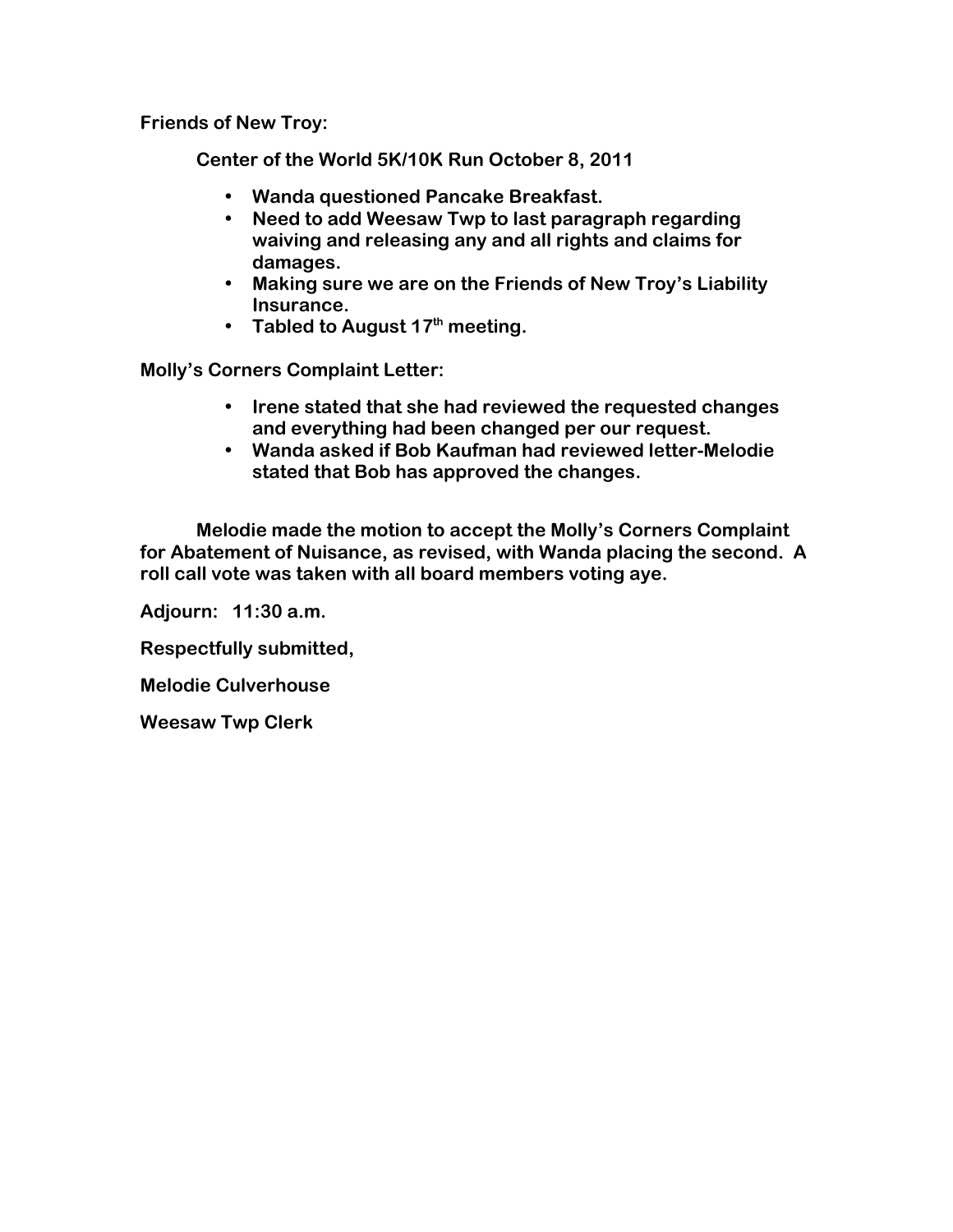# *Weesaw Township Board*

Regular Meeting

## **August 17, 2011**

**Supervisor Oman opened the meeting at 7:30 pm.**

**The Pledge to the Flag was recited by all.**

**Set/Amend Agenda:**

**Melodie Culverhouse made the motion to add the Audit presentation to the agenda with Wanda Green placing the second. Motion passed with all ayes.**

**Public comments on agenda items: None**

**Roll Call Attendance**

**Wanda Green, Irene Oman, Jane Tackitt, Melodie Culverhouse, Jack Jones**

**All members except Jane Tackitt, who was ill, were present.**

**Approval of minutes: July 20, 2011, August 9, 2011, August 11, 2011**

**Jack Jones made the motion to approve the minutes with the correction of the August 11, 2011 date changed to the actual date of the meeting, August 12, 2011, and the changing the paragraph regarding the liability insurance, of the same meeting, from 'Liability insurance was received by all bidders" to "Liability Insurance was received from all bidders", with Wanda Green placing the second. Motion carried with all Ayes.**

**Audit: Audrey Salesberry, from Shafer & Layher presented the 2010- 2011 Audit report. She stated that the township received an unqualified opinion and that the financial status for Weesaw Township is sound and she had full cooperation from the staff. She stated a majority of the presentation was held at the 4:00 Special Meeting on August 15, 2011. She stated that upon approval of the report it will be filed with the state of Michigan.**

**Wanda made the motion to approve the 2010-2011 Audit with Irene placing the second a roll call vote was taken with all Board members voting aye.**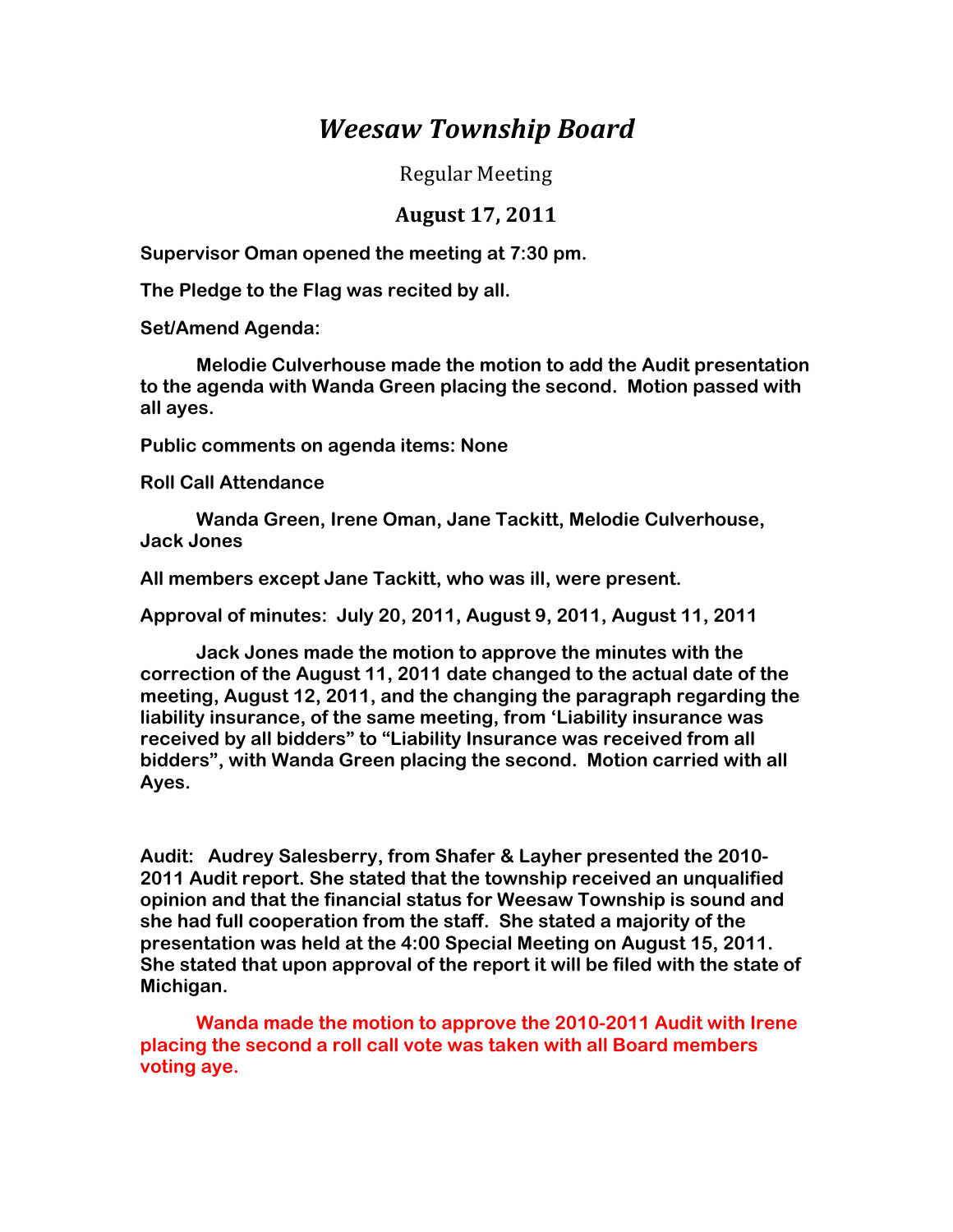**Berrien County Sheriff Report: Deputy Nanafeldt presented the report as printed, there were no questions asked.**

#### **UNFINSHED BUSINESS:**

**Friends of New Troy Run: Terry Hanover requested the use of the park for a 5 K Run. The FoNT had contacted their insurance agent, Bob Barnes, regarding placing a rider on their insurance to cover the Twp if there were any incidents. Farm Bureau felt they did not want to place a rider on the FoNT's insurance because they did not want to cover a municipality.**

**The board would contact our insurance agent, B.J., from Burnham & Flower Insurance and have B.J. and Mr. Barnes see if they could come up with a remedy to this situation.**

**There will be a special meeting called when we get information back from our insurance company.**

**The Fire Department will hold a Pancake Breakfast the same day as the 5K Run.**

**Letter to L. Young & Associates: Wanda made the motion to have the board review the letter from the attorney and have the attorney, Hyrns, present at a special meeting, Irene placed the second. A roll call vote was taken with all present voting aye.**

**Welcome signs: The design for the Weesaw Township Welcome signs was chosen, with one revision, having "A Zoned Community" printed in black. Wanda made the motion to approve the sign's with revision, with Melodie placing the second. Motion carried with all Ayes.**

**Nimtz & Rantz Drain: Mr. Williams, who lives in the Nimtz & Rantz Drain district stated that this drain needs to be repaired in order to keep the flooding controlled by his residence. The resolution to repair the Nimtz & Rantz Drain was presented with Irene making the motion to approve the resolution with Melodie placing the second. A roll call vote was taken will all present voting Aye.**

#### **NEW BUSINESS:**

**Road Commissioner-Bob Forker-Mr. Forker had contacted Melodie regarding putting a pipe under the Maple & Smith road in Glendora to alleviate the drainage problem people are having in that area. Mr. Forker quoted a price of around \$8,000.00 to have this tube and catch basin placed in this area.** 

**This will be tabled for some further research to be done.**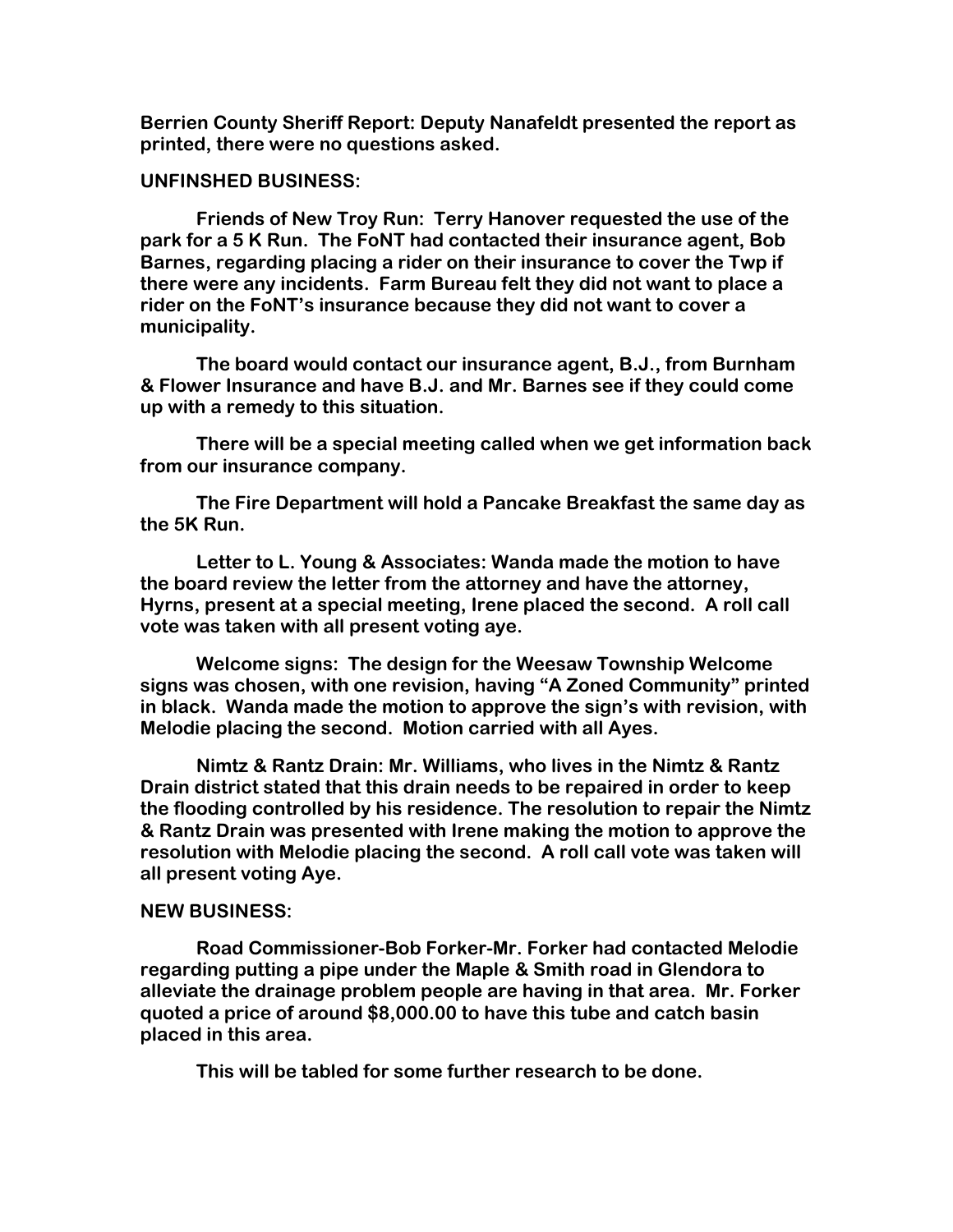**Building Inspector: Due to the resignation of Clark Streicher, as our building inspector, there has been an interim building inspector appointed, Guy Lewis comes with good credentials and will be handling our inspections until we can place an ad in the newspaper to see if anyone else is interested in this position. Mr. Lewis will work on the same pay schedule as Mr. Streicher was being paid under.** 

**A motion to have Mr. Lewis as our building inspector, as an interim for up to 90 days, was made by Wanda with Melodie placing the second. A roll call vote was taken with all present voting aye.**

**Pictures of Old School: Jack made a motion to have the FoNT receive the school photos found while cleaning the storage area upstairs, with the stipulation that if anything would happen to the FoNT the pictures would be returned to the Township. Irene placed the second and the motion passed with all ayes.**

#### **DEPARTMENT REPORTS:**

**Treasurer: Jane Tackitt – Account balances-As Jane was absent; Melodie stated that all accounts had been reconciled.**

**CLERK: Melodie Culverhouse –**

**Accounts payable: Melodie presented the following A/P and checks written for approval:**

| Fire Department: \$4,737.49 |             |
|-----------------------------|-------------|
| General:                    | \$12,998.35 |
| <b>Water/Sewer:</b>         | \$5,275.21  |
| Ambulance:                  | \$2,211.27  |

**Irene made the motion to approve the A/P and checks written with Jack placing the second. A roll call vote was taken with all members present voting aye.**

**Emergency Management: Melodie reported that a presentation was made regarding the truck that had exploded at the Sawyer Truck Stop and how well all involved did a wonderful job at keeping the toxic substance the truck was hauling to a minimum. The manifest was incorrect and if the fire department had begun to use water, on the fluid, the results would have been disastrous. The fluid was incompatible with water and aluminum-which the truck carrying the fluid was made of.**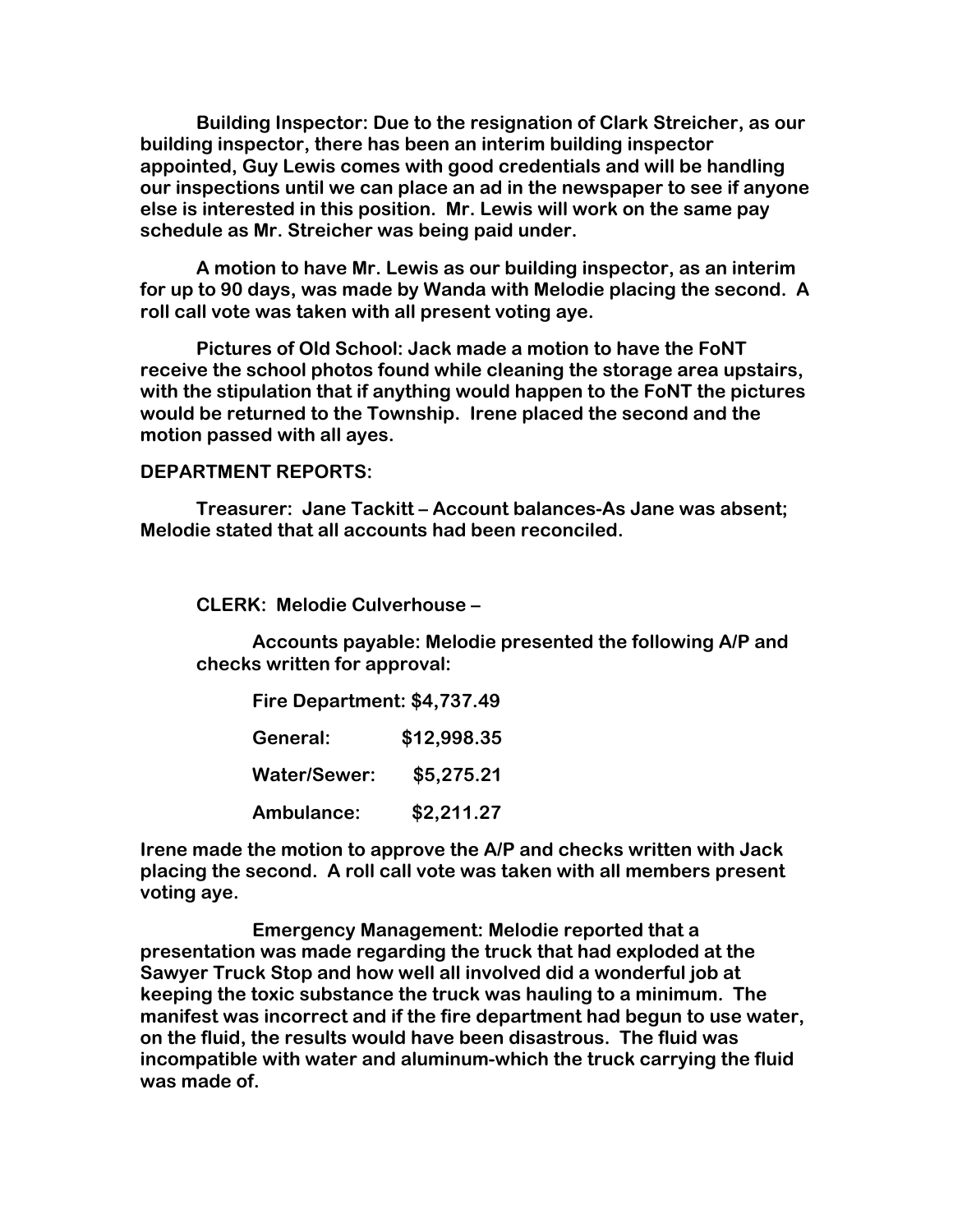**The driver handled the situation so more damage would not be done-the truck stop was down for 57 hours, the cost to date, without the truck stops loss has been calculated at over 500 thousand dollars.**

**Emergency Management has requested that all fire trucks carry a heavy roll of plastic, on their trucks, to help stop contaminants from getting into drains when an emergency of this type happens.**

**Medic I: The meeting will not be held until August 25th.**

**FIRE: Jack Hojara: Jack reported 5 calls for July, (1) false alarm, (2) P I accidents and (2) structure fires.** 

**There will be a pancake breakfast held by the Fire Department on August 28th from 8-11 am.**

**ROAD COMMITTEE: Gary Sommers – report – printed-Gary stated that the maintenance on our roads was complete for this season.**

**PARKS AND RECREATION COMMITTEE – Paul Panteleo-report-printed-Paul requested the Parks committee join the Smart SW Alliance at no cost to the Twp, this will help with information for bike paths, which Weesaw has none.** 

**PLANNING COMMISSION - Mike Metz – report-printed**

**ZONING ADMINISTRATOR: Robert Kaufman – report-printed**

**BUILDING INSPECTOR: Clark Streicher – report-printed**

**ENFORCEMENT OFFICER: Jim Howell – report-printed**

**SWAG: Mike Metz –no report**

**Public Announcements: Irene stated she would be in the office two days a week helping the assessor with entering information into the computer-a sign will be posted that she will not be here, in her capacity as the Supervisor, just in case Melodie and Jane are both here.** 

**Public Comments: One (1) minute limit per person per issue.**

**Meeting adjourned at 9:02 pm.**

**Sincerely,**

**Melodie Culverhouse, Clerk**

• **Items in read were added by the board after the minutes were approved.**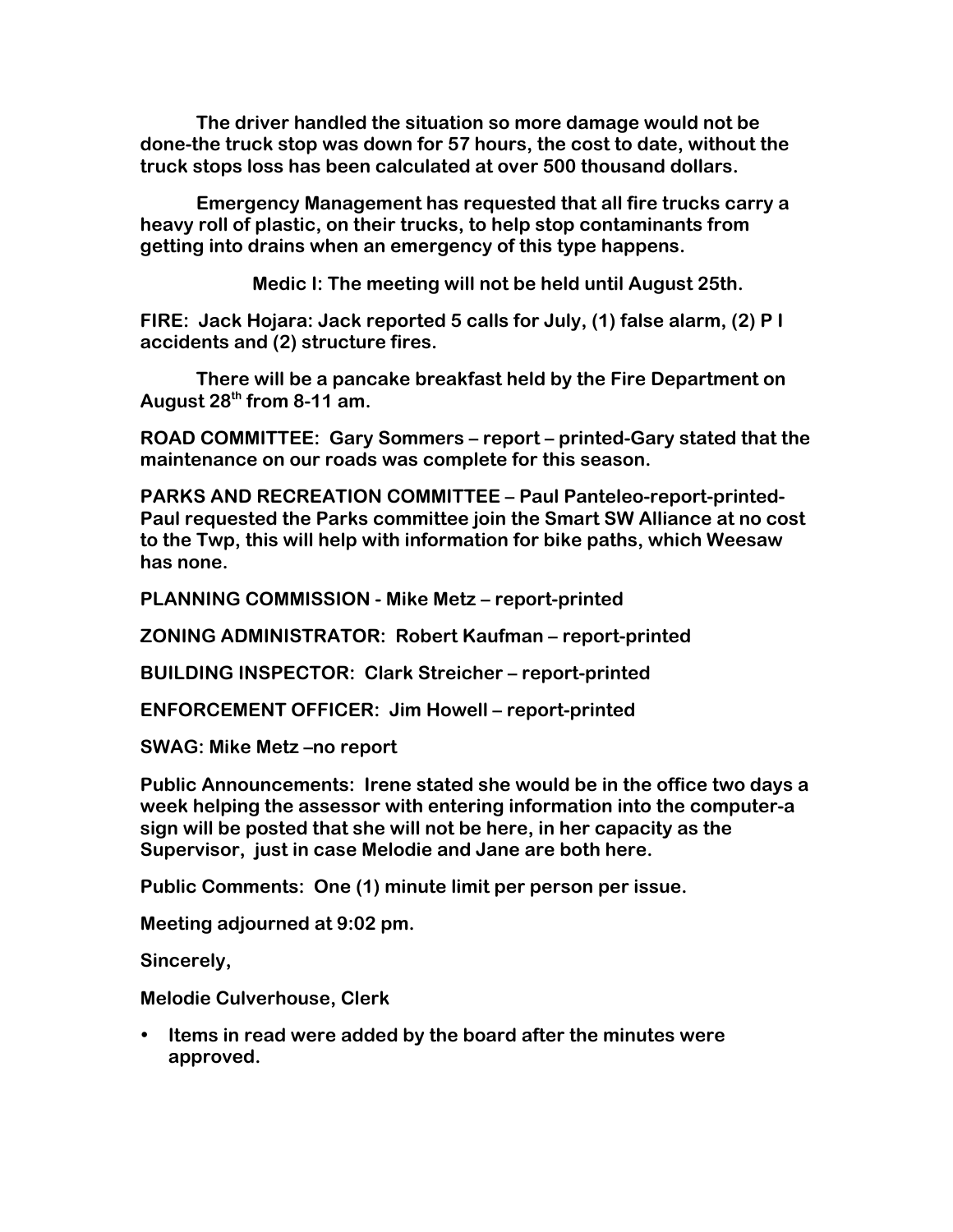# **WEESAW TOWNSHIP SPECIAL MEETING FONT 5K Run August 25, 2011**

The meeting was called to order by Supervisor Irene Oman at 4:00 pm.

The Pledge to the Flag was recited by all.

**MEMBERS PRESENT:** Jane Tackitt, Wanda Green, Irene Oman, Jack Jones and Melodie **Culverhouse** 

- The representatives from Burnham & Flower and Farm Bureau were contacted and they spoke to each other regarding the FoNT's 5K Run and using the park for part of the run.
- Farm Bureau will not give the FoNT an insurance rider covering Weesaw Township as they do not wish to cover a municipality.
- Burnham & Flower suggested we have a rental agreement that includes a "Hold Harmless" clause. A copy of the rental agreement, with this clause, was given to each board member for review.
- Wanda contacted Burnham & Flower and was told that every participant would have to sign this agreement, to have it cover everyone who would be using the park.
- Wanda stated she was just trying to cover the Township in case there were any problems.
- Corrie Kemp, from the FoNT, was present and stated they would not use the park for the children's run but instead use the property between the Brethren Church and the Community Center.

The meeting was adjourned at 4:23 pm.

Respectfully submitted,

Melodie Culverhouse Weesaw Twp Clerk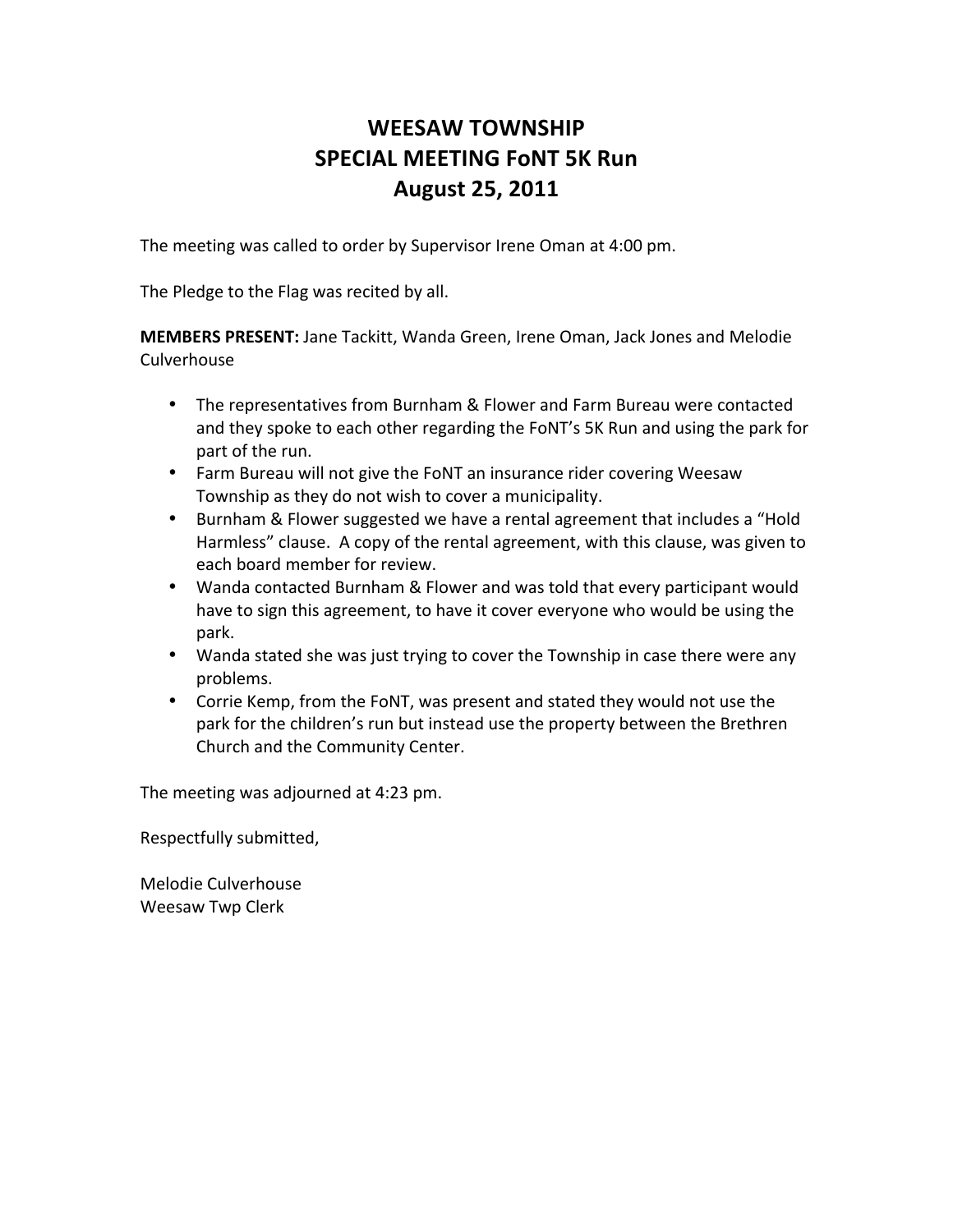# **WEESAW TOWNSHIP Special Meeting - L. Young Associates Cemetery Lawn-Mowing September 7, 2011**

The meeting was called to order at 9:19 a.m. upon Attorney Randy Hyrns' arrival by Supervisor Oman.

The Pledge to the Flag was recited by all.

Board Members in attendance: Jane Tackitt, Jack Jones, Wanda Green, Irene Oman and Melodie Culverhouse

Attorney Hyrns stated that he received three letters and pictures which related to the lawnmowing situation for the Memorial Day ceremony at the Weesaw Township cemetery.

The following are highlights from Attorney Hyrns comments and suggestions:

- We need a contract that layout the procedure that the Board should take to terminate a contract, if problems are not handled in a timely manner, the contract should have a proper "out" clause.
- All problems should be handled at the time the contract was not being followed by the contractor.
- A letter stating that the bid was accepted is suitable for the size of our Township, but it would be best to have a signed formal contract in the future.
- Be sure to check all facts prior to any contact with the company you have the contract with.
- The contract should set the requirements for insurance, workers compensation, and any other required documentation.
- The bid should request the following: Corporate status, the number of employees and/or independent contractors working for the bidder and all insurance documentation, and any other required documentation.

• Jack Jones requested that Attorney Hyrns send a letter summarizing what he covered in the meeting, and Atty. Hyrns stated that he would do so.

It was decided, by the Board, that point #4 should be removed from the letter dated 6/25/11.

Lonnie Young was at the meeting and presented the Board pictures taken after the June 29<sup>th</sup> special meeting which was held to discuss the lawn-mowing situation.

After Attorney Hyrns left the meeting, Wanda stated she had a few questions for Lonnie regarding Workers Compensation info. Irene said we were discussing the letter only, and Wanda stated she would bring it up at the next Regular Board Meeting. Supervisor Oman asked if Wanda would revise the letter, and she stated that she would.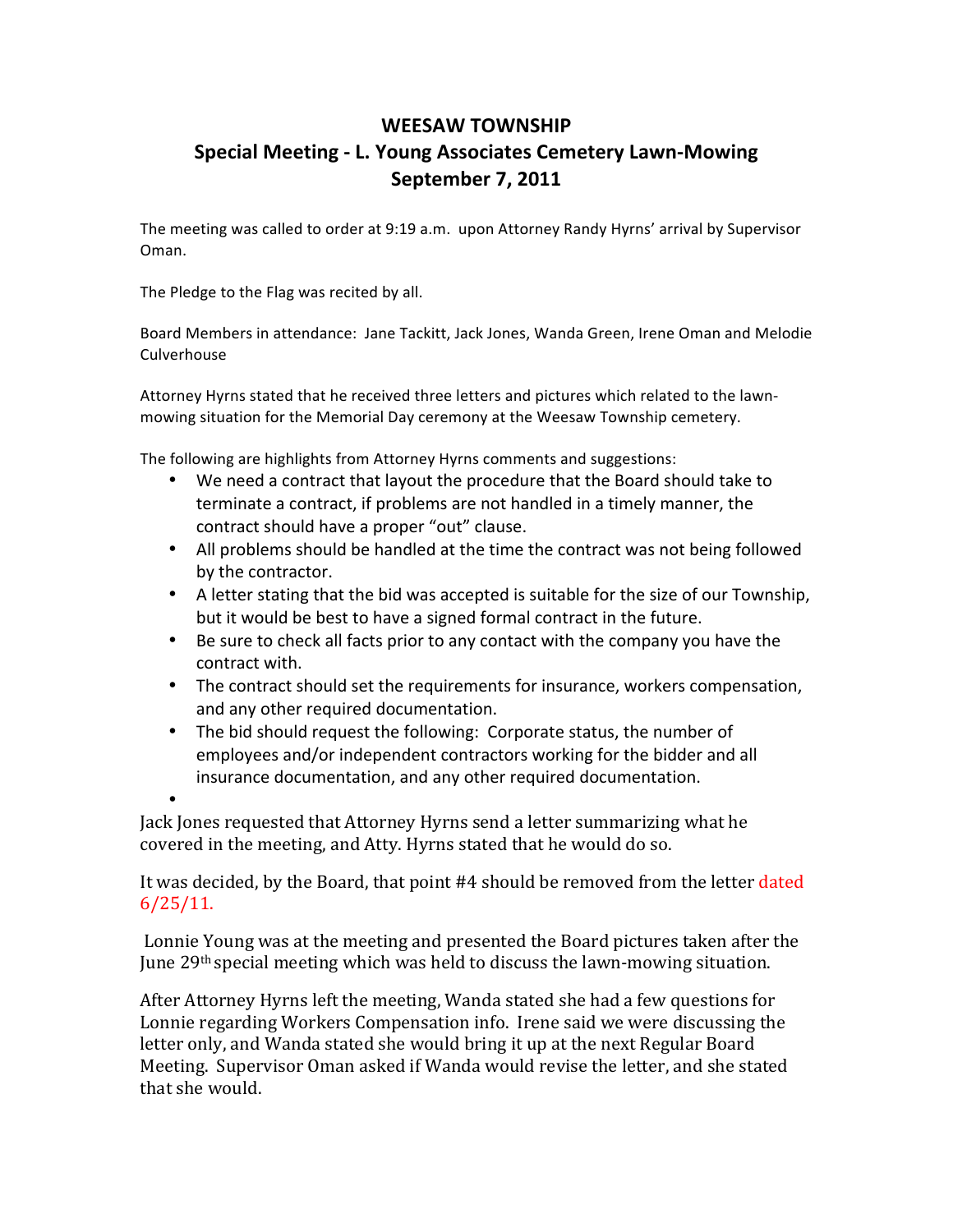The meeting was adjourned at 10:12.

Respectfully submitted,

Melodie Culverhouse Weesaw Twp Clerk

Attachment: Letter from Attorney Hyrns

## **CORRECTED COPY**

# *Weesaw Township Board*

Regular Meeting

## **September 21, 2011**

**Supervisor Oman called the meeting to order at 7:30 pm.**

**Pledge to the Flag was recited by all.**

**Set/Amend Agenda: Mrs. McKamey requested she be added to the agenda to read a letter to the board and was told by Irene Oman that the letter had not been received in time for the board to read prior to it being read to the public. Mrs. McKamey stated she gave the letter to the board at 7:20 pm this evening and felt she should be added to the agenda.**

**Truth in Taxation Hearing was questioned by Green.**

**Paul Pantaleo stated she could read the letter in the public comment area, but there could be no discussion or action on the letter.**

 **A motion was made by Jack Jones and seconded by Wanda Green to allow Mrs. McKamey to read the letter at the public comment area of the agenda, with Jane Tackitt, Wanda Green and Jack Jones voting Aye and Irene Oman and Melodie Culverhouse voting Nay. Motion passed three to two.**

**Public comments on agenda items: None**

### **Roll Call Attendance**

**Wanda Green, Irene Oman, Jane Tackitt, Melodie Culverhouse, Jack Jones-all Board members were in attendance.**

**Approval of minutes: August 17, 2011Regular, August 25, 2011 FoNT (Special Meeting) September 7, 2011 L. Young Cemetery Lawn-Mowing (Special Meeting)**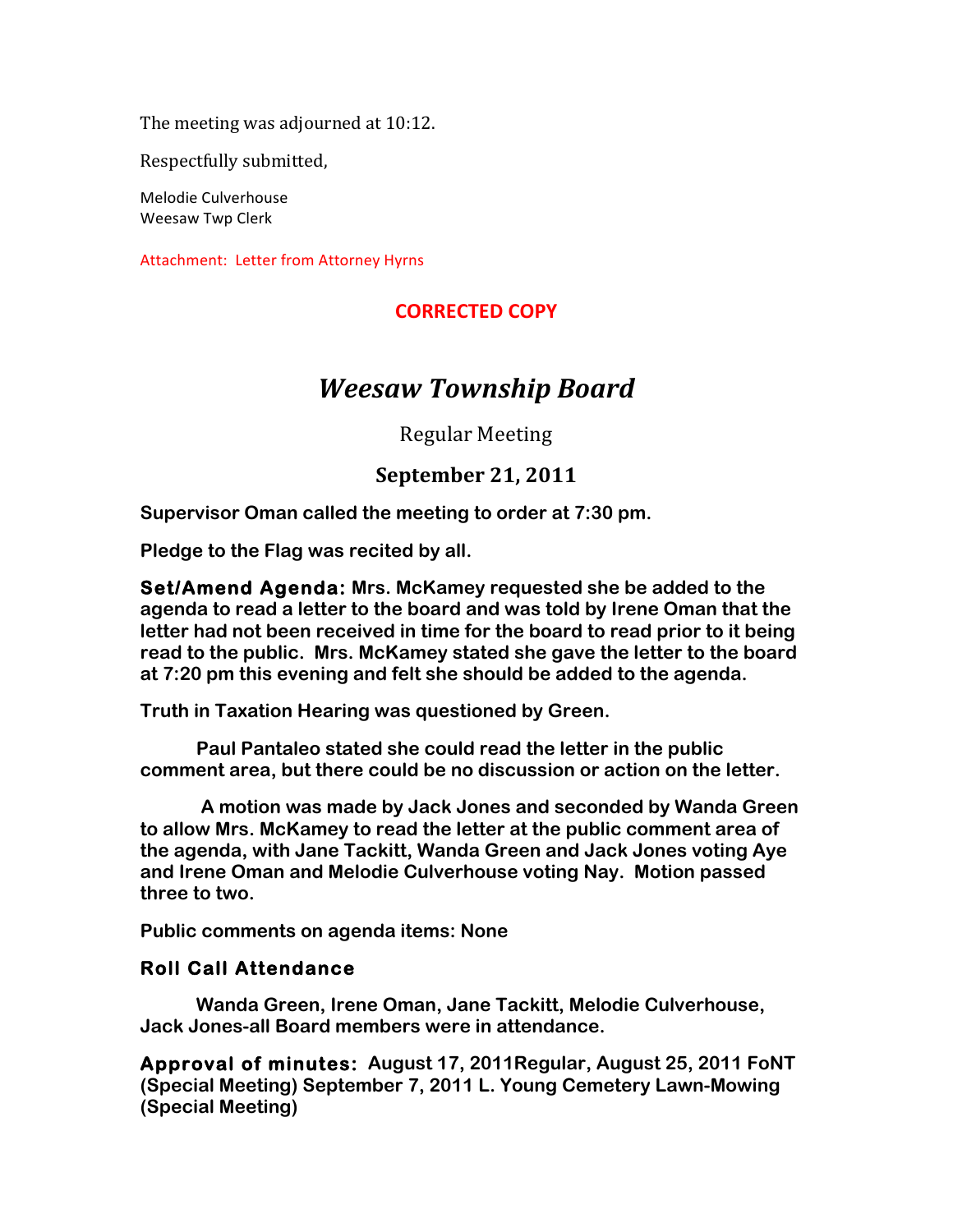**A motion by Jack Jones to approve all minutes with the attachment of Attorney Hyrns letter to the September 7, 2011 minutes was presented with Wanda Green placing the second and pending changes by Jack**  Jones of minutes of the September 7<sup>th</sup> meeting. Motion passed with all **Ayes.**

**A copy of the September 7th meeting with the attachment of Attorny Hyrns letter will be available at the October 19, 2011 meeting, for the board.**

**Berrien County Sheriff Report: Printed-Deputy Rick Edgerly presented the Sheriff's report.** 

**Sheriff Bailey was in attendance and stated that the Berrien County jail will be getting video visitation, each inmate will have the availability to speak to their lawyers or family for 20 minutes, this will save time transferring inmates and lawyers. Families will not have to come to the jail to speak to the inmate. Sheriff Bailey remained for the balance of the meeting.**

**Sheriff Bailey also stated that the budget will remain the same, there will be 13 deputies in the jail and the road patrol will not change.**

#### **UNFINSHED BUSINESS:**

**Letter to L. Young & Associates-The letter to L. Young and Associates had been rewritten. Irene stated that the letter was to be approved, by the board, prior to it being sent out, but the letter had been sent certified mail without board approval. Irene noted that a PS was added, to the letter, after the rewritten letter was e-mailed to board members. Green stated there was no mention of having board approval, that the attorney said to get the letter out promptly making mention of anything that has transpired since the lawn mowing incident, and after sending it to Board members, receiving no response, she made minor changes to make the verbiage more positive, then mailed it out as promptly as possible.**

**Welcome signs: Melodie stated that the cost for the Welcome signs from Rothco Safety Signs would be \$56.00 each for a 24 X 24 sign and \$76.56 each for a 30 X 30 sign. If we purchased the posts and hardware from Rothco Safety Signs, the posts would be \$36.00 each and for 8 sets of vandal-proof hardware would cost \$19.20.**

**Gary Sommers stated he received a quote from the Berrien County Road Commission for \$65.00 for the posts and installation of the signs.**

**A motion to purchase (10) 30 X 30 signs at \$76.56 from Rothco Safety Signs and have the Berrien County Road Commission, at a cost of \$65.00 per sign to furnish posts and to install signs, was made by Jack**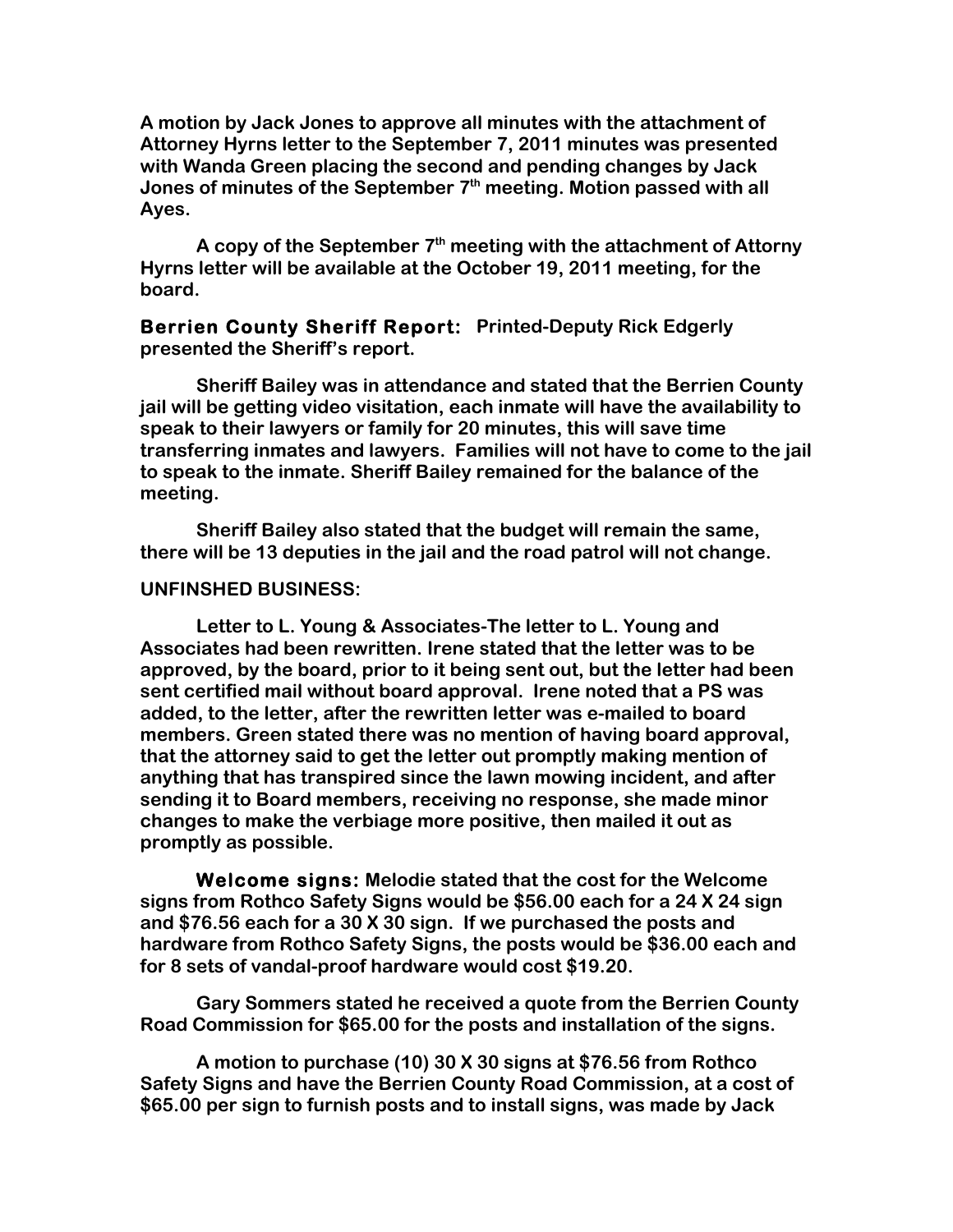**Jones with Jane placing the second. A roll call vote was taken with all board members voting aye.**

**Road Commission: Irene stated that a proposal for \$32,131 was received for Lynn, John and Aspen streets which included a basin and pipe for Aspen. Out of the \$32,131 there was a proposal for \$5,000.00 for the basin and pipe for Aspen and an extra charge for gravel, will request an updated proposal from the BC Road Commission on this project.**

**A motion was made, by Wanda Green, to proceed with this project if the budget for road repair still has monies available and the project would not exceed \$6,000.00. Melodie made the second a roll call vote was taken, with all members voting aye.**

#### **NEW BUSINESS:**

**QVF training: Melodie requested approval for Terri Snyder and herself to attend AVF training in Ann Arbor On October 7th with the cost being only mileage and meals. Wanda asked why we didn't go to Lansing to have hands-on training in the Lansing office available every Thursday; Melodie agreed that would be a better way to learn. Melodie is to call to see what dates are available and if there would be a cost to attend.**

**Jack made a motion to have the Clerk Melodie and Terri Snyder attend training at the Bureau of Elections office, with the cost to be transportation and meals, if not provided, with Jane placing the second. A roll call vote was taken with all Board members voting aye.**

**MTA Regional Meeting: Irene and Melodie requested permission to attend the MTA "On the Road" regional meeting on October 26 at the Fetzer Center at WMU, Kalamazoo. The cost for this event is \$89.00 each, for a total of \$178.00 plus transportation and meals. Jack made the motion to have Irene and Melodie attend this meeting with Jane placing the second. Motion passed with all ayes.**

**Meeting for Building Inspector: Copies of all applications for Building Inspectors were given to the board members for them to read. A Special Meeting, to interview these applicants, will be made in the near future. Irene will contact everyone when we get a date to do the interviews.**

### **DEPARTMENT REPORTS:**

**Treasurer: Jane Tackitt – Account balances**

**Jane stated that all accounts have been reconciled and that we only have a small amount of taxes that have not been paid.**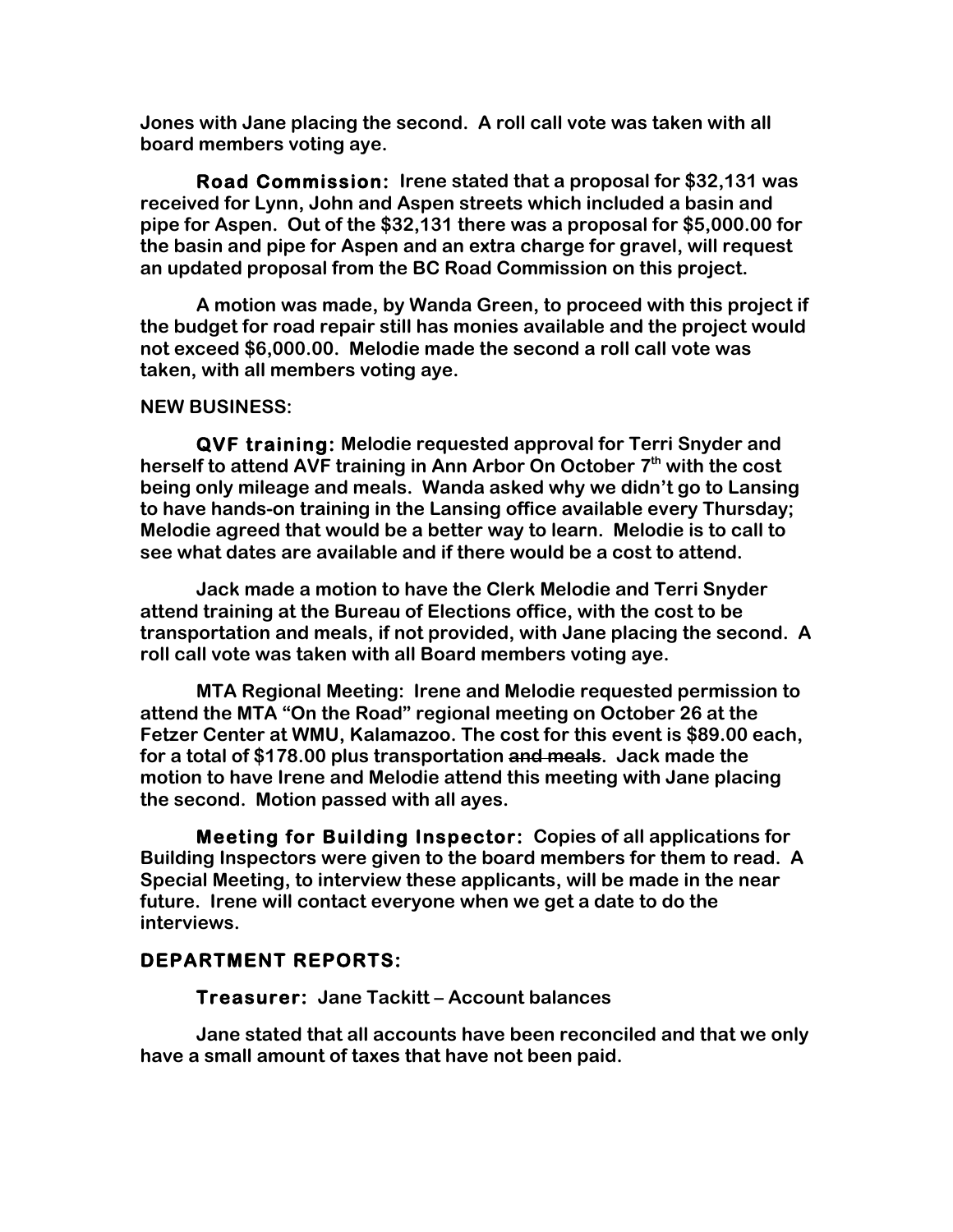**CLERK: Melodie Culverhouse – Accounts payable and checks written.**

| Fire Department: \$4,077.46 |             |
|-----------------------------|-------------|
| <b>Water/Sewer:</b>         | \$13,412.98 |
| Ambulance:                  | \$1,226.27  |
| General:                    | \$76,488.92 |

**Jane made the motion to approve the bills to be paid with Wanda placing the second. A roll call vote was taken with all Board members voting aye Medic I**

**For the month of July there were 16 ambulance calls for a yearly total of 69. There were no wheelchair calls so far this year.**

### **Emergency Mgmt.**

**Melodie reported that there was a presentation from Wolverine Pipe Line showing how 24/7 their lines are being checked automatically-As Wolverine has no pipe lines in Weesaw Melodie asked if all pipe lines do the same 24/7 checking and was told that Marathon has the same process-Drain Commissioner Zilke stated he can get us an up to date map showing where all the pipe lines are in Weesaw.** 

**Melodie asked if the board would be interested in receiving this information and they stated that this information would be interesting to have, Melodie will contact Mr. Zilke to get this information.**

**A comprehensive report on the Sawyer Emergency Response Restoration for the tanker that had blown up at the Sawyer Truck Stop on July 21, 2011 was received from the Spicer Group. Melodie stated she has only one copy and if anyone would like to read this report to contact her.**

**FIRE: Jack Hojara reported there were (4) four calls for the month of August one PI accident, one Field Fire, one illegal burn and a false alarm.**

**The Halloween Trick or Treat will be from 5:00-7:00 pm on October 29th with the Halloween party to follow at the Twp Hall from 7:00-9:00 pm.**

A Pancake Breakfast will be help on October 9<sup>th</sup> from 8-11:00 am. **The cost will be \$8.00 for anyone 8 and over, younger than 8 will eat free.**

**ROAD COMMITTEE: Gary Sommers – report – printed**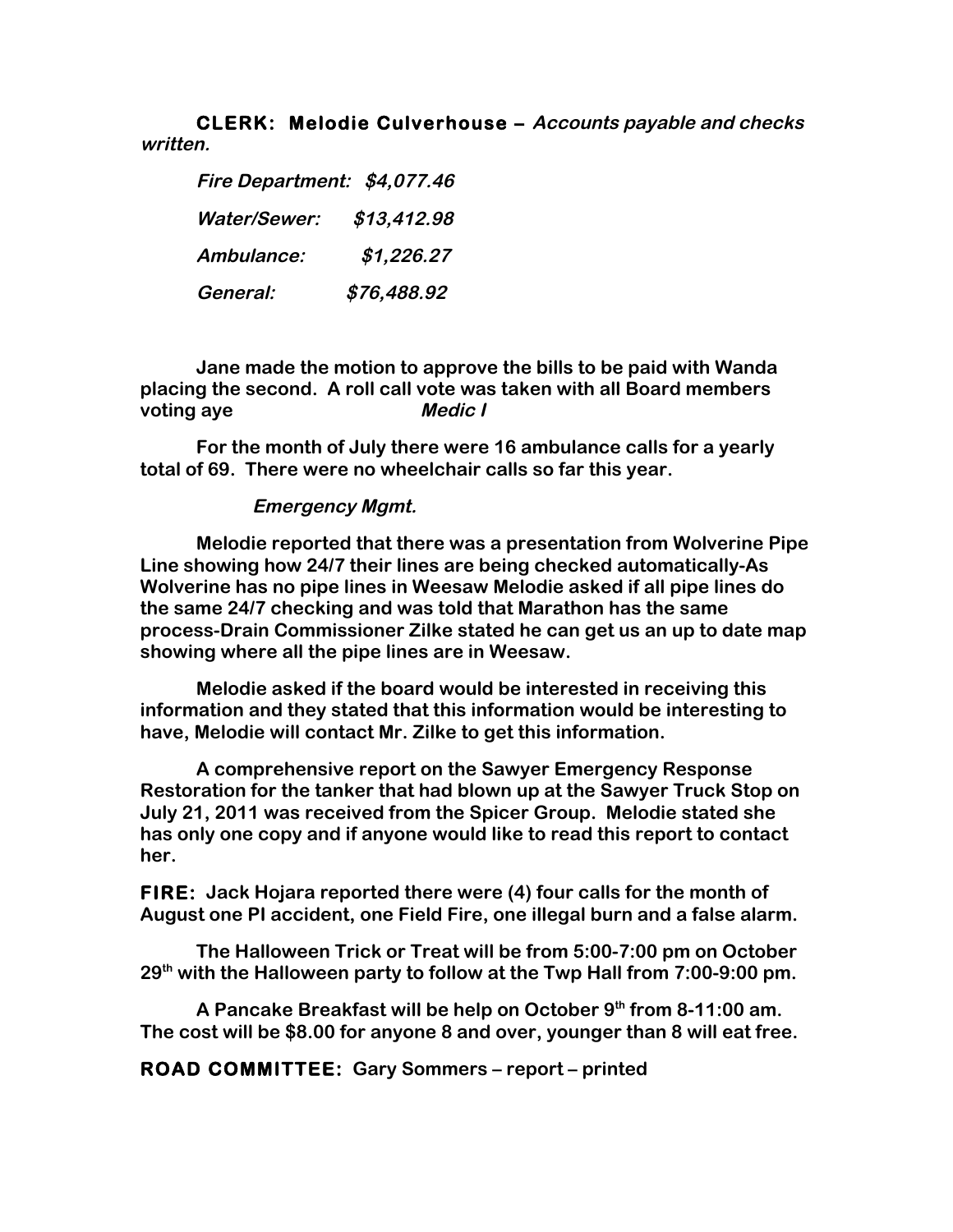**Jack Jones requested he be able to say something at this time and stated that he wanted to commend Gary and Jack for doing a great job on the Road Committee and that we appreciate their work.**

**Gary presented the board with the proposed projects along with the projected cost and a possible list of projects for 2013, 2014 and 2015. The Road Committee requested a special meeting to go over the proposed projects so we can present them to the Road Commission at their annual meeting, date to be confirmed at a later date.**

**PARKS AND RECREATION COMMITTEE – Paul Panteleo-report-printed**

**PLANNING COMMISSION - Mike Metz – report-printed**

**ZONING ADMINISTRATOR: Robert Kaufman – report-printed**

**Bob stated that the changing of the guard is going well, Clark Streicher will do the final inspections where he began the projects and Guy Lewis is doing well, we presently have (5) new projects going.**

**BUILDING INSPECTOR: No report available**

**ENFORCEMENT OFFICER: Jim Howell –report printed**

**SWAG: Mike Metz –no report**

**Public Announcements and Comments:** 

- **Irene stated that she will be working with Joe Hood again to finish up the Baldwin Road project.**
- **There will be a group setting up equipment, in the cemeteries, to find any paranormal activities.**
- **Mike Metz stated that the September 7, 2011 special meeting minutes would make more sense if the date of the letter that we removed point #4 from was stated. The date was 6/25/11.**
- **Sommers noted that the motion to accept the 2010-2011 audit was not included on the August 1 7, 2011 minute. Wanda made the motion to approve the 2010-2011 Audit with Irene placing the second; a roll call vote was taken with all Board members voting aye.**
- **Mrs. McKamey read a three page letter to the public regarding alleged Township Board wrongdoing, no comments were allowed.**

**Adjourn: 9:30 pm**

**Sincerely,**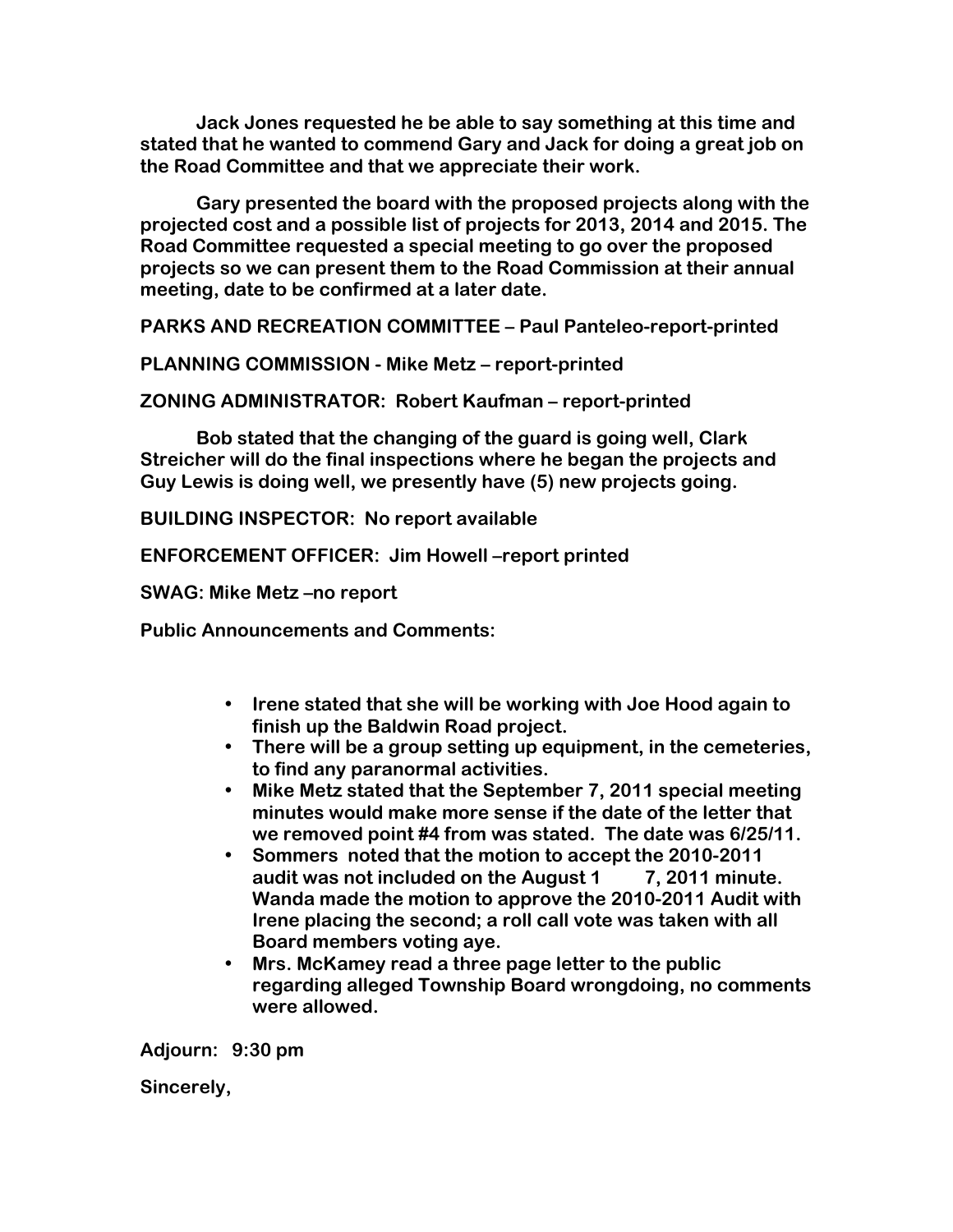**Melodie Culverhouse**

**Weesaw Township Clerk**

# *Weesaw Township Board*

# **Special Meeting/Letter dated 9/16/11**

## **October 5, 2011**

**Meeting called to order at 6:00 PM.**

**Pledge to the Flag Recited by all**

**Roll Call: Wanda Green, Jack Jones, Jane Tackitt, Irene Oman &** 

**Melodie Culverhouse-all members present**

**Set/Amend Agenda items-nothing amended.**

**Agenda item:**

**Discussion/Action regarding 9/16/11 letter written by Sandy McKamey & Mary Ann Wittlieff to Weesaw Township Board**

**Supervisor Oman said she was going to "table" the agenda item and upon advice from Paul Pantaleo, who stated it should be "suspend" the meeting. Green made a motion to continue the meeting, supported by Jones. Supervisor Oman refused to call for a vote on this motion stating the meeting had already been "suspended," and she said that she would have the answers at the next meeting.**

**Respectfully submitted,**

**Melodie Culverhouse**

**Weesaw Twp Clerk**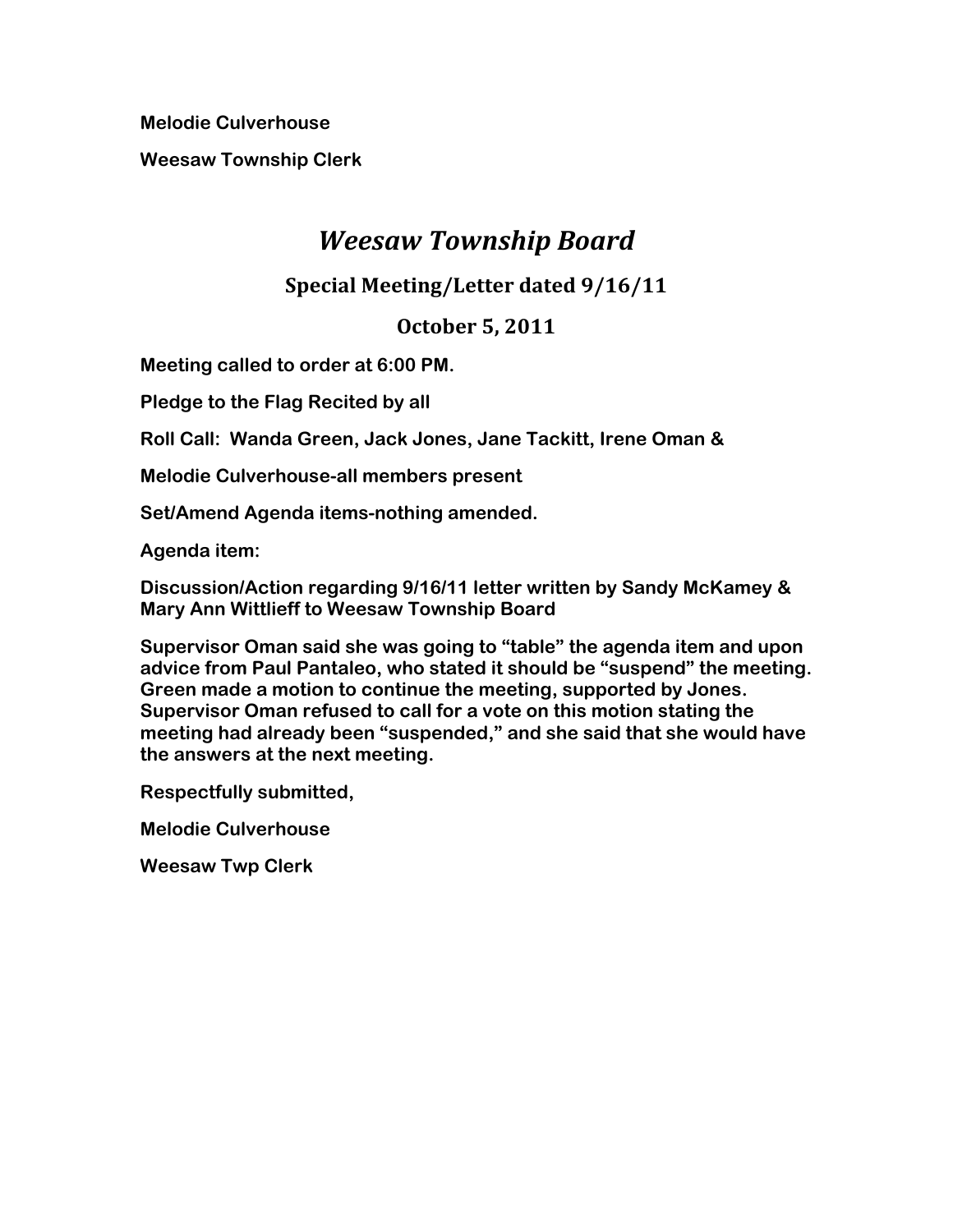# **Weesaw Township Special Meeting/Regarding Letter dated 9/16/11 October 18, 2011**

The meeting was called to order by Supervisor Oman at 7:00 pm.

Pledge to flag was recited by all.

Public Comments:

Board members present: Jack Jones, Jane Tackitt, Wanda Green, Irene Oman and Melodie Culverhouse.

Irene began the meeting by requesting that the meeting only proceed for 1-1/2 hours and then continue at a later date if everything was not covered in that time frame.

Jack Jones made a motion for Sandy McKamey and Mary Ann Wittlieff to explain, answer questions, and otherwise comment on their letter to the board point by point as needed throughout the meeting, in order for the board to better understand the allegations listed therein, Wanda Green placed the second. A roll call vote was taken with three members, Wanda, Jack and Jane, voting aye and two members, Irene and Melodie, voting nay. Motion passed.

The board went over each of the concerns stated in the letter dated 9/16/11 from Mary Ann Wittlieff and Sandy McKamey to the board.

• Each item of the letter was discussed.

At 8:40 the supervisor polled the board members to stop where we were or to continue. With about one page left, it was the consensus of the board to continue.

Public comments:

- Comment from one of the residents questioning why are we going through this and why are we wasting so much time
- One board member comment was that we need to work as a team, and that the controlling ways need to stop.

Meeting adjourned at 9:37 pm.

Respectfully submitted,

Melodie Culverhouse Weesaw Twp Clerk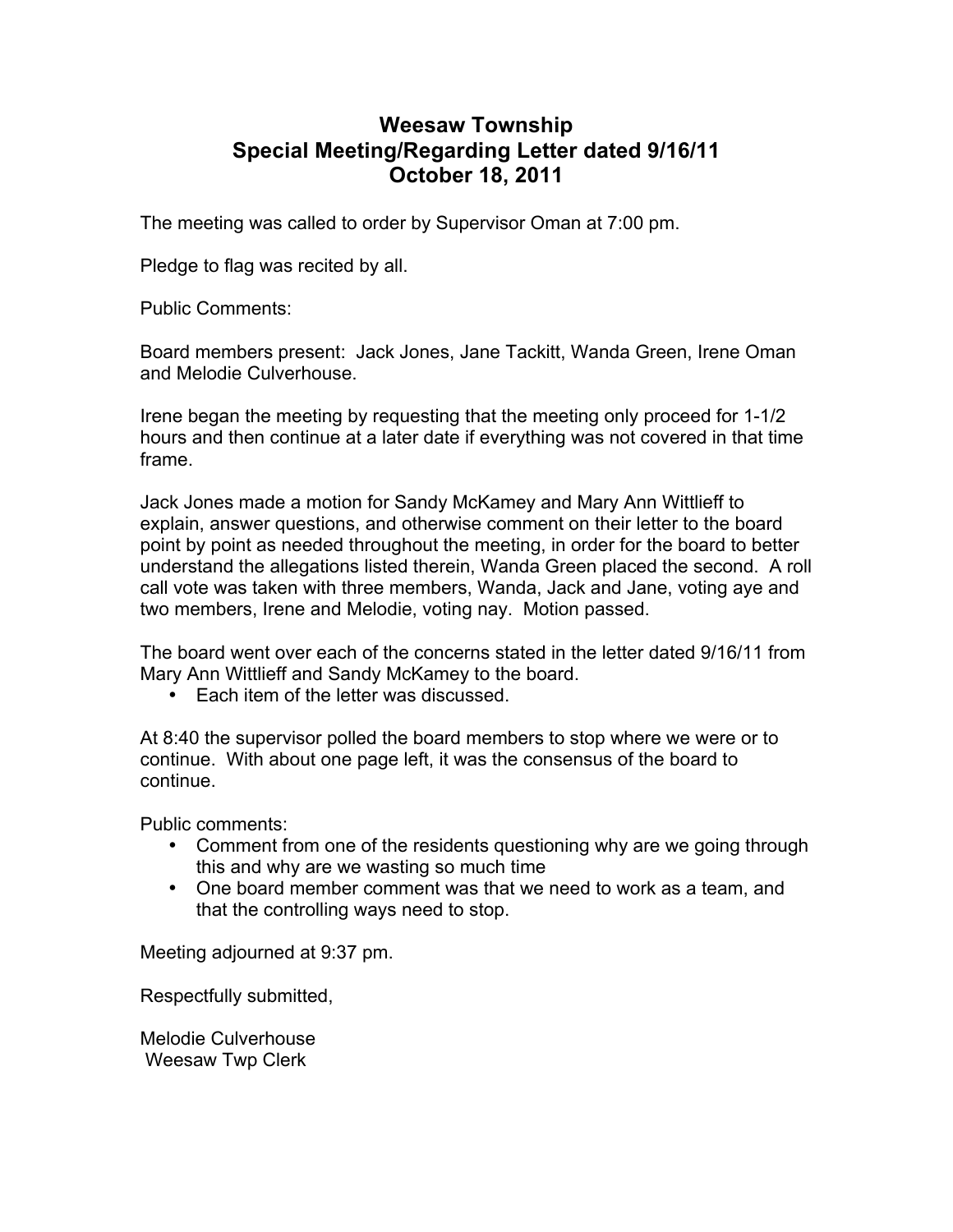# *Weesaw Township Board*

Regular Meeting

## **October 19, 2011**

**The meeting was called to order by Supervisor Oman at 7:32 pm.**

**Pledge to the Flag was recited by all.**

**Set/Amend Agenda: Jane made the motion to accept the agenda with Jack placing the second. Motion passed with all ayes.**

**Public comments on agenda items: None**

**Roll Call Attendance**

**Wanda Green, Irene Oman, Jane Tackitt, Melodie Culverhouse, Jack Jones**

**All board members present.**

**Approval of minutes: September 21, 2011 & October 11, 2011**

**Wanda requested that on the September 21, 2011 meeting, the words and meals, be removed regarding the MTA Regional meeting Irene and Melodie will be attending, as MTA provides a meal.**

**Irene made the motion to approve the minutes with the correction. Jack Jones placed the second and the motion was passed with all ayes.**

**Berrien County Sheriff Report: Printed-The BC officer reported that there were 25 complaints worked in Weesaw Twp for the month of August.**

#### **UNFINSHED BUSINESS:**

**Welcome signs – locations-The Road Committee had given the board a map showing the suggested locations for 10 Welcome Signs, but the board wanted to only put up 9 signs, after looking at the map, the board decided that we should not place a sign at the corner of Browntown and Baldwin Road.**

**Wanda made the motion to have nine signs placed according to the map and eliminate the one at Browntown and Baldwin, with Jack placing the second. A roll call vote was taken, all members voting aye.**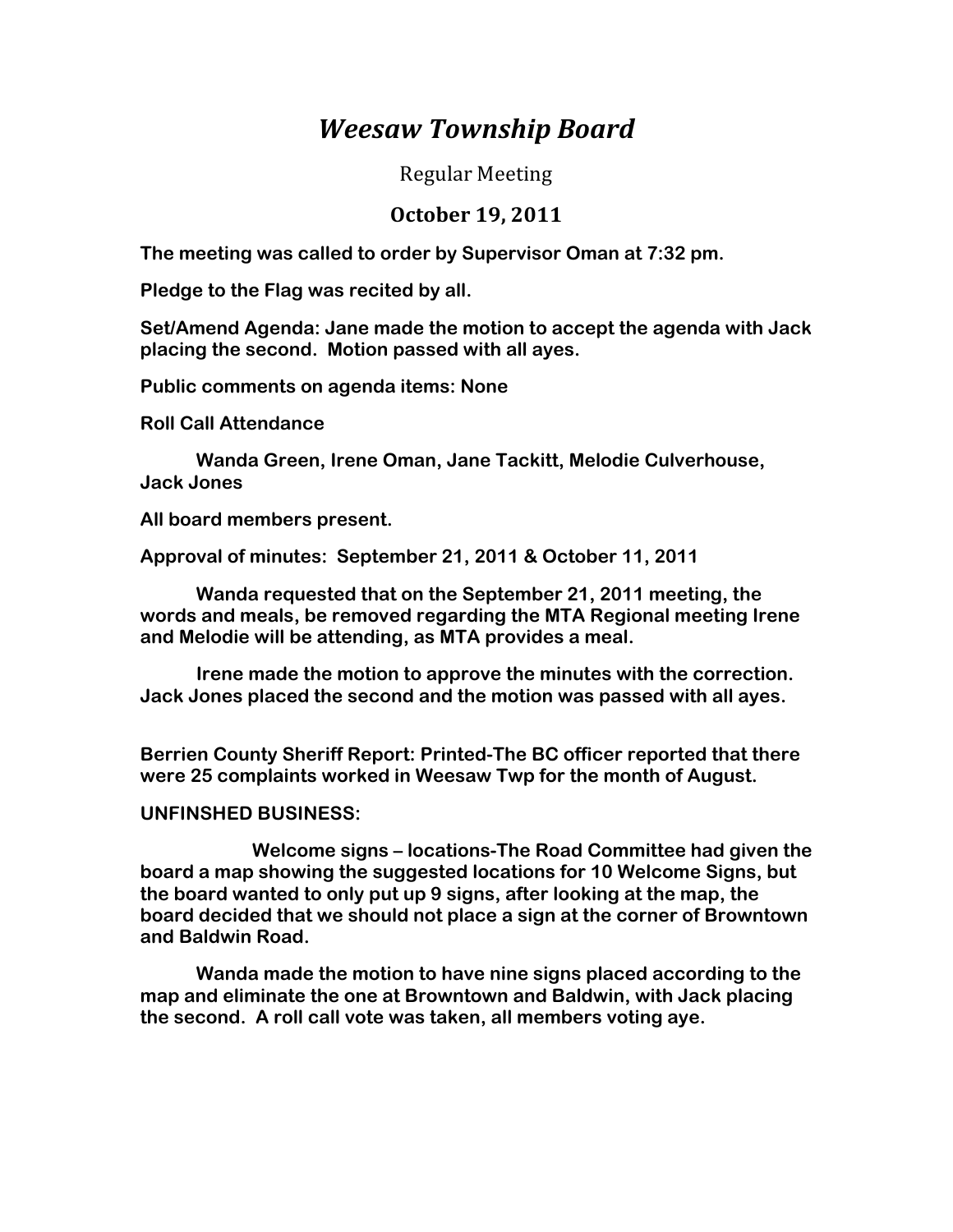#### **NEW BUSINESS:**

**Burnham & Flower Insurance-Jeff McCray-Mr. McCray went over the proposed renewal and stated that the Michigan Township Participating Plan has added many extras, at no cost, for the renewal on December 1, 2011.**

**The board requested that Mr. McCray meet with the entire board, as the Trustees wanted to better understand this renewal, a date and time to be determined at a later date.**

**Annual MTA Conference attendance-Tabled to next month.**

**Township Rules – amendments-Workshop to discuss possible changes to our Township Rules as some are exclusive to General Township's. Workshop will be held on October 27, 2011 @ 7:30 pm.**

**Road Commission – Aspen Road and Ditching-Melodie reported that Bob Forker called; we will need to pay for the ditching as the Road Commission has no money to cover that cost.** 

**Aspen: Specifications are being made up by the BCRC and the job will be put out for bids. Burkholder will be receiving the specs and will be able to rebid the project.**

**Post Office – possible closing-Melodie reported she has information on how to request our Post Office not be closed, contact her if you would like information.**

**Township Attorney – selection of replacement – Jack made the motion to table the attorney selection to the regular November meeting, with Wanda placing the second. Motion passed with all ayes.**

**Wanda and Jack are to contact other area township's to see who they use.**

**Roger Kugler – Blue Jay Drain-many of the township farmers felt the consolidation of the twelve drain systems was going to be very costly and were unhappy that the Board of Determination approved the consolidation.**

**Wanda Green will contact Terri Freehling, as we were told that she has worked on many drain problems and she could give us names of attorneys that could be of help to the township with this matter or an appeal.**

**Wanda and Melodie were appointed by Supervisor Oman to see what needs to be done to possibly rescind the resolution for the twelve drain consolidation.**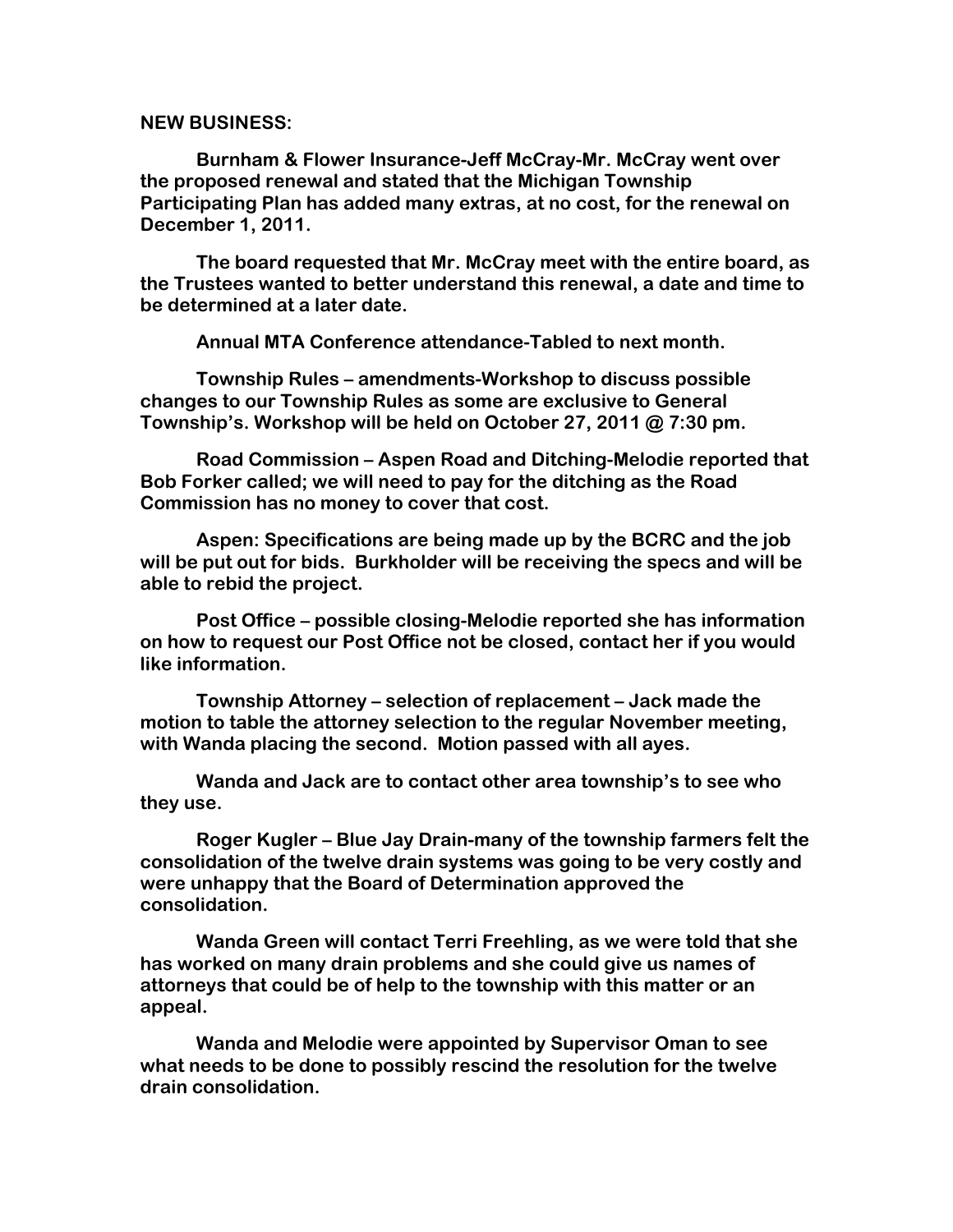**One resident stated that "sometimes we need to bite the bullet".**

### **DEPARTMENT REPORTS:**

**Treasurer: Jane Tackitt – Account balances-Jane reported all accounts were reconciled and the Winter Taxes will be coming soon.**

**CLERK: Melodie Culverhouse –Accounts payable:**

| <b>General A/P and Checks:</b>          | \$16,781.49 |
|-----------------------------------------|-------------|
| Fire Dept. A/P and Checks:              | \$2,015.14  |
| Water/Sewer A/P and Checks: \$20,176.40 |             |
| Ambulance A/P and Checks: \$2,211.27    |             |

**The Trustees stated they will review the bills at 2:00 pm on the day of our regular meeting.**

**Emergency Management: There will be an Emergency Alert System Nationwide Test on November 9, 2011 @ 2:00 p.m.-Please let everyone know so the 911 dispatchers are not overloaded with calls and the real emergencies can't get through to dispatch.**

**Medic I: There have been 81 calls for Weesaw so far this year.**

**FIRE: Jack Hojara-There were no calls for the month of September.** 

**Jack stated that Trick or Treat will be on Saturday October 29, 20ll from 5-7pm with the Halloween Party from 7-9 pm.**

**Resumes for two new firefighters were given to the board, Luke Wisner and Ted Nitz. Wanda made the motion to hire Luke and Ted with Jane placing the second. All board members voted aye.**

**Wanda asked if there was any way we could get reimbursed for firefighter training, if after the training the person leaves the area within a short time, Jack said we could have them pay upfront and then reimburse them, after training, or put in a plan that they would need to reimburse the Twp if they leave within a certain time period. The board will look into this.**

**ROAD COMMITTEE: Gary Sommers – report – printed-The BCRC annual meeting will be held at 10:00 am on October 27, 2011 at the BCRC office.** 

**PARKS AND RECREATION COMMITTEE – Paul Panteleo-report-printed**

**PLANNING COMMISSION - Mike Metz – report-printed**

**ZONING ADMINISTRATOR: Robert Kaufman – report-printed**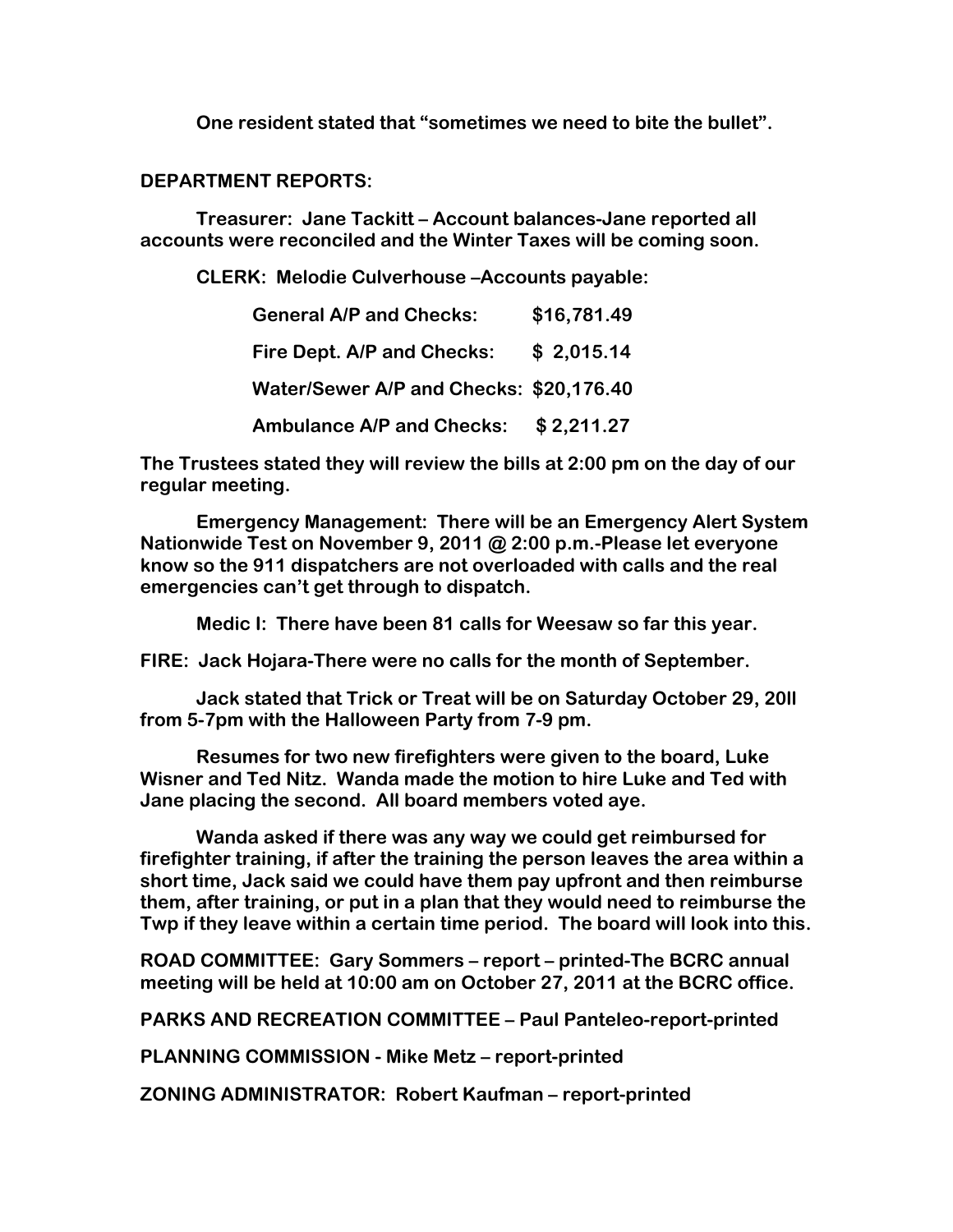### **BUILDING INSPECTOR: Guy Lewis – report-printed**

**ENFORCEMENT OFFICER: Jim Howell – report-printed**

**SWAG: Mike Metz –no report**

**Public Announcements:**

**Public Comments: One (1) minute limit per person per issue.**

- **Make up an e-mail list were all meetings or announcements could be sent to everyone on the list. Forms to be put on this list could be on the webpage.**
- **Suggested we form an advisory committee for any drain work that is being requested by the Drain Commissioner and contact Terri Freehling for help with this.**

**Adjourn: 9:37 pm**

**Respectfully submitted,**

**Melodie Culverhouse**

**Weesaw Twp Clerk**

# **WEESAW TOWNSHIP SPECIAL MEETING Interview/hiring of Building Inspector/Pay bills October 25, 2011**

The meeting was called to order by Clerk Culverhouse in the absence of Supervisor Oman at 6:30 pm.

Board Members present: Jane Tackitt, Wanda Green, Jack Jones and Melodie Culverhouse, absent Irene Oman.

The purpose of this meeting was to interview for the Township Building Inspector and to pay bills that came in after our regular meeting October 19, 2011.

Five people applied for the Building Inspector position and two candidates were present.

The board interviewed the following two candidates:

 David Burris from La Porte, Indiana. Mr. Burris has 25 years' experience as a Commercial and Residential building contractor. Mr. Burris is not a current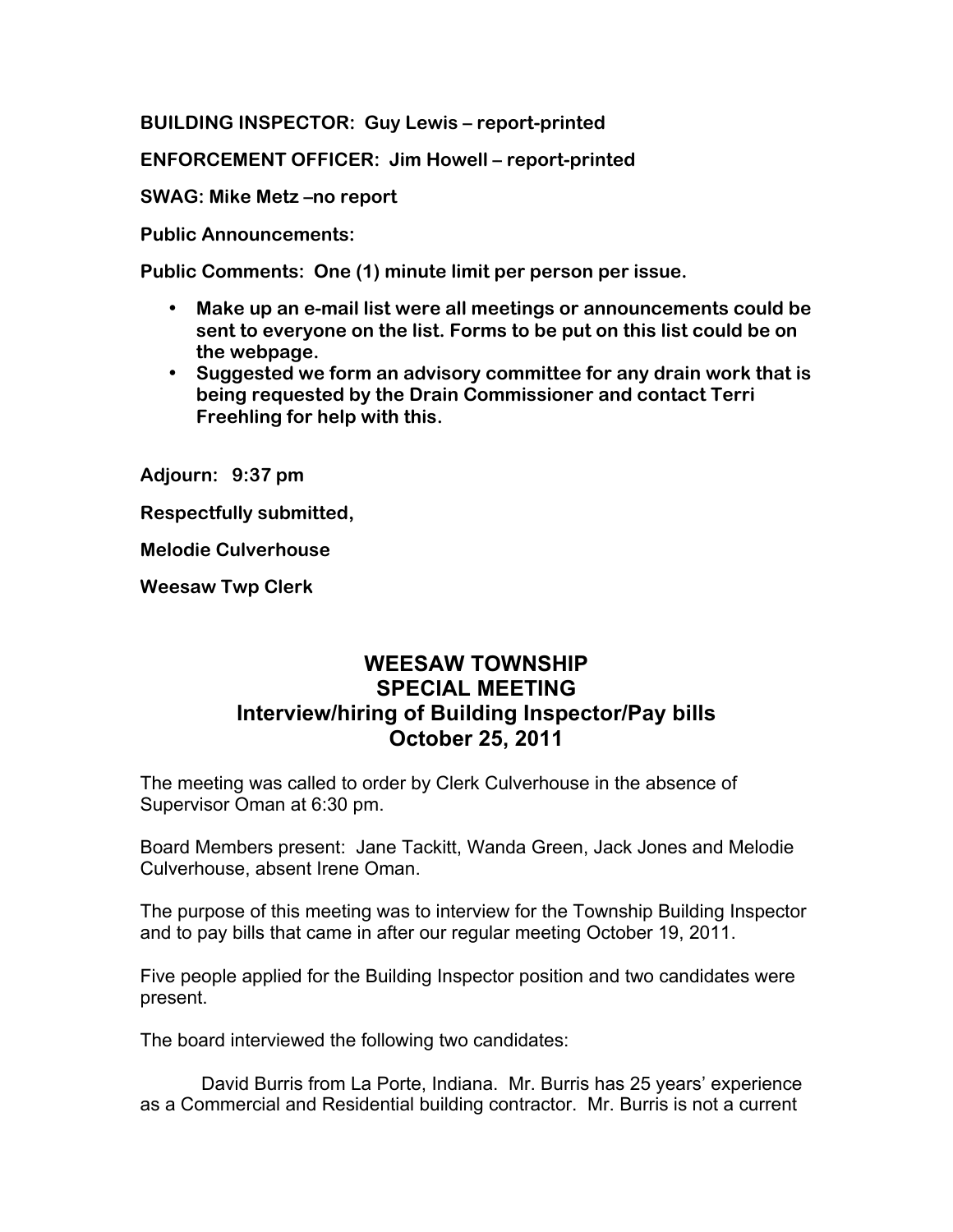building inspector and has not completed the training to hold a Registered Code Official and Inspector License for the State of Michigan.

Guy Lewis, who is currently acting Weesaw Building Inspector, is the building inspector for Niles, Buchanan and Galien and feels he would have sufficient time to be our inspector. Mr. Lewis currently holds a Registered Code Official and Inspector License for the State of Michigan. He just finished his required continuing education classes this month. Mr. Lewis commented he didn't know why he had to be interviewed as it was his understanding that he had already been hired for the position.

Public comments:

- Mr. Lewis might not have time to handle the inspections in a timely manner, because of his other obligations.
- Many inspectors have several areas they do inspections for.
- Board should advertise again for inspectors.

Bills to be paid:

| Jane Tackitt-mileage               | 88 miles @.55=\$48.40 |
|------------------------------------|-----------------------|
| <b>Twp Stamps</b>                  | 300 @ $.44 = $132.00$ |
| <b>Elections Stamps</b>            | 300 @ $.44 = $132.00$ |
| <b>Sewer Stamps</b>                | 350 @ $.44 = $154.00$ |
| <b>Guy Lewis</b>                   | \$1,246.40            |
| Total Bills \$1,712.80 to be paid. |                       |

Jane made the motion to pay the bills as presented, with Jack placing the second. A roll call vote was taken with all board members present voting aye.

Jack made the motion to adjourn the meeting, with Wanda placing the second. Motion passed with all ayes. Respectfully submitted,

Melodie Culverhouse Weesaw Township Clerk

# **Weesaw Township Special Meeting/Workshop Township Policies October 27, 2011**

The meeting was called to order at 7:33 p.m. by Clerk Melodie Culverhouse in the absence of Supervisor Oman.

The Pledge to the flag was recited by all.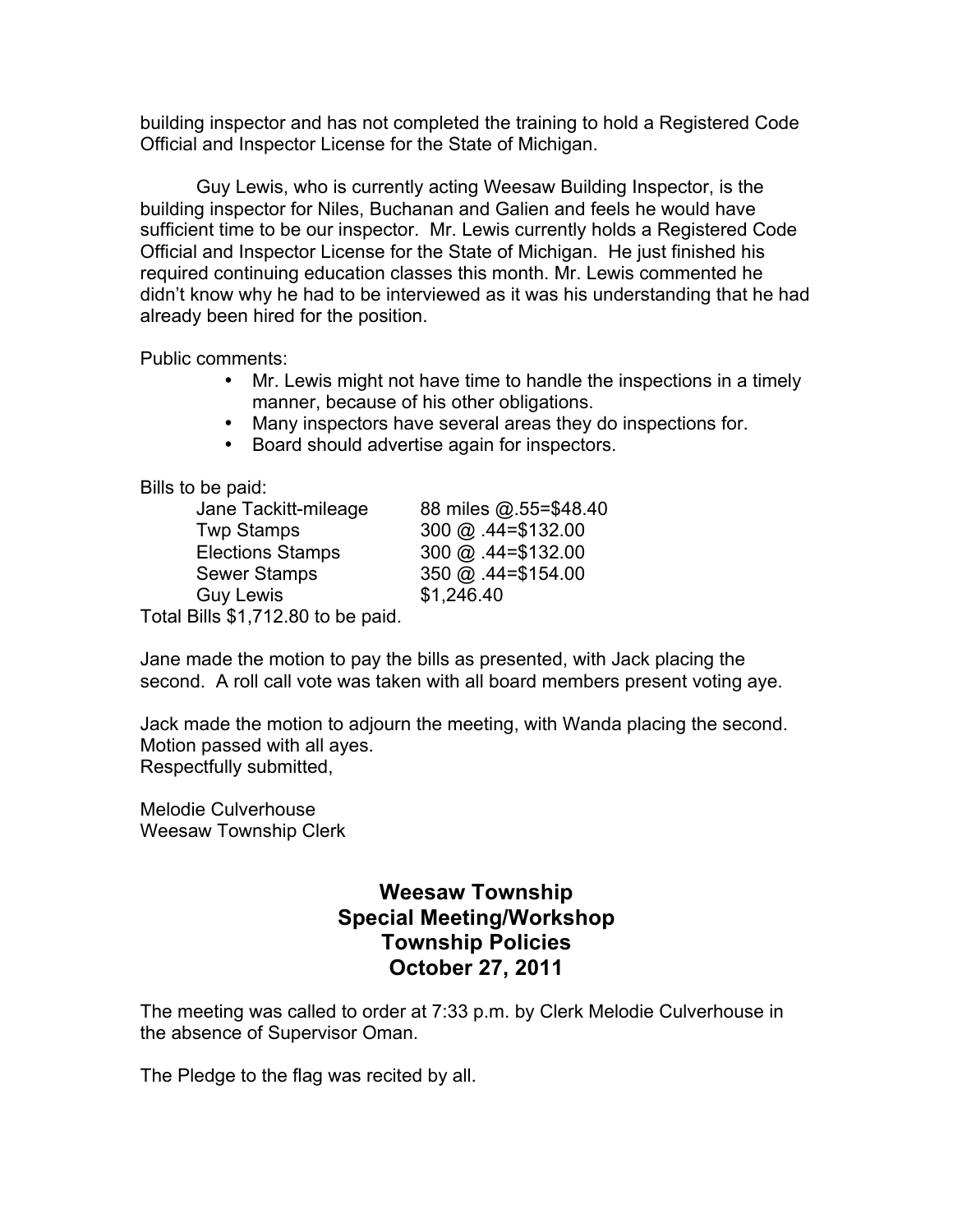Board Members present: Wanda Green, Jane Tackitt, Jack Jones and Melodie Culverhouse. ( Supervisor Oman had left the meeting before it was called to order.)

Wanda made the motion to have Jack Jones moderate the meeting, Jack declined. Jack made the motion to have Wanda moderate and she too declined.

Wanda made the motion to have Melodie moderate the meeting with Jack placing the second. The motion passed with all ayes.

Wanda made the following motion: Due to the cumbersome nature of Roberts Rules of Order, the fact that they are only haphazardly followed when it suits the leadership of the Board's purpose; and also reportedly by a Berrien County professional, there are no accredited Parliamentarians in Berrien County, I make a motion to rescind Roberts Rules of Order, as adopted under a previous board, and that other references/verbiage relating to the Board's abiding and governed by Roberts Rules of Order in other documents, such as, but not limited to, Township board Rules Section XII Parliamentary Authority, be rescinded and stricken from said document and said Section XII considered null and void from this day forward. Further that the Board look into adapting other meeting rules to follow, such as MTA's Rules of Engagement. Jack placed the second; a roll call vote was taken with all board members present voting aye.

Melodie stated that she had just received the MTA book "Policies Matter" and was under the impression that Irene had planned on asking Jack and Wanda to look at the book and compare our policies to the ones in this book, and then the other three board members would have the same opportunity.

Public comments;

Prior to Supervisor Oman leaving, she had told Paul Kugler he could speak about the Drain Consolidation during Public Comments.

Some residents have concerns about the Blue Jay Drain Consolidation. It was decided that we should hold a special meeting to reconsider the resolution passed on September 20, 2011.

Wanda suggested that Jack Jones and Melodie Culverhouse contact Attorney John Bauckman to find out if we can rescind the resolution.

An appeal to the drain consolidation has been started by the Kugler's.

A special meeting will be held, within the 20 day window for an appeal.

The meeting will be posted and all concerned will be notified as to the time and date of this meeting.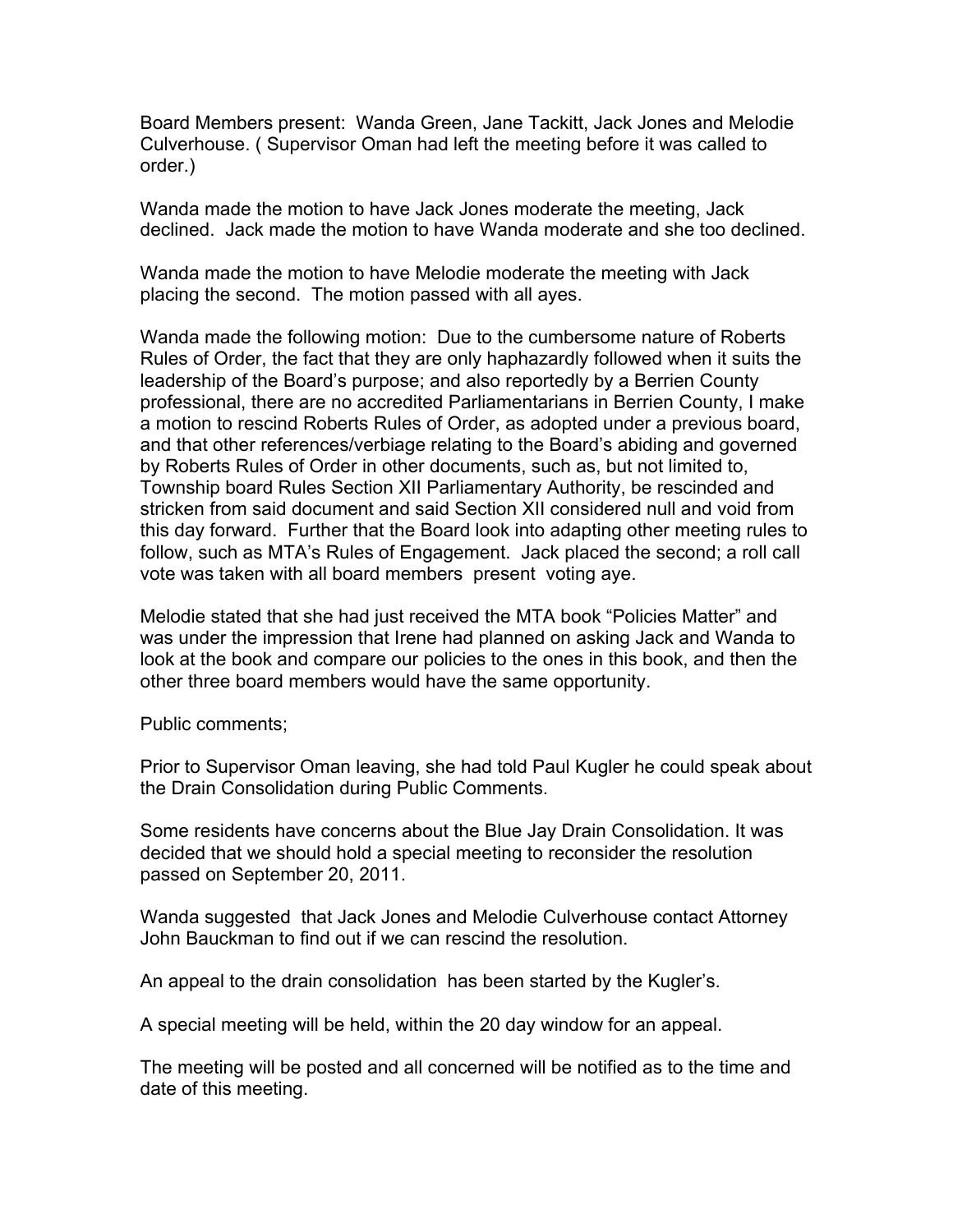Wanda made the motion to adjourn at 8:45 p.m., with Jack placing the second. Motion passed with all ayes.

Respectfully submitted,

Melodie Culverhouse Clerk

# **Weesaw Township Board Special Meeting Rescinding of Blue Jay Drain Resolution October 29, 2011**

The meeting was called to order by Supervisor Irene Oman at 9:01 a.m.

The pledge to the flag was recited by all.

Set/amend Agenda: None presented Public comments on agenda items: None presented

Roll Call: Members present: Jane Tackitt, Wanda Green, Irene Oman, Jack Jones and Melodie Culverhouse.

Melodie stated that she and Jack Jones had contacted Attorney Bauckman regarding the rescinding of the Blue Jay Drain Resolution of 7/20/11. Terri Freehling was also present for this call.

After some discussion with the attorney we were given the proper motions needed to rescind the drain resolution, but were also told that the danger, if we terminated the resolution, might be the township may be liable for all work done, so far, on this project. Mailings, time spent by the drain office, engineering costs, board of determination costs, attorney fees, etc.

We heard pros and cons for this project.

Melodie had contacted the Berrien County Attorney and was told that the Attorney General does not have an opinion on what a Township can do after it once has approved the resolution to have the Drain Commissioner convene a Board of Determination.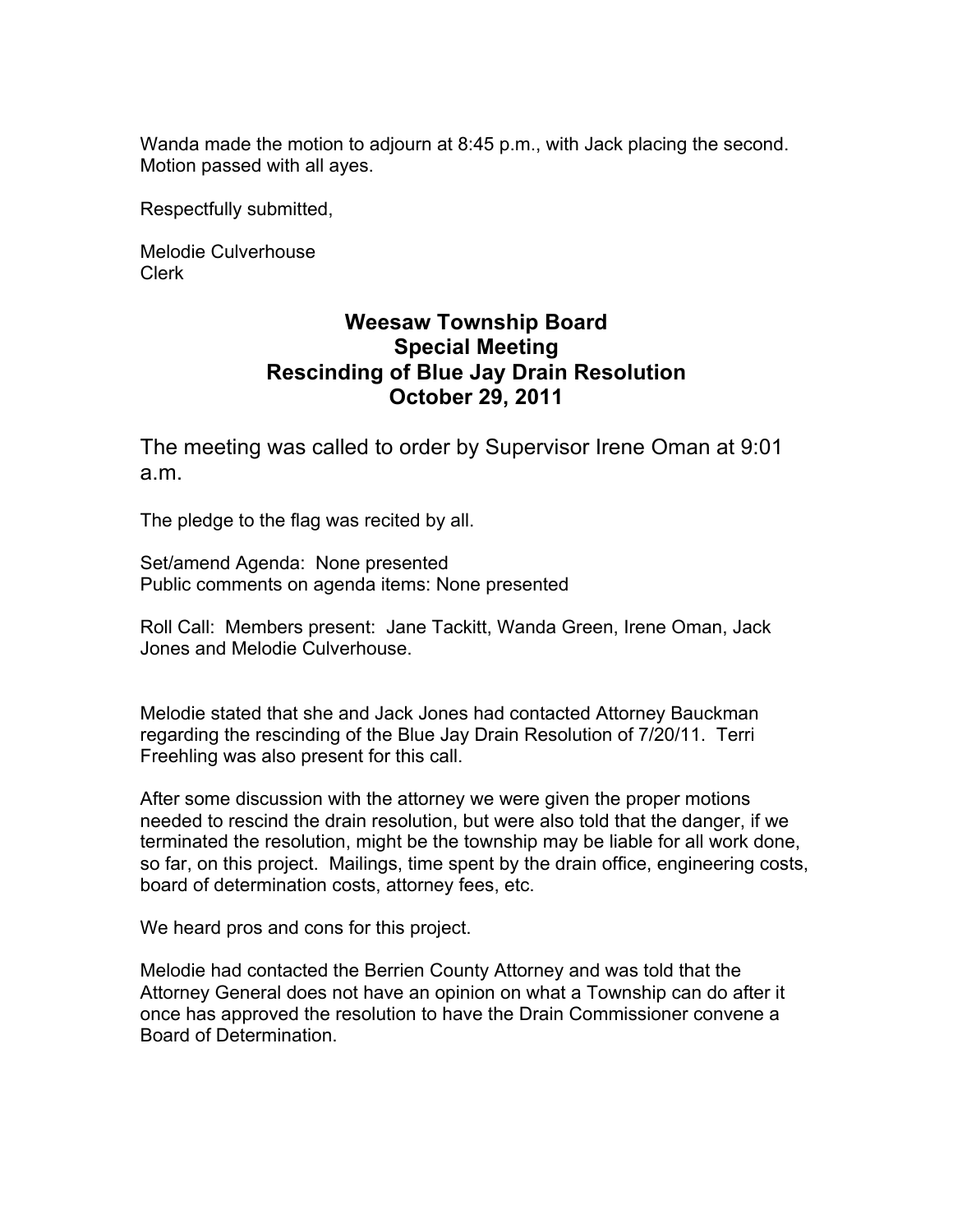The Attorney General says that once the Board of Determination has voted to approve the necessity of the project, it is up to the taxpayers to appeal the decision.

The Drain Commission may just ignore the rescinded resolution, as the appeal process has already begun.

A motion was made by Wanda Green and seconded by Jack Jones to reconsider previous resolution adopted at the Weesaw Township meeting held on July 20, 2011, concerning the consolidation of 12 drain districts:

Blue Jay, Penwell, Blue Jay North Branch, Hess, Blue Jay Ext., Babcock, Rug Lake, Murdock & Beeson, Gardner, Dempsey, Pardee, McDonald & Clark and Dempsey East Branch Drains.

A roll call vote was taken with Jack, Wanda, Jane voting Aye and Irene and Melodie voting aye with reservations.

A motion was made by Jack Jones and seconded by Wanda Green to rescind resolution adopted at Weesaw Township Board meeting date July 20, 2011, regarding consolidation of 12 drain districts:

Blue Jay, Penwell, Blue Jay North Branch, Hess, Blue Jay Ext., Babcock, Rug Lake, Murdock & Beeson, Gardner, Dempsey, Pardee, McDonald & Clark and Dempsey East Branch Drains.

A roll call vote was taken with Jack, Wanda and Jane voting aye and Irene and Melodie voting nay. Motion passed.

Irene will contact Attorney Bauckman regarding the possibility of a Township appeal on Monday, October 31, 2011.

Melodie will provide the Drain Commission a copy of our motions to reconsider previous resolution and rescinding resolution dated 7/20/11.

An advisory committee for drains was discussed to be formed.

Jack Dodds had the drain code available and stated that the Township had 20 days to do an appeal beginning on the date registered letter was signed for regarding the decision of the Board of Determination is received from Drain Commission, letter signed for on 10/18/11, which would be the  $7<sup>th</sup>$  of November for placing an appeal.

Public Announcements: none

Public Comments: none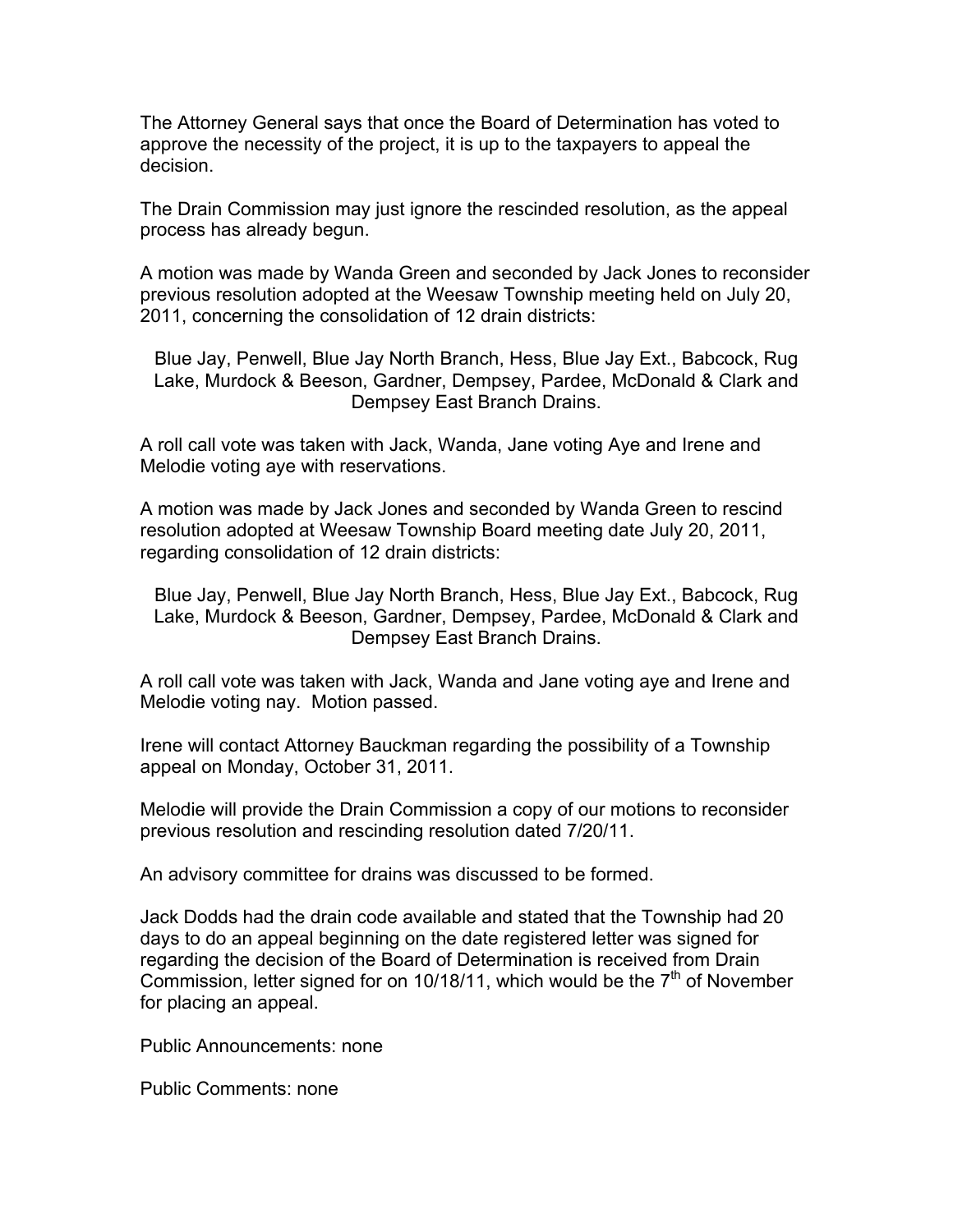Wanda made the motion to adjourn the meeting at 10:27 a.m., with Jack placing the second. Motion passed with all ayes.

Respectfully Submitted,

Melodie Culverhouse Clerk

### **WEESAW TOWNSHIP Special Meeting/Insurance Informational Meeting November 8, 2011**

The meeting was called to order at 10:08 by Clerk Melodie Culverhouse.

Board Members present: Jane Tackitt, Wanda Green, Jack Jones and Melodie Culverhouse.

Irene Oman was absent.

B. J. Pratt and Jeff McCray were present from Burnham & Flower Insurance. To review insurance policy with board members

- Liabilities-What needs to be provided for lawn mowing contractor-if contractor is using subcontractors each sub must have a business name and have their own liability insurance. Workers' Comp would be needed.
- If one of the people working for the contractor is a  $1<sup>st</sup>$  Party relation, immediate family, they would need liability insurance, but not workman's comp.
- Person doing computer maintenance needs to be bonded.
- If anything happened, while contractor was doing work, the DBA liability insurance would cover people working for them, but the Township could be caught in the legal action. We would be covered under our insurance.
- Jeff McCray will send us a blank 'Hold Harmless Agreement' to have the FoNT sign for using our parking lot, and one for the Church that rents from the FoNT, to sign for sledding.
- Melodie will forward, to Burnham & Flower notification of any events that will be going on in New Troy, such as the Memorial Day Parade and the Halloween Party, so they know that there could be some liability if anything happened.
- If contractors do not comply with Twp specifications, insurance agent B. J. Pratt recommends possible termination.

Meeting was adjourned at 11:14.

Respectfully submitted,

Melodie Culverhouse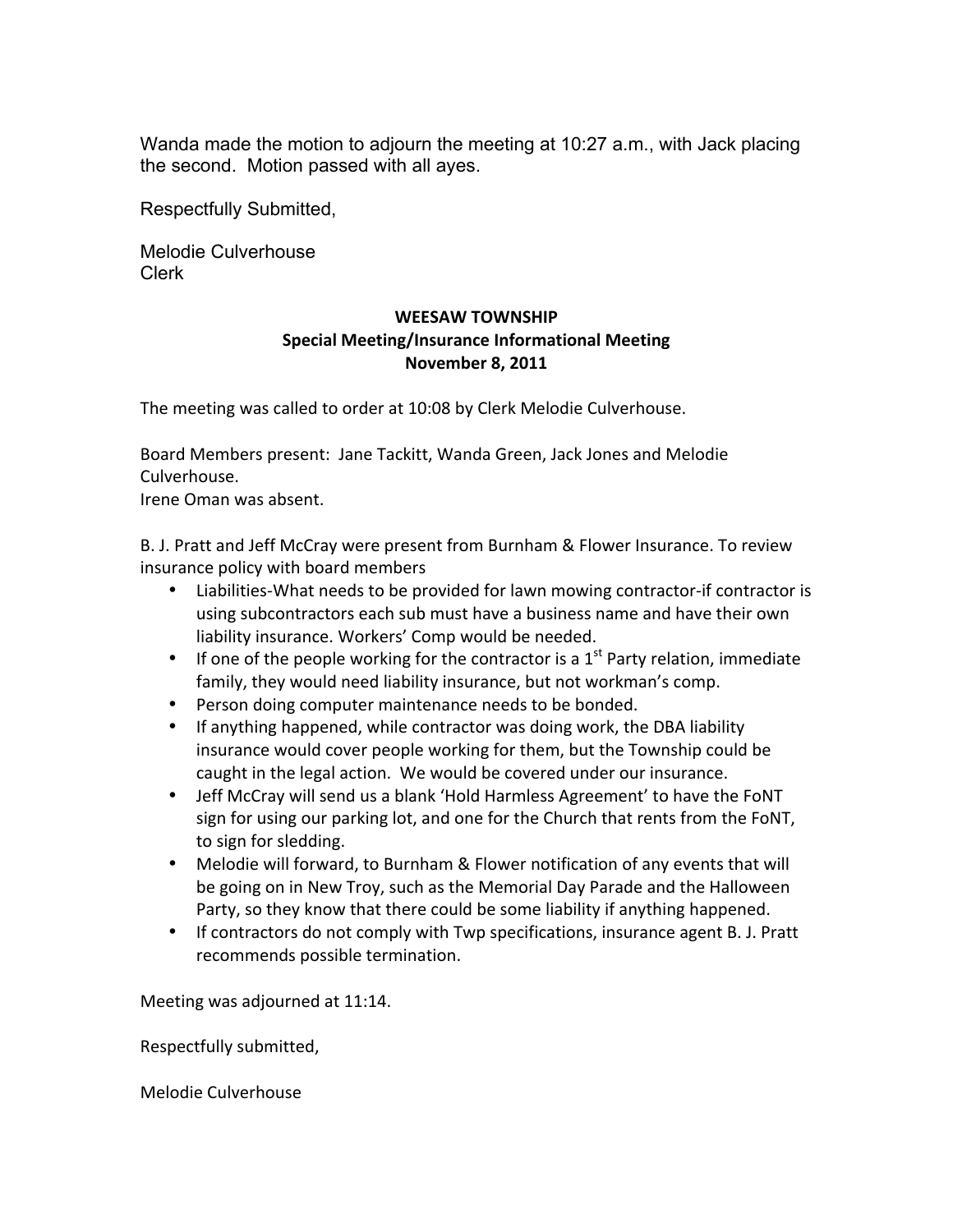Weesaw Clerk 11/9/2011 11:23 AM

# *Weesaw Township Board*

Regular Meeting

# **November 16, 2011**

Supervisor Oman called the meeting to order at 7:32 pm.

The Pledge to the Flag was recited by all.

**Set/Amend Agenda:** Aspen Drain-A motion to add the Aspen Drain project to the agenda was made by Wanda Green, with Jack Jones placing the second. Motion carried with all ayes.

## Public comments on agenda items:None

# Roll Call Attendance:

Wanda Green, Irene Oman, Jane Tackitt, Melodie Culverhouse, Jack Jones

All members were present.

# Approval of minutes: Special Meeting's: 10/5/11-10/18/11- 10/27/11-11/25/2011-10/27/11-10/29/11-11/8/11 Regular Meeting-October 19, 2011

Irene stated that she wanted people to know that the Rules of Engagement are based on Roberts Rules of Order, referring to the October  $275h 27<sup>th</sup>$  meeting. She also felt we should be setting up a special meeting to talk to MTA the first week in December.

A motion to accept all seven sets of meeting minutes was made by Irene Oman, with Jack Jones placing the second. Motion carried with all ayes.

**Berrien County Sheriff Report:** The officer reported that there were 21 complaints worked in Weesaw, 2 tickets issued and 1 arrest for the month of September.

## UNFINSHED BUSINESS:

**MTA Conference-A** motion was made by Wanda Green to allow Irene and Melodie attend the MTA Conference in January with Jack Jones placing the second. A roll call vote was taken, motion passed with all ayes.

Registration cost: \$309.00/ea-hotel cost: \$127.00/night + tax-plus food & bus transportation.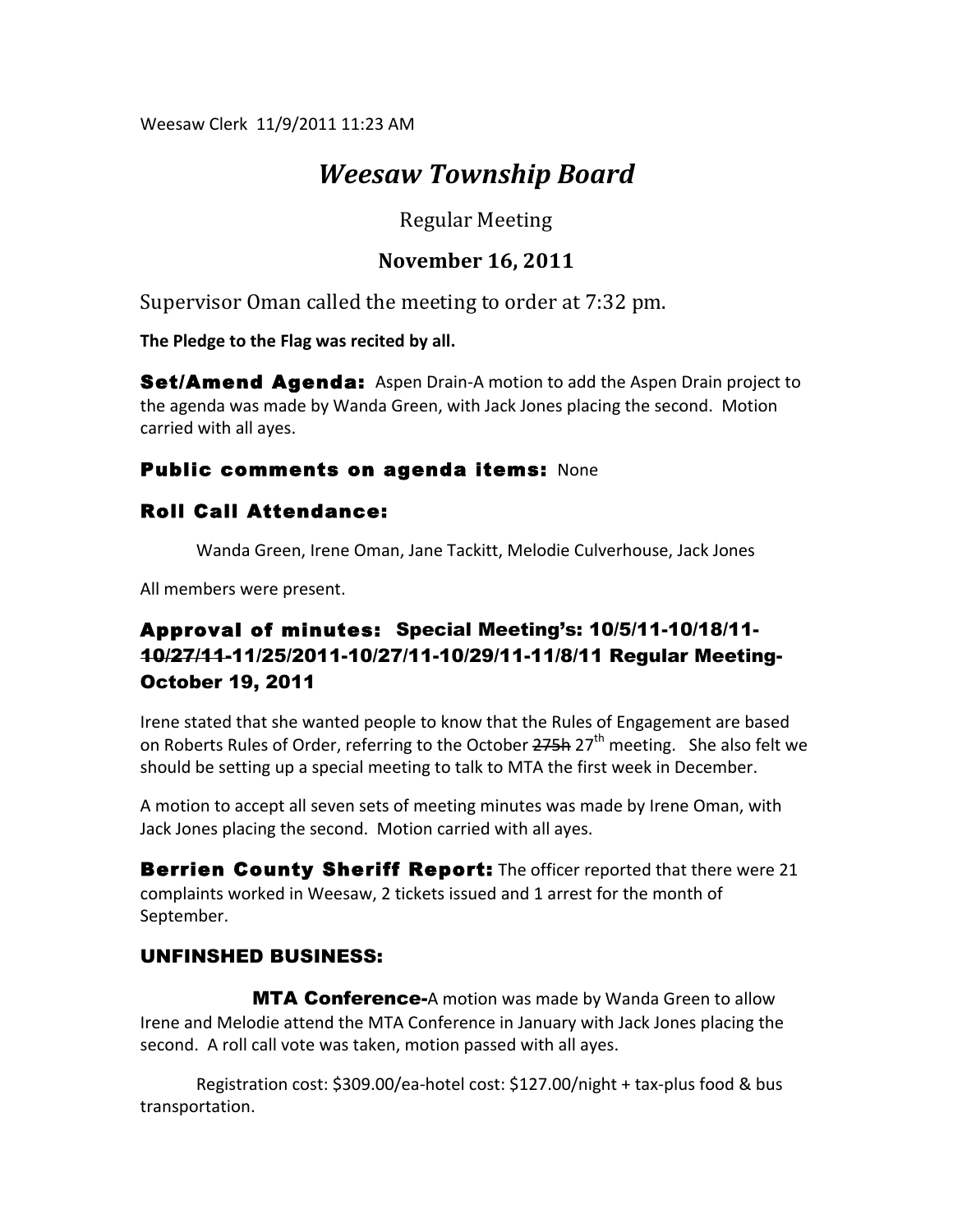**Township Rules:** A Special Meeting will be held.

## Township Attorney-a selection of replacement: The

Trustees presented a list of attorney recommendations; three attorneys for possible interviews were presented: Sara Bell, Scott Dienes and Chuck Hilmer. We will be calling these attorneys to set up interviews.

Blue Jay Drain-Attorney conference call: Jack Jones and Wanda Green spoke to attorney Bauckham and were told all the paperwork was in order. 

**Burnham & Flowers Insurance Renewal: Jane Tackitt made** the motion to accept the Burnham & Flowers Insurance Renewal for December 1, 2011 thru November 30, 2012 for the price of \$16,337.00, with Wanda placing the second. A roll call vote was taken, motion passed with all ayes.

## NEW BUSINESS:

## Building Inspector and Ordinance Enforcement Officer Resignation letters:

Melodie stated that Bill Boyd, Jr. is serving as interim Building Inspector.

## Replace Building Inspector and Ordinance Enforcement

**Officer:** Melodie is to place ads in the Herald Palladium, Harbor Country, the Trade Lines and Leader Publications, the ads will run for three days and we will hold a Special Meeting to interview the candidates.

## DEPARTMENT REPORTS:

**Treasurer: Jane Tackitt – Account balances-** All accounts are in balance. Jane reported that the tax bills will be printed by the end of the week.

CLERK: **Melodie Culverhouse:**

## Accounts payable/Checks Written:

| General                | \$12,986.27 |
|------------------------|-------------|
| Water/Sewer \$3,265.43 |             |
| <b>Fire Dept.</b>      | \$3,400.41  |
| Ambulance              | \$2,211.27  |

**Emergency Management:** MDOT gave a report on what their Proposed Construction Projects for 2012 were-if you are planning a trip go to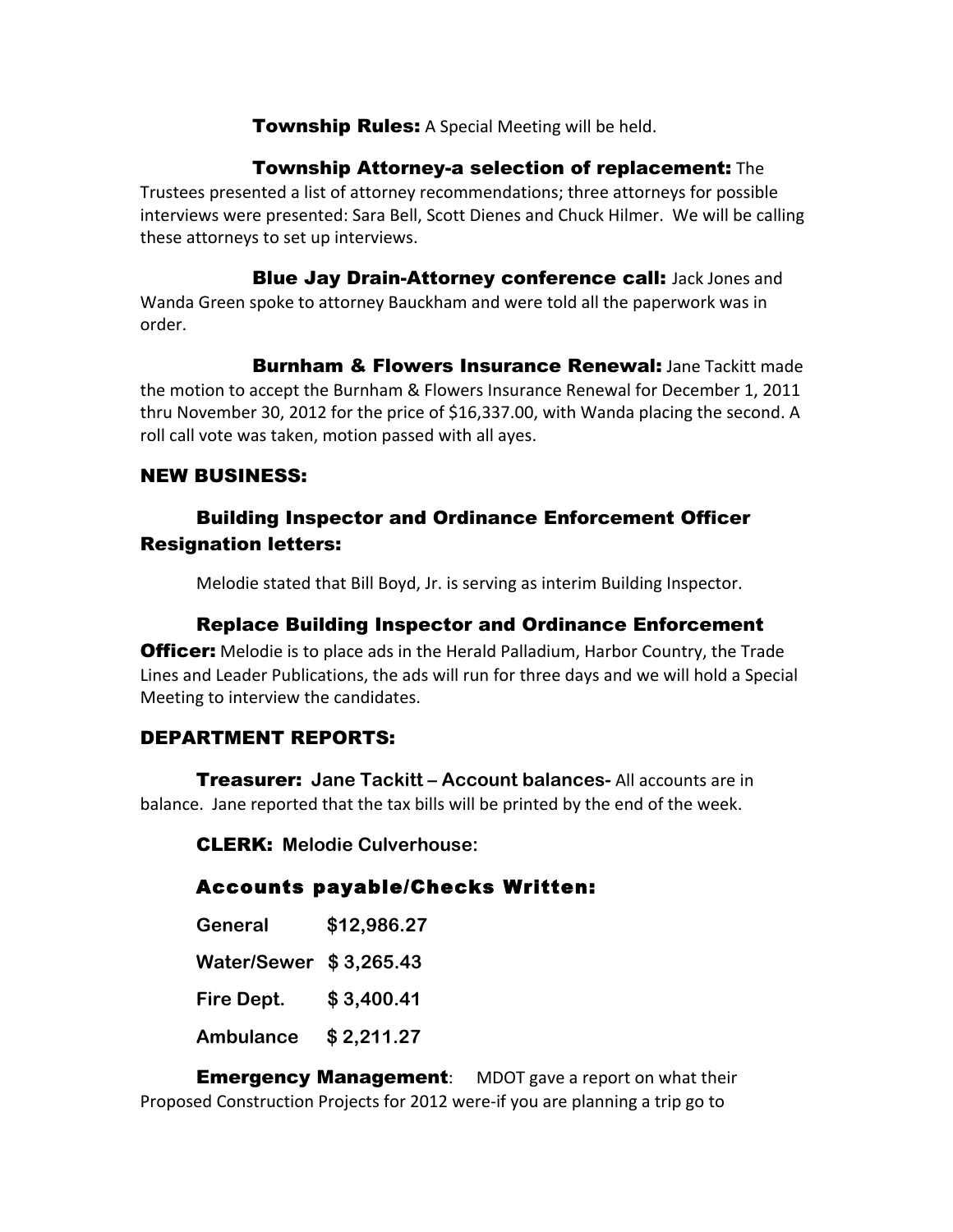midrive.org and go to the lower left hand corner and get road conditions. There are around 55,000 vehicles that are on I-94 daily.

**Medic I:** No report meeting will be held 11/27/11

FIRE: Jack Hojara: Jack reported 4 calls for the month of October, 1 Car, 1 PI, 1 Chimney and 1 False Alarm.

Jack thanked Sandy McKamey and Melodie Culverhouse for helping judge the costumes for the Halloween Party.

Jack Hojara requested the township purchase a Thermal Imager Camera and presented the board with an estimate for \$11,999.00 on a Bullard TacSight S2 Imager Camera. Jack has been given a Demo Arugus Camera, to try and he was quoted a price of \$9,375.00, the camera will have a full 2 year warranty. Pictures will be able to be downloaded and sent to the insurance companies, the camera is water resistant.

Jack made the motion to purchase the Argus Thermal Camera for \$9,375.00, Melodie placed the second.

A roll call vote was taken, motion passed with all ayes.

**ROAD COMMITTEE:** Gary Sommers – report – printed: Jack Dodds reported that at the BCRC Annual Meeting we were told the original \$16,000.00 that the BCRC was going to give us

toward the 2012 road repairs, has been taken off the table based on budget restraints. In March we will find out if there is any money left in the snow plowing budget that could help with road repair.

**PARKS AND RECREATION COMMITTEE - Paul Panteleo: No meeting** held, but Paul reported that we did not get the grant for the exercise equipment we applied for.

PLANNING COMMISSION **- Mike Metz – report-printed**

ZONING ADMINISTRATOR: **Robert Kaufman – report-printed**

BUILDING INSPECTOR: **Guy Lewis – report-printed**

ENFORCEMENT OFFICER: **Jim Howell – report-printed**

SWAG: **Mike Metz –no report**

**Public Announcements:** None

Public Comments: **One (1) minute limit per person per issue. `**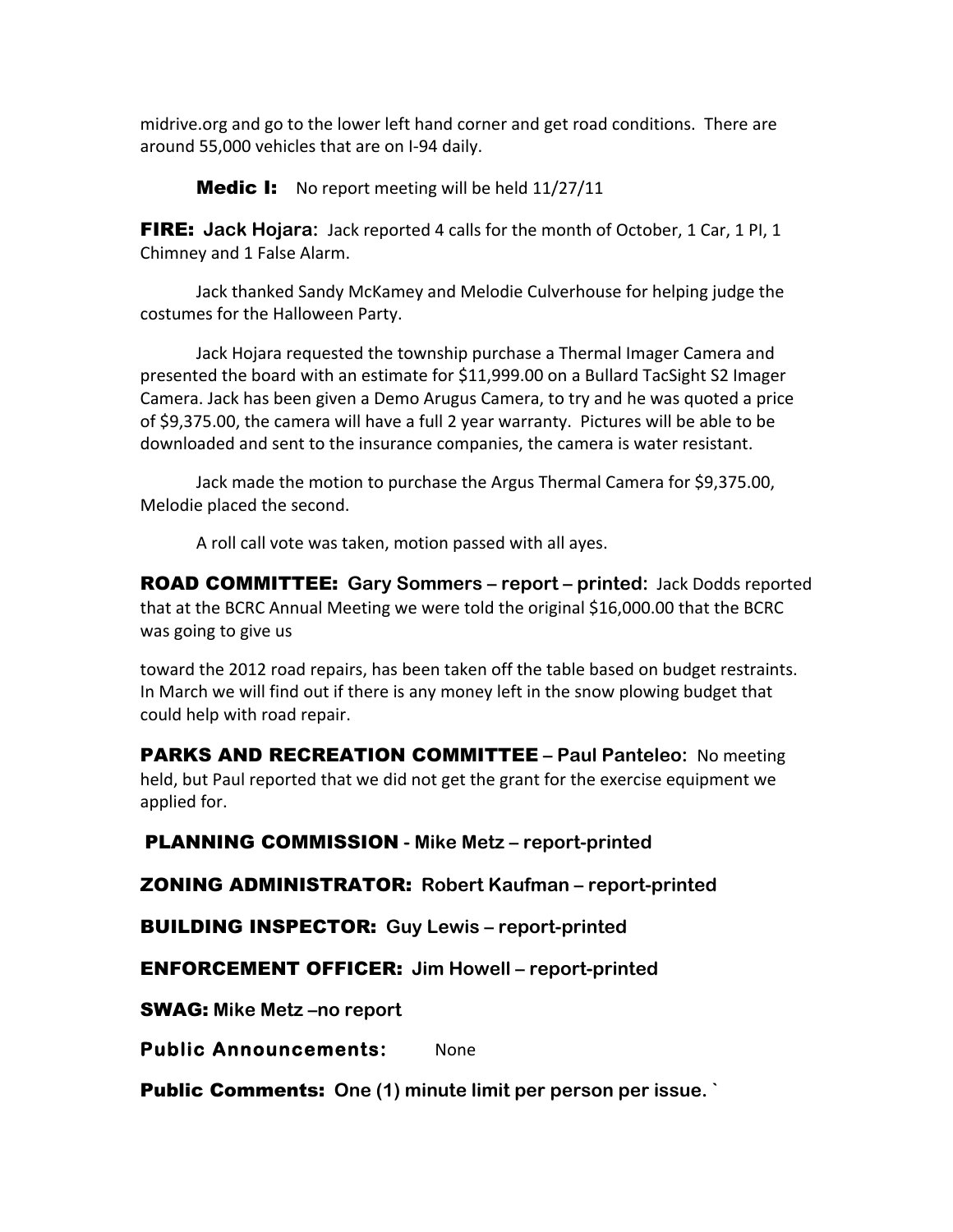- **Melodie stated she spoke with Jim Beelan, from MTA, regarding the Trustees making copies of bills and removing them from the Twp Hall. Mr. Beelan stated this was very inappropriate and FOIA's should be filled out and paid for.**
- **Jack Hojara asked for recommendations of people who need help at Christmas time and could use Christmas Baskets**
- **Paul Panteleo stated that all boards need rules.**
- **Gene Clements requested special meeting-referring to a bill in 2008 for \$956.68 that was not paid to his wife. Irene will allow Gene to speak at the next meeting.**

**Wanda made the motion to adjourn the meeting at 9:14 pm, Jane placed the second. Motion passed with all ayes.**

**Respectfully Submitted,**

**Melodie Culverhouse**

**Clerk**

# *Weesaw Township Board*

## **Special Meeting**

## **December 6, 2011**

**Supervisor Oman called the meeting to order at 7:00 p.m.**

**The Pledge to the Flag was recited by all.**

**Roll Call: Wanda Green, Jack Jones, Jane Tackitt, Irene Oman &** 

**Melodie Culverhouse. All members present.**

**Set/Amend Agenda: Melodie made the motion to accept the agenda, Jane placed the second. Motion passed with all ayes.**

**Park Equipment Purchase: Paul Pantaleo, the park committee chairperson, presented the information regarding the playground equipment that the park's committee was requesting the township to purchase. The cost of the equipment, with shipping, would be \$9,243.00. The money for this purchase is in the budget.**

**Paul reminded the board that they had stated that they would not want to repair the equipment, but purchase new at a previous meeting.**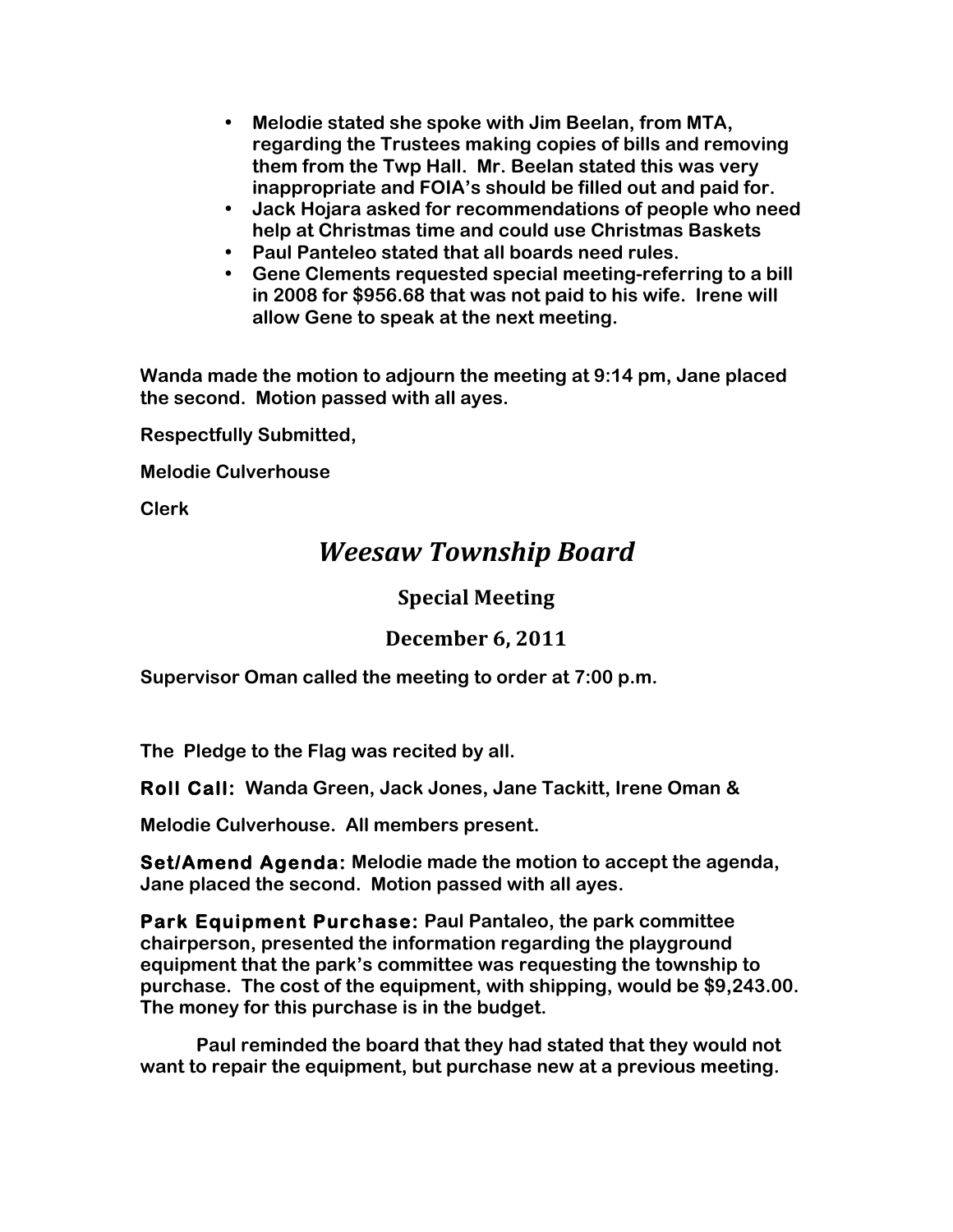**Some of the board members felt we should not purchase, this equipment, as they still feel we did not legally purchase the park and will not spend additional monies until the legality of the purchase of the park is determined.**

**Melodie made the motion to purchase the park equipment, with Irene placing the second. A roll call vote was taken with Melodie and Irene voting aye and Jack, Jane and Wanda voting nay. The motion was defeated.**

**Aspen Catch Basin: The sticking point, on this project, is the \$65.00/hr. that the BCRC wants to charge for inspection, 20 hours of the inspector's time is being quoted.**

**Jack made the motion to table this until Irene can get more information from Rhonda at the BCRC, with Wanda placing the second. Motion passed with all ayes.**

**Date Change for General Meeting: The general meeting date needs to be changed because the Clerk and Deputy Clerk will need to be in Lansing for QVF training.**

**Wanda made the motion to change the meeting date from December 21st to December 20th, Jack placed the second. Motion passed with all ayes.**

**Hotel Cost for Clerk & Deputy for QVF Training: Because the training begins at 9:00 am, Melodie has requested we allow her and Terri to rent a hotel room for December 21st, in Lansing, as we never know what the weather will be. The cost of the room is \$79.40 + tax.**

**Wanda asked if Terri would be paid just for the training or for the entire time she would be out of the area, Melodie stated she would be paid for the training only.**

**Wanda made the motion to pay for the hotel room and pay Terri the three hours of training, with Jack placing the second. A roll call vote was taken. Motion passed with all ayes.**

**Cemetery: Sande Schiller, mother of our sexton Derek, reported that they had received a call from the family of Mr. Civitello , who purchased cemetery lots in the Glendora cemetery several years ago, wanting to put landscaping on the five lots purchased.** 

**When the Creative Landscaping, Inc. sent the proposed landscaping information, Sande requested a meeting with the board to discuss this project, as it was not within the guidelines for the cemetery.**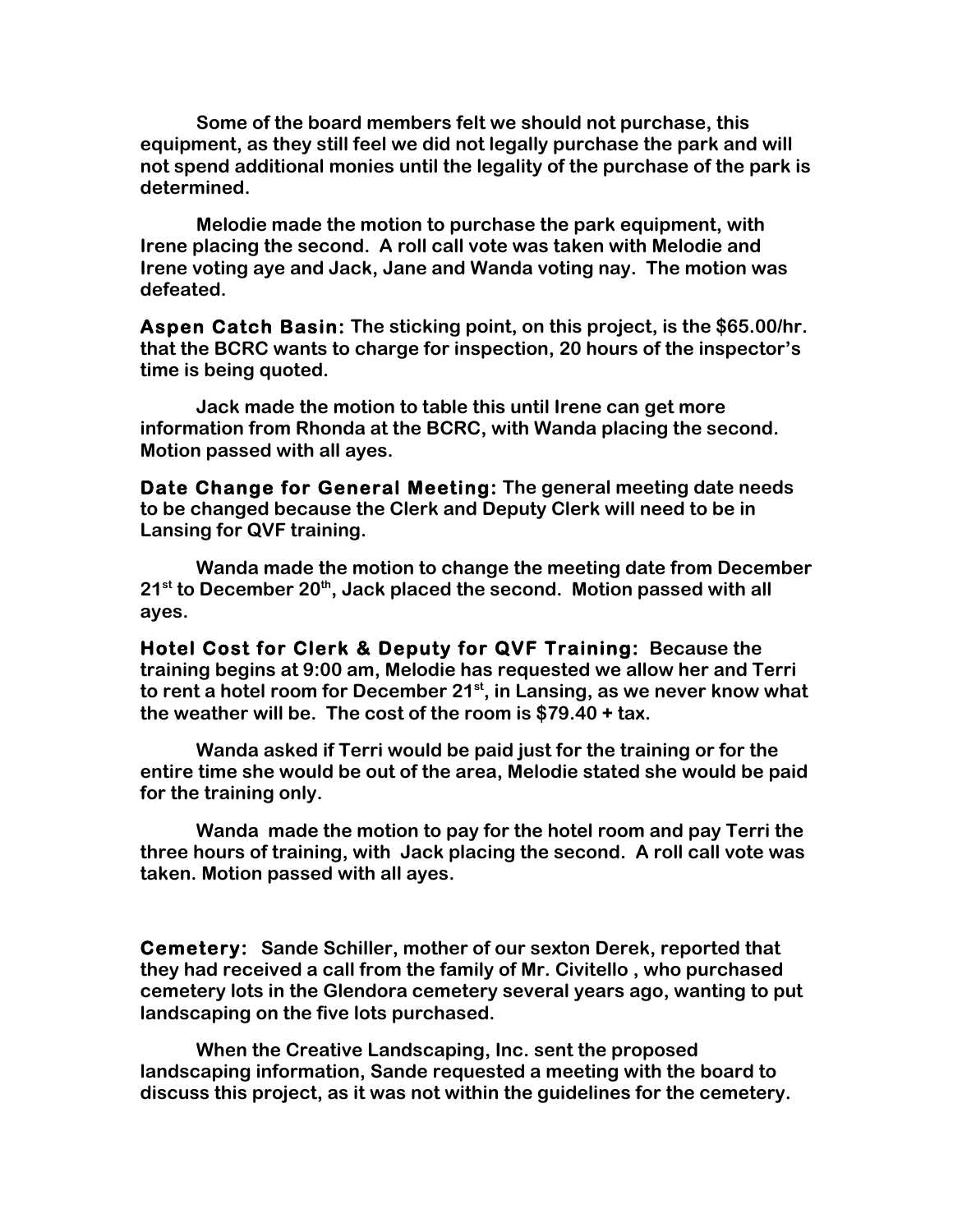**The layout included a retaining wall, a bench, and many trees and bushes that would not allow the lawn-mowing people to do their job, and it would be difficult to dig another grave.**

**After discussion, a motion by Wanda was made. The motion stated, we will not allow extensive landscaping on any plots in the Glendora or Weechik Cemeteries. Melodie placed the second. Motion passed with all ayes.**

## **Public Comments:**

• **Paul stated he was very disappointed that the playground equipment was voted down, and that this goes against the five year plan that was approved. He felt that some of the board members were short sighted.**

**Adjourn: Jane placed the motion to adjourn the meeting, at 8:05 p.m., with Wanda placing the second. Motion passed with all ayes.**

**Respectfully submitted,**

**Melodie Culverhouse**

**Weesaw Twp Clerk**

**12/7/2011 12:49 PM**

# *Weesaw Township Board*

Regular Meeting

## **December 20, 2011**

**The meeting was called to order by Supervisor Oman at 7:30 p.m.**

**The Pledge to the Flag was recited by all.**

**Set/Amend Agenda: Wanda Green made the motion to accept the agenda as printed with Jane Tackitt placing the second. Motion passed with all ayes.**

**Public comments on agenda items: Sandy McKamey asked when she would receive answers to the letter of September 16, 2011 regarding the Township Board issues she and Mary Ann Wittlieff pointed out to the Board, and Irene said she was working on getting answers for her.**

**Roll Call Attendance**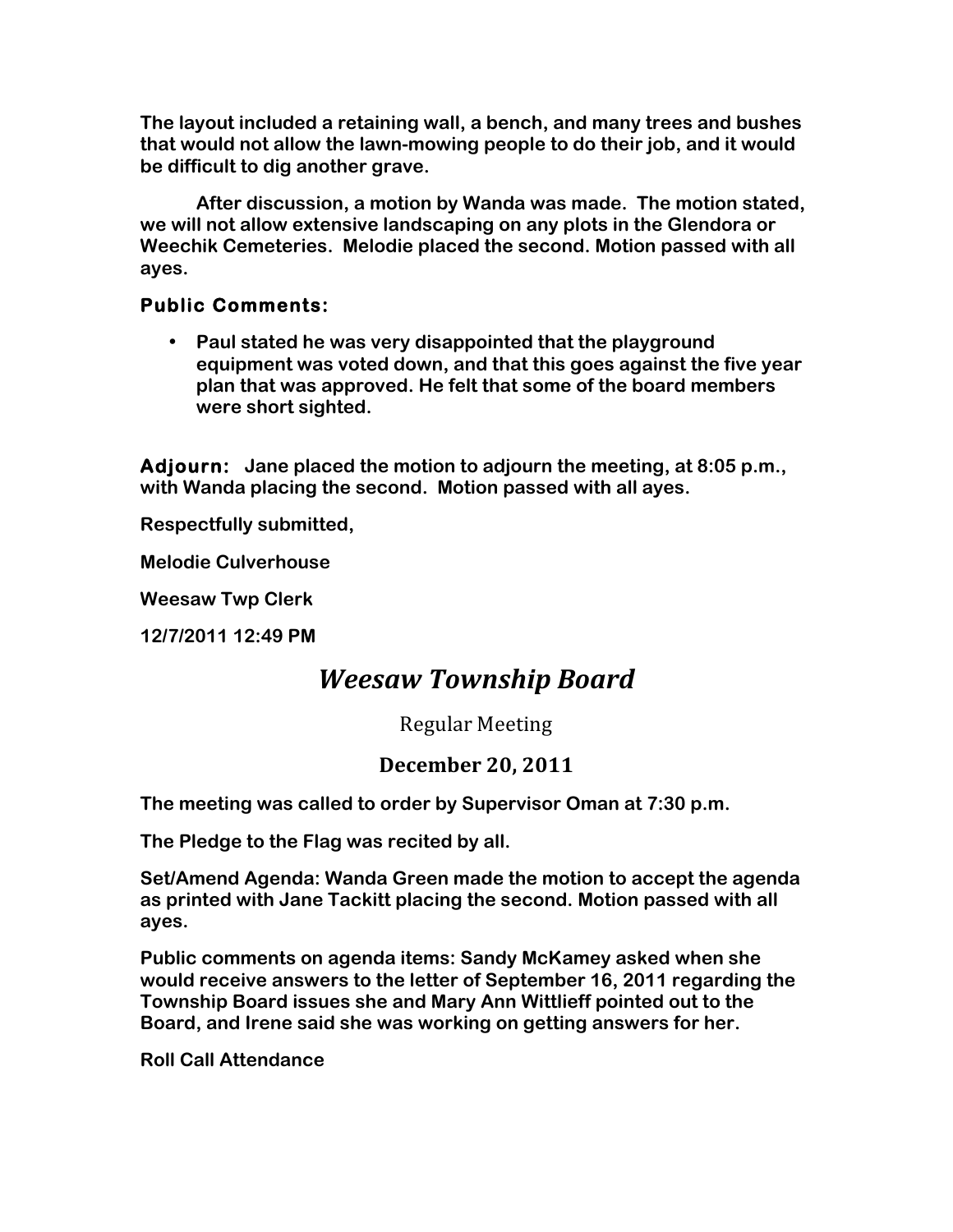**Wanda Green, Irene Oman, Jane Tackitt, Melodie Culverhouse, Jack Jones-All members present.**

**Approval of minutes: November 16, 2011 regular meeting and December 6, 2011 Special Meeting.** 

**The following corrections were made to the 11/16/2011 meeting:**  Date changed to 11/25/11 and October 275h was changed to October 27<sup>th</sup>. **Irene made the motion to accept the minutes, with corrections to the 11/16/11 minutes, with Jack Jones placing the second. Motion passed with all ayes.**

**Berrien County Sheriff Report: Printed-There were 24 complaints worked in Weesaw Twp, 5 tickets issued and no arrests for the month of October 2011.**

#### **UNFINSHED BUSINESS:**

**Township Rules Manual-Tabled until the January meeting**

**Road Commission – Aspen Road and Ditching-Tabled until the January meeting.**

**Township Attorney – selection of replacement-Tabled to the January meeting.**

#### **NEW BUSINESS:**

**Gene Clements – discussion with board-Irene stated that Mr. Clements had 15 minutes to present his case, at that time Mr. Clements said that he requested a Special Meeting and that the information he had to present would take longer than the 15 minutes allotted to him.** 

**After Mr. Clements would not present his information and became disruptive and loud; Supervisor Oman requested the Berrien County Deputies to remove Mr. Clements from the building, whereas the Deputies removed him.**

**Lawn mowing publication-After much discussion several corrections to previous ad were made, Melodie will retype the bid specifications, and give it to the board members to approve. Wanda made the motion to have a notice placed in the HP and Niles Leader on January 7, 8 and 9, stating the 2012 Lawn mowing bid specification package would be available at the Twp Hall and on the Web page, Irene placing the second. A roll call vote was taken with all members voting aye. Motion carried. Bids to be opened at a Special Meeting on February 8, 2012 at 7:00 pm.**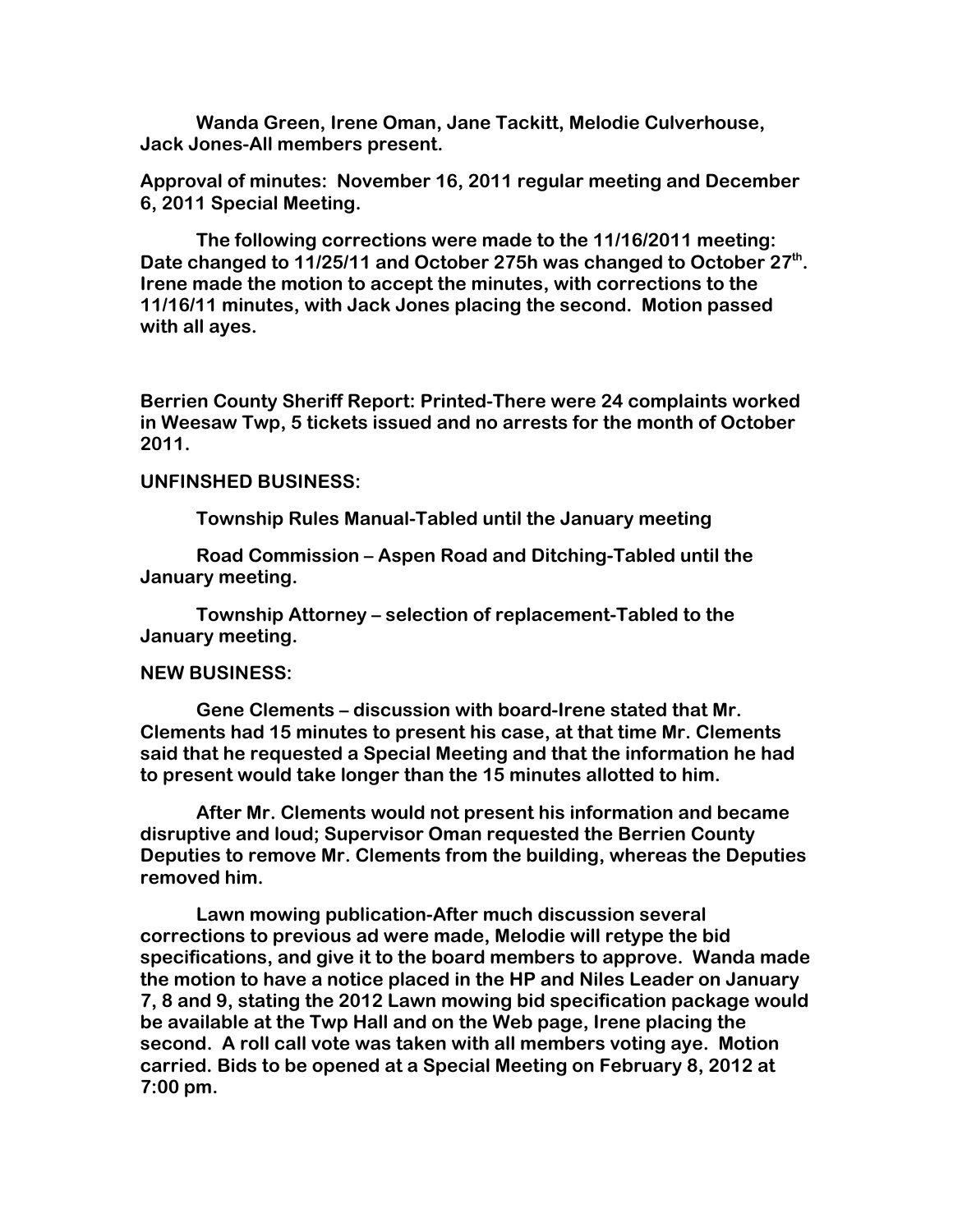**Correspondence: Letter from Drain Commissioner and letter from the Drain Commission's Attorney– Blue Jay Drain Consolidation**

**Atty. Fette – Lach garage issue**

**All of these items were given to the board member to read so we can discuss at the January meeting.**

**DEPARTMENT REPORTS:**

**Treasurer: Jane Tackitt – Account balances-Jane stated that all accounts were reconciled and about 200 taxes have been paid to date.**

**CLERK: Melodie Culverhouse – Accounts payable**

**General: \$58,008.87 Corrections: BOA should be BOR-Copy Image will show a credit of .54 due to transposition of numbers from .39-.93.**

| <b>Water/Sewer</b> | \$6,276.52  |
|--------------------|-------------|
| Fire:              | \$21,357.21 |
| <b>Ambulance:</b>  | \$2,211.27  |

**Jack Jones made the motion to accept accounts payable, with corrections, Wanda placed the second. A roll call vote was taken with all members voting aye. Motion passed.**

**Emergency Management-no meeting held**

**Medic I-November Ambulance Calls (8) total for year 102, November Wheelchair Calls (3) total for year 3.**

**FIRE: Jack Hojara-not present**

**ROAD COMMITTEE: Gary Sommers – report – printed-Gary stated that Dave Fritz will be taking Joe Margol's position at BCRC. Gary and Jack Dodds will be attending the January BCRC meeting to see if we can have the \$16,000.00 that BCRC PROMISED TO Weesaw Township in 2011 and subsequently advised at the Annual Road Meeting that we would now not be receiving.**

**PARKS AND RECREATION COMMITTEE – Paul Panteleo-report-printed-Paul presented the board with a letter he and the Weesaw Township Parks Committee have sent to the Harbor Country News. Regarding the denial of monies by board members to purchase new equipment for the playground at the Weesaw Twp Park.**